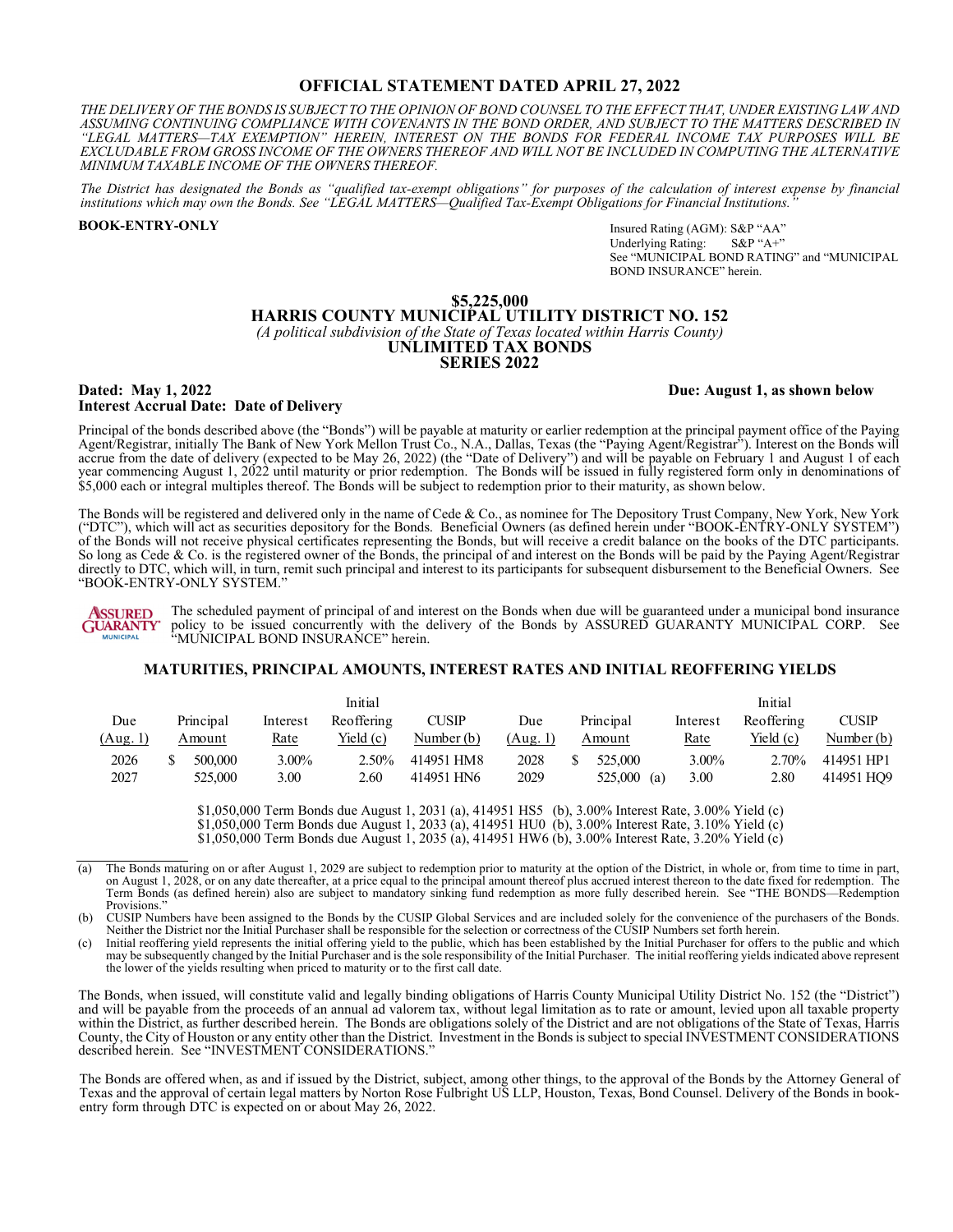## **TABLE OF CONTENTS**

| MATURITIES, PRINCIPAL AMOUNTS, INTEREST RATES AND INITIAL REOFFERING YIELDS ………………………………1<br>THE BONDS<br><b>SYSTEM</b> |
|-------------------------------------------------------------------------------------------------------------------------|
|                                                                                                                         |
|                                                                                                                         |
|                                                                                                                         |
|                                                                                                                         |
|                                                                                                                         |
|                                                                                                                         |
|                                                                                                                         |
|                                                                                                                         |
|                                                                                                                         |
|                                                                                                                         |
|                                                                                                                         |
|                                                                                                                         |
|                                                                                                                         |
|                                                                                                                         |
|                                                                                                                         |
|                                                                                                                         |
|                                                                                                                         |
|                                                                                                                         |
|                                                                                                                         |
|                                                                                                                         |
|                                                                                                                         |
| TIGATION CERTIFICATE                                                                                                    |
|                                                                                                                         |
|                                                                                                                         |
|                                                                                                                         |
|                                                                                                                         |
| 'ELLANEOUS                                                                                                              |
|                                                                                                                         |
| PHOTOGR APHS                                                                                                            |
| TED FINANCIAL STATEMENTS FOR                                                                                            |
| THE FISCAL YEAR ENDED MAY 31. 2021                                                                                      |
|                                                                                                                         |

## **USE OF INFORMATION IN OFFICIAL STATEMENT**

No dealer, broker, salesman or other person has been authorized to give any information or to make any representations other than those contained in this Official Statement, and, if given or made, such other information or representation must not be relied upon as having been authorized by the District.

This Official Statement is not to be used in an offer to sell or the solicitation of an offer to buy in any state in which such offer or solicitation is not authorized or in which the person making such offer or solicitation is not qualified to do so or to any person to whom it is unlawful to make such offer or solicitation.

All of the summaries of the statutes, orders, contracts, audited financial statements, engineering and other related reports set forth in this Official Statement are made subject to all of the provisions of such documents. These summaries do not purport to be complete statements of such provisions, and reference is made to such documents, copies of which are available from Norton Rose Fulbright US LLP, 1301 McKinney, Suite 5100, Houston, Texas, 77010 upon payment of the costs of duplication.

References to web site addresses presented herein are for informational purposes only and may be in the form of a hyperlink solely for the reader's convenience. Unless specified otherwise, such web sites and the information or links contained therein are not incorporated into, and are not part of, this Official Statement for purposes of, and as that term is defined in, SEC Rule 15c2-12, as amended.

This Official Statement contains, in part, estimates, assumptions and matters of opinion which are not intended as statements of fact, and no representation is made as to the correctness of such estimates, assumptions or matters of opinion, or as to the likelihood that they will be realized. Any information and expressions of opinion herein contained are subject to change without notice, and neither the delivery of this Official Statement nor any sale made hereunder shall, under any circumstances, create any implication that there has been no change in the affairs of the District or other matters described herein since the date hereof. However, the District has agreed to keep this Official Statement current by amendment or sticker to reflect material changes in the affairs of the District and, to the extent that relevant information actually comes to its attention, the other matters described in this Official Statement until delivery of the Bonds to the Initial Purchaser, and thereafter only as specified in "UPDATING OF OFFICIAL STATEMENT."

Assured Guaranty Municipal Corp. ("AGM") makes no representation regarding the Bonds or the advisability of investing in the Bonds. In addition, AGM has not independently verified, makes no representation regarding, and does not accept any responsibility for the accuracy or completeness of this Official Statement or any information or disclosure contained herein, or omitted herefrom, other than with respect to the accuracy of the information regarding AGM supplied by AGM and presented under the heading "MUNICIPAL BOND INSURANCE" and "APPENDIX B—Specimen Municipal Bond Insurance Policy."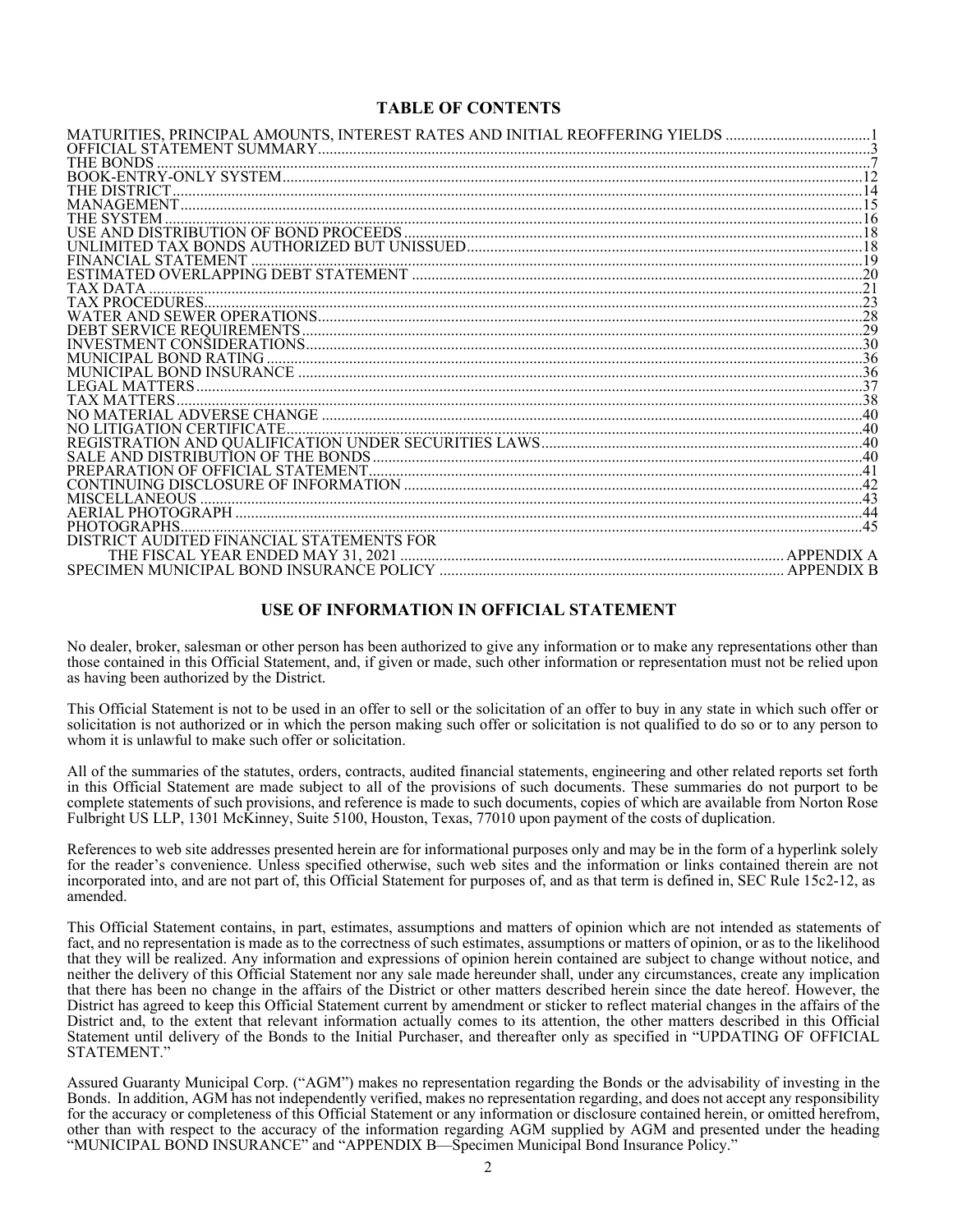## **OFFICIAL STATEMENT SUMMARY**

The following is a brief summary of certain information contained herein, which is qualified in its entirety by the detailed information and financial statements appearing elsewhere in this Official Statement. The summary should not be detached and should be used in conjunction with more complete information contained herein. A full review should be made of the entire Official Statement and of the documents summarized or described therein.

## **THE FINANCING**

|                   | Harris County Municipal Utility District No. 152 (the "District"), a political subdivision of the<br>State of Texas, is located in Harris County, Texas. See "THE DISTRICT."                                                                                                                                                                                                                                                                                                                                                                                                                                                                                                                                                                                                                                                                                                                                                                                                                                                                  |
|-------------------|-----------------------------------------------------------------------------------------------------------------------------------------------------------------------------------------------------------------------------------------------------------------------------------------------------------------------------------------------------------------------------------------------------------------------------------------------------------------------------------------------------------------------------------------------------------------------------------------------------------------------------------------------------------------------------------------------------------------------------------------------------------------------------------------------------------------------------------------------------------------------------------------------------------------------------------------------------------------------------------------------------------------------------------------------|
|                   | \$5,225,000 Harris County Municipal Utility District No. 152, Unlimited Tax Bonds, Series 2022<br>(the "Bonds"), dated May 1, 2022. The Bonds mature serially on August 1 in each of the years<br>from 2026 through 2029, both inclusive, and as term bonds on August 1 in each of the years 2031,<br>2033 and 2035 (the "Term Bonds") in the respective principal amounts and bearing interest at the<br>rates for each maturity shown on the cover page hereof. Interest on the Bonds will accrue from<br>the Date of Delivery and will be payable February 1 and August 1 of each year commencing<br>August 1, 2022, until maturity or prior redemption.                                                                                                                                                                                                                                                                                                                                                                                   |
|                   | The Bonds maturing on or after August 1, 2029 are subject to optional redemption, in whole or,<br>from time to time, in part, on August 1, 2028, or on any date thereafter, at a price equal to the<br>principal amount of the Bonds to be redeemed plus accrued interest thereon to the date fixed for<br>redemption. The Term Bonds (as defined herein) also are subject to mandatory sinking fund<br>redemption as more fully described herein. If less than all the Bonds are redeemed, the particular<br>maturity or maturities and the amounts thereof to be redeemed shall be selected by the District in<br>integral multiples of \$5,000 in any one maturity. If less than all the Bonds within a maturity are<br>redeemed, the Bonds to be redeemed shall be selected by DTC in accordance with its procedures.<br>See "BOOK-ENTRY-ONLY SYSTEM" and "THE BONDS—Redemption Provisions." The<br>Bonds will be issued in fully registered form only, in denominations of \$5,000 or any integral<br>multiple thereof. See "THE BONDS." |
| Book-Entry-Only   | The Bonds will be registered in the name of, and delivered only to, Cede & Co., the nominee of<br>DTC, pursuant to the Book-Entry-Only System described herein. Beneficial ownership of the<br>Bonds may be acquired in denominations of \$5,000 or integral multiples thereof. No physical<br>delivery of the Bonds will be made to the Beneficial Owners. Principal of and interest on the<br>Bonds will be payable by the Paying Agent/Registrar to Cede & Co. (DTC's partnership nominee)<br>or such other name as may be requested by an authorized representative of DTC, which will make<br>distribution of the amounts so paid to the participating members of DTC for subsequent payment<br>to the Beneficial Owners of the Bonds. See "BOOK-ENTRY- ONLY SYSTEM."                                                                                                                                                                                                                                                                    |
| Source of Payment | The Bonds are payable from an annual ad valorem tax, without legal limitation as to rate or<br>amount, levied upon all taxable property within the District. The Bonds are obligations solely of<br>the District and are not obligations of the State of Texas, Harris County, the City of Houston or<br>any entity other than the District. See "THE BONDS—Source and Security for Payment."                                                                                                                                                                                                                                                                                                                                                                                                                                                                                                                                                                                                                                                 |
| Payment Record    | The District has previously issued six series of unlimited tax bonds and five series of unlimited<br>tax refunding bonds, of which an aggregate of \$4,040,000 principal amount remained outstanding<br>as of March 1, 2022 (the "Outstanding Bonds"). The District has never defaulted on the payment<br>of principal of or interest on any of its previously issued debt. See "FINANCIAL STATEMENT."                                                                                                                                                                                                                                                                                                                                                                                                                                                                                                                                                                                                                                        |
|                   | Proceeds from the sale of the Bonds will be used to finance improvements and rehabilitation costs.<br>related to various water and sewer facilities in the District and for installation of smart meters in<br>the District. Bond proceeds will also be used to capitalize six (6) months of interest on the Bonds,<br>and to pay costs associated with the issuance of the Bonds. See "USE AND DISTRIBUTION OF<br><b>BOND PROCEEDS."</b>                                                                                                                                                                                                                                                                                                                                                                                                                                                                                                                                                                                                     |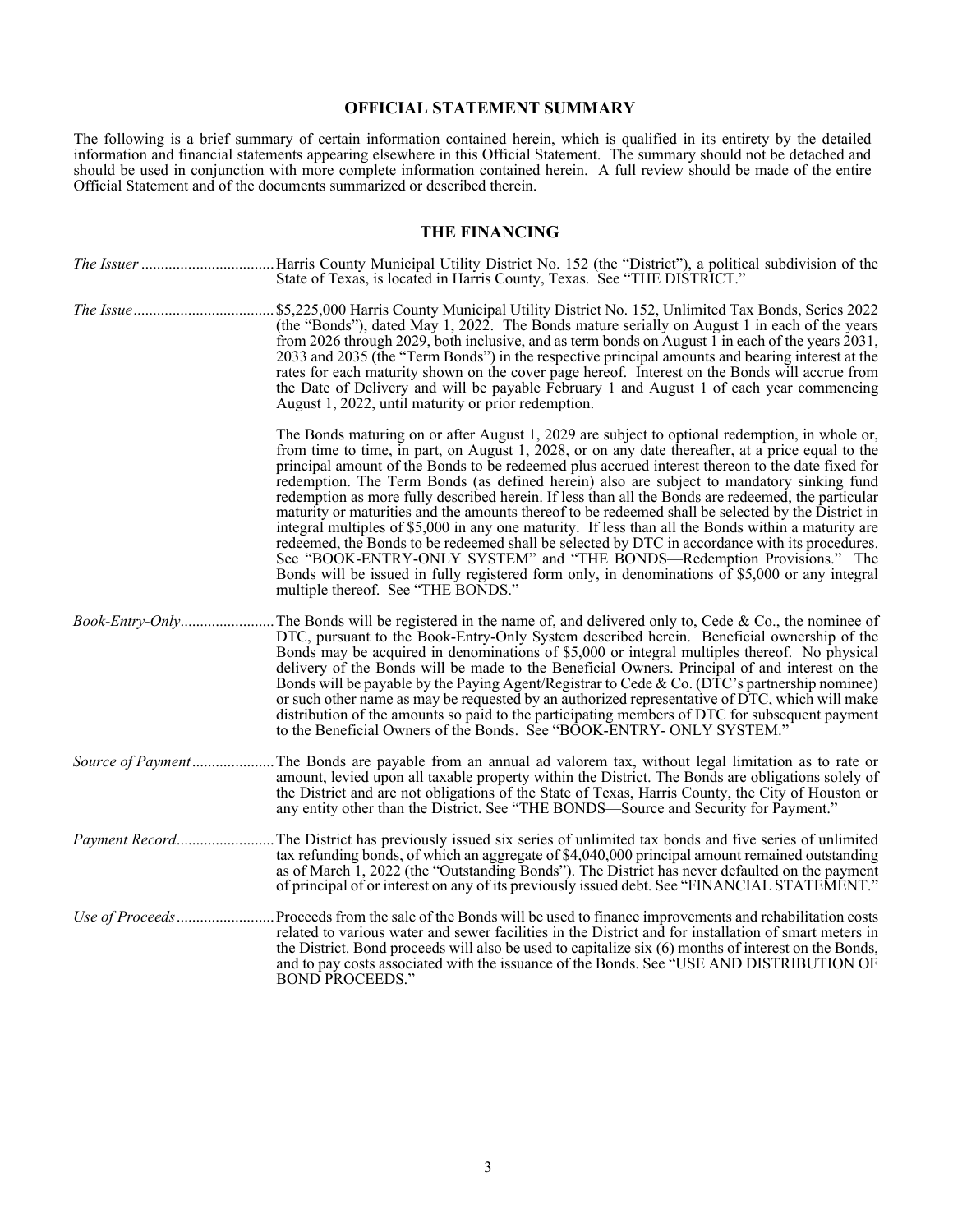|                          | Authority for Issuance The Bonds are the seventh series of bonds issued out of an aggregate of \$44,955,000 principal<br>amount of unlimited tax bonds authorized by the District's voters for the purpose of purchasing<br>and constructing a water, wastewater and/or storm drainage system. After the issuance of the<br>Bonds, the District will have \$16,300,000 in authorized but unissued bonds. The Bonds are issued<br>pursuant to an order of the Texas Commission on Environmental Quality (the "Commission"),<br>the Bond Order (as defined herein), Article XVI, Section 59 of the Texas Constitution and the<br>general laws of the State of Texas relating to the issuance of bonds by political subdivisions of<br>the State of Texas, including Chapters 49 and 54 of the Texas Water Code as amended. See "THE<br>BONDS—Authority for Issuance," "-Issuance of Additional Debt" and "INVESTMENT<br>CONSIDERATIONS-Future Debt." |
|--------------------------|----------------------------------------------------------------------------------------------------------------------------------------------------------------------------------------------------------------------------------------------------------------------------------------------------------------------------------------------------------------------------------------------------------------------------------------------------------------------------------------------------------------------------------------------------------------------------------------------------------------------------------------------------------------------------------------------------------------------------------------------------------------------------------------------------------------------------------------------------------------------------------------------------------------------------------------------------|
| Qualified Tax-Exempt     | 265(b) of the Internal Revenue Code of 1986, as amended, and will represent that the total amount<br>of tax-exempt bonds (including the Bonds) issued by it during calendar year 2022 is not<br>reasonably expected to exceed \$10,000,000. See "LEGAL MATTERS-Qualified Tax-Exempt<br>Obligations for Financial Institutions."                                                                                                                                                                                                                                                                                                                                                                                                                                                                                                                                                                                                                    |
| Municipal Bond Insurance |                                                                                                                                                                                                                                                                                                                                                                                                                                                                                                                                                                                                                                                                                                                                                                                                                                                                                                                                                    |
| and                      | Municipal Bond RatingS&P Global Ratings, a business unit of Standard & Poor's Financial Services LLC, ("S&P") has<br>assigned a municipal bond rating of "AA" (stable outlook) to the issue of Bonds with the<br>understanding that, upon delivery of the Bonds, a Policy insuring the timely payment of the<br>principal of and interest on the Bonds will be issued by ASSURED GUARANTY MUNICIPAL<br>CORP. ("AGM" or the "Insurer"). S&P has also assigned an underlying rating of "A+" to the<br>Bonds. An explanation of the ratings may be obtained from S&P. See "INVESTMENT<br>CONSIDERATIONS—Risk Factors Related to the Purchase of Municipal Bond Insurance,"<br>"MUNICIPAL BOND RATING," "MUNICIPAL BOND INSURANCE" and "APPENDIX B."                                                                                                                                                                                                   |
|                          | Bond Counsel Norton Rose Fulbright US LLP, Houston, Texas.                                                                                                                                                                                                                                                                                                                                                                                                                                                                                                                                                                                                                                                                                                                                                                                                                                                                                         |
|                          |                                                                                                                                                                                                                                                                                                                                                                                                                                                                                                                                                                                                                                                                                                                                                                                                                                                                                                                                                    |
|                          | Disclosure CounselMcCall, Parkhurst & Horton L.L.P., Dallas, Texas.                                                                                                                                                                                                                                                                                                                                                                                                                                                                                                                                                                                                                                                                                                                                                                                                                                                                                |
|                          | Financial Advisor  Masterson Advisors LLC, Houston, Texas.                                                                                                                                                                                                                                                                                                                                                                                                                                                                                                                                                                                                                                                                                                                                                                                                                                                                                         |
|                          | Paying Agent/Registrar  The Bank of New York Mellon Trust Company, N.A., Dallas, Texas.                                                                                                                                                                                                                                                                                                                                                                                                                                                                                                                                                                                                                                                                                                                                                                                                                                                            |
|                          | <b>INFECTIOUS DISEASE OUTLOOK (COVID-19)</b>                                                                                                                                                                                                                                                                                                                                                                                                                                                                                                                                                                                                                                                                                                                                                                                                                                                                                                       |
|                          | declared the outbreak of a respiratory disease caused by a novel coronavirus ("COVID-19") to be<br>a public health emergency. On March 13, 2020, the Governor of Texas (the "Governor") declared<br>a state of disaster for all counties in the State of Texas (the "State") because of the effects of<br>COVID-19. Subsequently, in response to a rise in COVID-19 infections in the State and pursuant                                                                                                                                                                                                                                                                                                                                                                                                                                                                                                                                           |

orders intended to help limit the spread of COVID-19 and mitigate injury and the loss of life, including limitations imposed on business operations, social gatherings and other activities. *Impact* ........................................ There are currently no COVID-19 related operating limits imposed by executive order of the Governor for any business or other establishment in the State of Texas. The Governor retains the right to impose additional restrictions on activities if needed in order to mitigate the effects of COVID-19. Additional information regarding executive orders issued by the Governor is accessible on the website of the Governor at https://gov.texas.gov/. Neither the information on, nor accessed through, such website of the Governor is incorporated by reference into this Official Statement.

> The District has not experienced any decrease in property values, unusual tax delinquencies or interruptions to any service as a result of COVID 19; however, the District cannot predict the long-term economic effect of COVID-19 or a similar virus should there be a reversal of economic activity and reinstitution of restrictions. See "INVESTMENT CONSIDERATIONS—Infectious Disease Outlook (COVID-19)."

> to the Chapter 418 of the Texas Government Code, the Governor issued a number of executive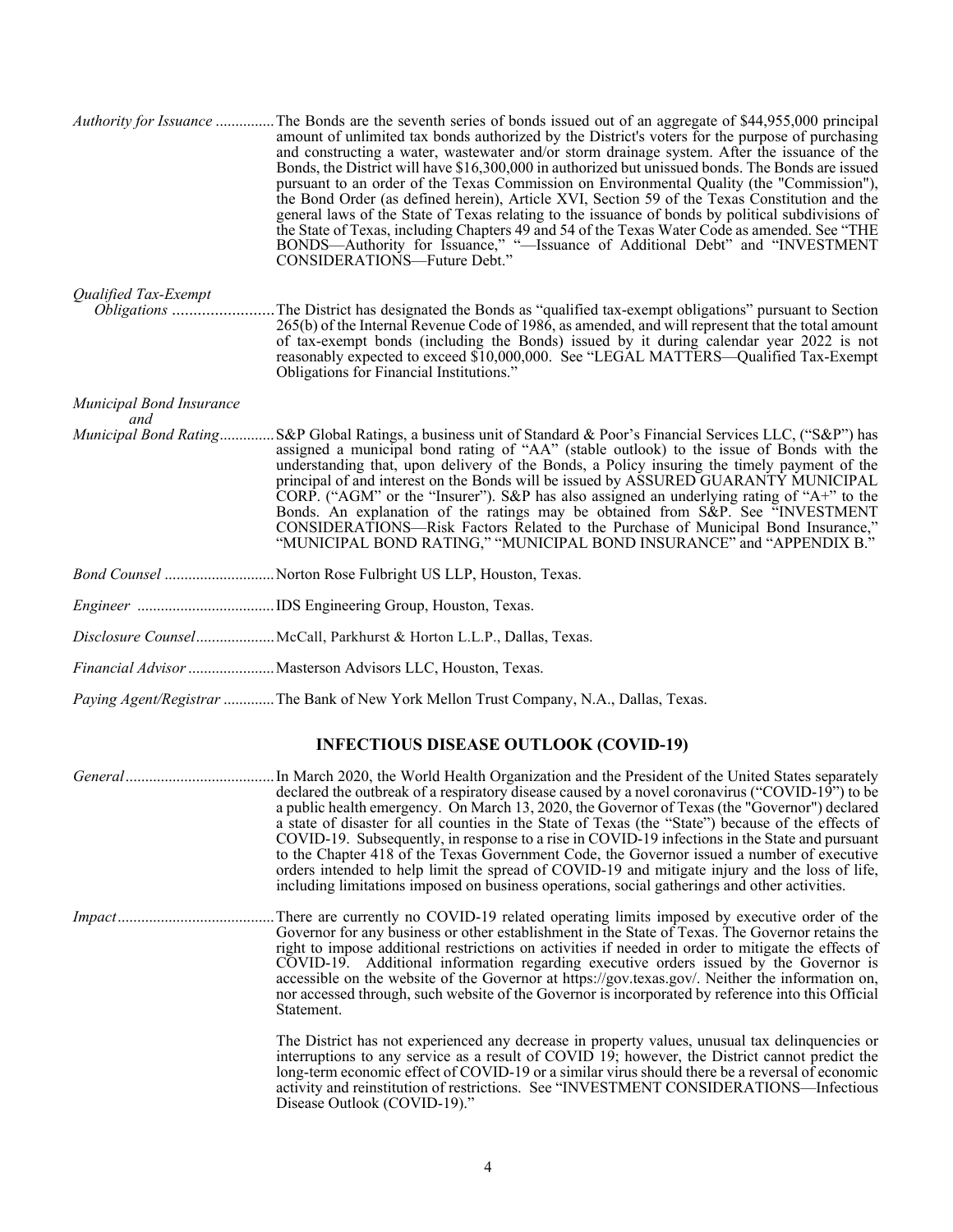# **THE DISTRICT**

| Description and       |                                                                                                                                                                                                                                                                                                                                                                                                                                                                                                                                                                  |
|-----------------------|------------------------------------------------------------------------------------------------------------------------------------------------------------------------------------------------------------------------------------------------------------------------------------------------------------------------------------------------------------------------------------------------------------------------------------------------------------------------------------------------------------------------------------------------------------------|
|                       | . The District is a political subdivision of the State of Texas located in northeastern Harris County,<br>Texas, approximately 25 miles from the central business district of the City of Houston. The<br>District is a part of Atascocita, a master planned community adjacent to and west of West Lake<br>Houston Parkway and bounded to the north by Atascocita Road. The District, which is located<br>wholly within the extraterritorial jurisdiction of the City of Houston, contains approximately 787<br>acres of land.                                  |
| Status of Development | . Water, sanitary sewer, and drainage facilities have been constructed to serve Atascocita South<br>Sections 1 through 6 and Atasca Woods Sections 1 through 7 (containing in the aggregate<br>approximately 533 acres developed into 2,400 single family residential lots). As of February 23,<br>2022, the District had 2,387 active single-family connections, and 10 inactive single-family<br>connections. The average value of the houses in the District on the 2021 tax rolls of the District<br>is $$209,000$ .                                         |
|                       | Commercial development in the District includes four retail centers and several individual<br>commercial tracts on approximately 54 acres. Retail businesses include a Best Buy, a Lifetime<br>Fitness, a Walgreens, a Discount Tire, a Pep Boys, a Michael's craft store, an emergency care<br>center, a dental office, two day care centers and five restaurants. In addition, a Berkeley Eye<br>Center on an approximately 1 acre tract and an Assisted Living/Independent Living facility on an<br>approximately $\bar{7}$ acre tract have been constructed. |
|                       | The 11-acre Humble ISD Timbers Elementary School, the 97-acre Humble ISD Atascosita High<br>School, the 11-acre Fellowship of the Woodlands Church and the 9-acre North Houston Baptist<br>Church are located in the District, but are not subject to ad valorem taxation by the District.                                                                                                                                                                                                                                                                       |
|                       | The District has approximately 57 acres of land contained in easements, rights of way, recreation<br>and a water plant site. Additionally, an aggregate of approximately 7 acres owned by various<br>entities are served by water, sewer and drainage trunk facilities, but no vertical improvements<br>have been constructed on such acreage and the District is not aware of any development plans.<br>See "THE DISTRICT—Status of Development."                                                                                                               |
|                       |                                                                                                                                                                                                                                                                                                                                                                                                                                                                                                                                                                  |

# **INVESTMENT CONSIDERATIONS**

The purchase and ownership of the Bonds are subject to special investment considerations, and all prospective purchasers are urged to examine carefully this entire Official Statement with respect to the investment security of the Bonds, including particularly the section captioned "INVESTMENT CONSIDERATIONS."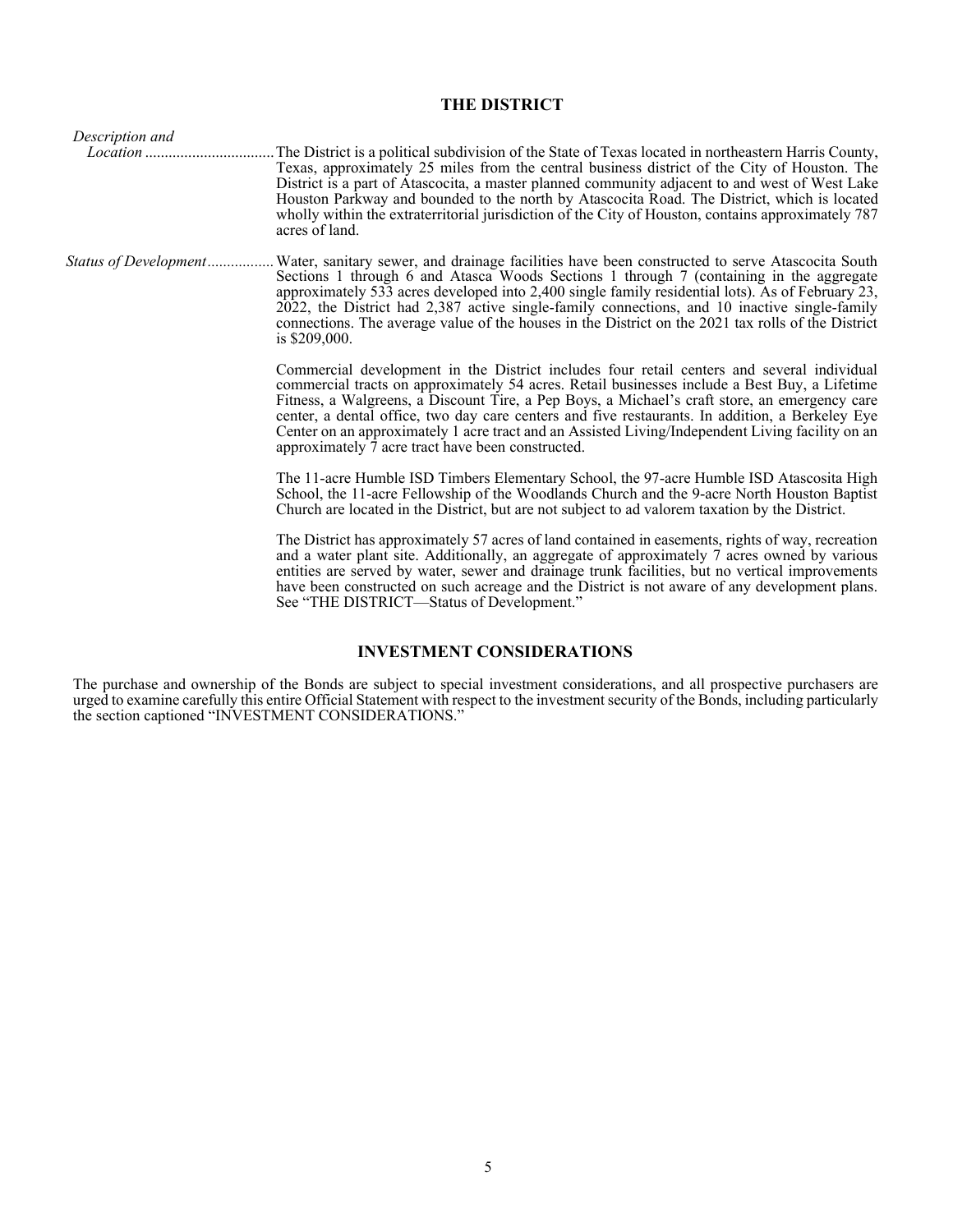# **FINANCIAL INFORMATION (UNAUDITED)**

| Ratio of Gross Direct Debt to:                                 | 1.48%                                 |  |
|----------------------------------------------------------------|---------------------------------------|--|
| Ratio of Estimated Overlapping Debt (including Gross Debt) to: | 6.89%                                 |  |
| 2021 Tax Rate                                                  | \$0.1750<br>0.0894<br>$\sqrt{0.2644}$ |  |
|                                                                | 98.67%                                |  |
| Maximum Annual Debt Service Requirement (2023) of the          | $$1,176,100$ (d)                      |  |
| Average Annual Debt Service Requirement (2023-2035) of the     | $$757,515$ (d)                        |  |
| Tax Rate Required to Pay Maximum Requirement based upon        | \$0.20(d)                             |  |
| Tax Rate Required to Pay Average Requirement based upon        | $$0.13$ (d)                           |  |
| Status of Water Connections as of February 23, 2022 (e):       | 2,387<br>-10<br>40<br>32<br>2,469     |  |
|                                                                | $8,355$ (f)                           |  |

(a) The Harris County Appraisal District (the "Appraisal District") has certified \$624,447,920 of taxable value and an additional \$1,340,627 of taxable value<br>remains uncertified as of January 1, 2021. The uncertified value downward revision prior to certification. No tax will be levied on said uncertified value until it is certified by the Appraisal District. See "TAX DATA—<br>Summary of Assessed Valuation."<br>Including the Bonds. See "FINANCIAL

(c) See "ESTIMATED OVERLAPPING DEBT STATEMENT." (d) See "DEBT SERVICE REQUIREMENTS" and "TAX DATA—Tax Adequacy for Debt Service." (e) See "THE DISTRICT—Status of Development."

(f) Based upon 3.5 persons per occupied single-family residence.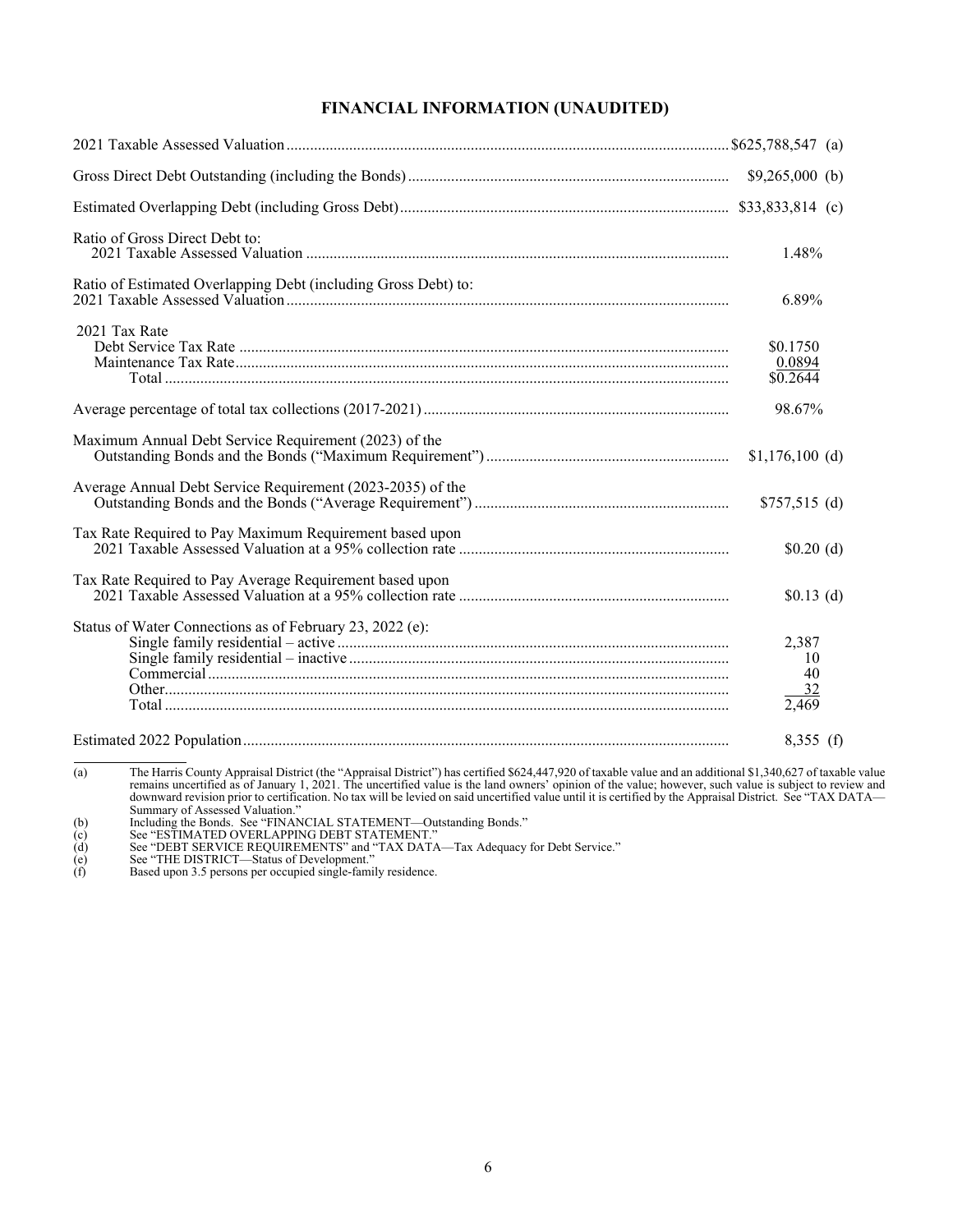## **OFFICIAL STATEMENT**

## **\$5,225,000 HARRIS COUNTY MUNICIPAL UTILITY DISTRICT NO. 152**

*(A political subdivision of the State of Texas located within Harris County)* 

# **UNLIMITED TAX BONDS SERIES 2022**

This Official Statement provides certain information in connection with the issuance by Harris County Municipal Utility District No. 152 (the "District") of its \$5,225,000 Unlimited Tax Bonds, Series 2022 (the "Bonds").

The Bonds are issued pursuant to the Article XVI, Section 59 of the Texas Constitution, the general laws of the State of Texas, relating to the issuance of bonds by political subdivisions of the State of Texas including, without limitation, Chapters 49 and 54 of the Texas Water Code, as amended, an order authorizing the issuance of the Bonds (the "Bond Order") adopted by the Board of Directors of the District (the "Board"), an order of the Texas Commission on Environmental Quality (the "TCEQ" or "Commission") and an election held within the District on March 1, 1986.

This Official Statement includes descriptions, among others, of the Bonds and the Bond Order, and certain other information about the District. All descriptions of documents contained herein are only summaries and are qualified in their entirety by reference to each document. Copies of certain of the documents may be obtained from Norton Rose Fulbright US LLP, Bond Counsel, 1301 McKinney, Suite 5100, Houston, Texas 77010, upon payment of duplication costs therefor.

## **THE BONDS**

## **General**

The following is a description of some of the terms and conditions of the Bonds, which description is qualified in its entirety by reference to the Bond Order, a copy of which is available from Bond Counsel upon payment of the costs of duplication therefor. The Bond Order authorizes the issuance and sale of the Bonds and prescribes the terms, conditions and provisions for the payment of the principal of and interest on the Bonds by the District.

The Bonds are dated May 1, 2022 and mature on August 1 in each of the years and in the principal amounts shown on the cover page hereof. Interest will accrue from the Date of Delivery and will be computed on the basis of a 360-day year of twelve 30-day months, and will be payable on each February 1 and August 1, commencing August 1, 2022. The definitive Bonds will be issued only in fully registered form in any integral multiple of \$5,000 for any one maturity and will be initially registered and delivered only to Cede & Co., the partnership nominee of The Depository Trust Company ("DTC"), pursuant to the Book-Entry-Only System described herein. **No physical delivery of the Bonds will be made to the owners thereof.** Initially, principal of and interest on the Bonds will be payable by the Paying Agent/Registrar to Cede & Co., as registered owner. DTC will make distribution of the amounts so paid to the participating members of DTC for subsequent payment to the beneficial owners of the Bonds. See "BOOK-ENTRY-ONLY SYSTEM."

In the event the Book-Entry-Only System is discontinued and physical bond certificates are issued, interest on the Bonds shall be payable by check on or before each interest payment date, mailed by the Paying Agent/Registrar to the registered owners ("Registered Owners") as shown on the bond register (the "Register") kept by the Paying Agent/Registrar at the close of business on the 15<sup>th</sup> calendar day of the month immediately preceding each interest payment date to the address of such Registered Owner as shown on the Register, or by such other customary banking arrangements as may be agreed upon by the Paying Agent/Registrar and a Registered Owner at the risk and expense of such Registered Owner.

The record date for payment of interest on any regularly scheduled interest payment date is defined as the  $15<sup>th</sup>$  day of the month (whether or not a business day) preceding such interest payment date. If the date for payment of the principal of or interest on any Bond is not a business day, then the date for such payment shall be the next succeeding business day, as defined in the Bond Order, without additional interest and with the same force and effect as if made on the specified date for such payment.

#### **Source of Payment**

The Bonds are payable as to principal and interest from the proceeds of an annual ad valorem tax, without legal limit as to rate or amount, levied against all taxable property within the District.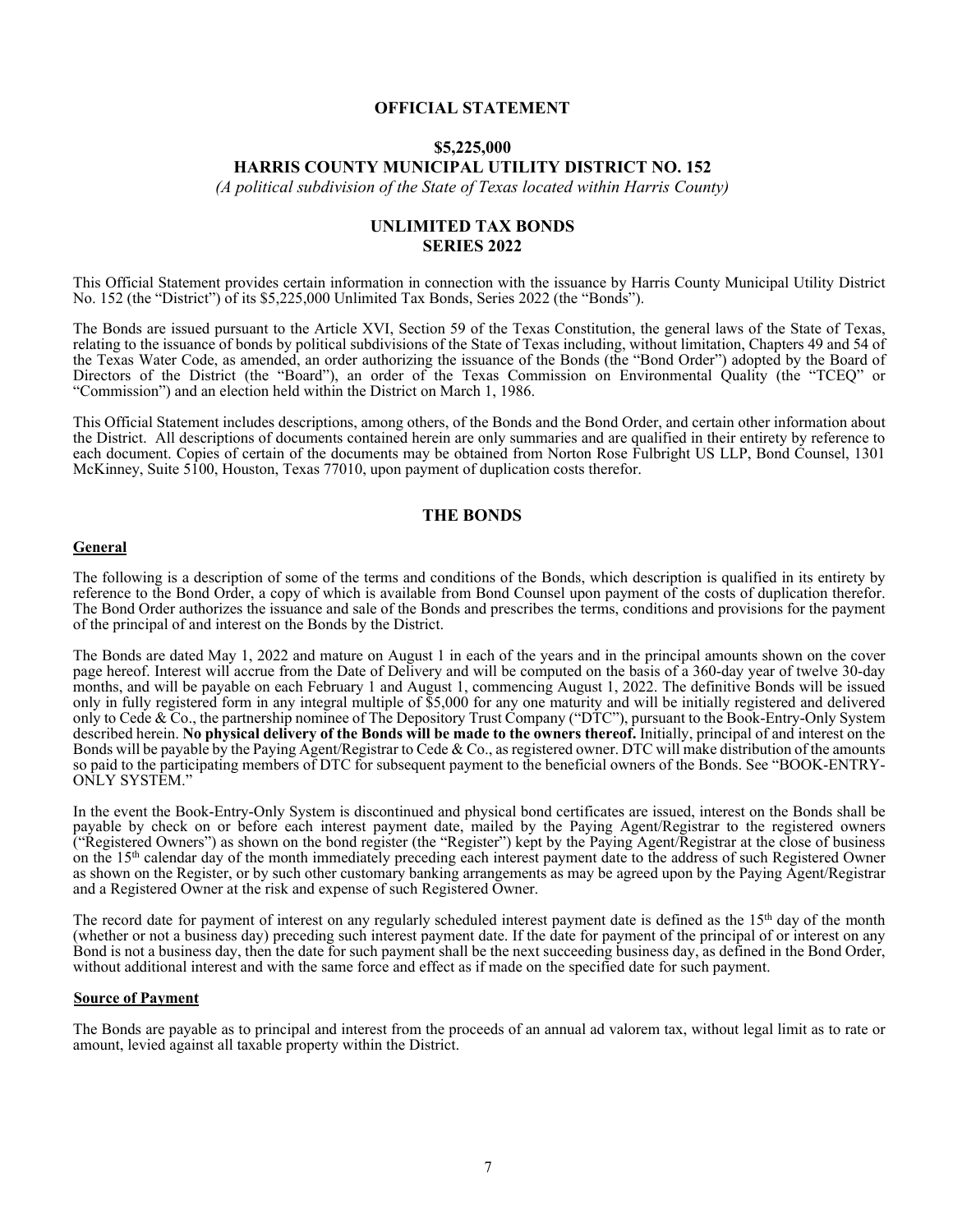*Tax Pledge:* The Board covenants in the Bond Order that, while any of the Bonds are outstanding and the District is in existence, it will levy an annual ad valorem tax, without legal limit as to rate or amount, and will undertake to collect such a tax against all taxable property within the District at a rate from year to year sufficient, with full allowance being made for anticipated delinquencies, together with revenues and receipts from other sources which are legally available for such purposes, to pay interest on the Bonds as it becomes due, to provide a sinking fund for the payment of principal when due or the redemption price at any earlier required redemption date, and to pay the expenses of assessing and collecting such a tax. The net proceeds from taxes levied to pay debt service on the Bonds are required to be placed in the Bond Fund for the Bonds and other tax-supported debt of the District. This account may be used solely to pay the principal of and interest on the Bonds and other tax-supported debt of the District.

*Annexation:* Under Texas law, a city is authorized to annex property within its extraterritorial jurisdiction and to abolish the municipal utility district in which such property is located, subject to compliance with various requirements of Chapter 43 of the Texas Local Government Code, including the following: (i) such annexation has been approved by a majority of those voting in an election held for that purpose within the area to be annexed, and (ii) if the registered voters in the area to be annexed do not own more than 50 percent of the land in the area, a petition has been signed by more than 50 percent of the landowners consenting to the annexation. If a city and a municipal utility district existing within its extraterritorial jurisdiction have entered into a strategic partnership agreement, however, the election and petition process specified above does not apply during the term of the agreement. The agreement may provide for a full purpose annexation or a limited purpose annexation. See "THE DISTRICT—Strategic Partnership Agreement."

If the City were to successfully annex the property within the District, the City would assume the District's assets and obligations (including the Bonds) and dissolve the District. The commencement of annexation proceedings by the City is a policy-making matter within the discretion of the Mayor and City Council of the City, and therefore, the District makes no representation that the City will ever annex the District and assume its debt. Moreover, no representation is made concerning the ability of the City to make debt service payments should annexation occur. See "THE DISTRICT—Strategic Partnership Agreement."

*Consolidation:* A district (such as the District) has the legal authority to consolidate with other districts and, in connection therewith, to provide for the consolidation of its assets, such as cash and the utility system, with the water and wastewater systems of districts with which it is consolidating as well as its liabilities (which would include the Bonds). No representation is made concerning the likelihood of consolidation.

*Defeasance:* Any Bond shall be deemed to be paid and shall no longer be considered to be a Bond within the meaning of the Bond Order when payment of the principal of and interest on such Bond to the stated maturity thereof or (if notice of redemption shall have been duly given, irrevocably provided for, or waived as provided herein) to the redemption date shall have been made or shall have been provided for by deposit with the Paying Agent/Registrar for such payment (or with any other bank or trust company which has agreed to hold the same for such purpose) (1) money sufficient to make such payment, (2) governmental obligations certified by an independent public accounting firm of national reputation to be of such maturities and interest payment dates and to bear such interest as will, without further investment or reinvestment of either the principal amount thereof or the interest earnings therefrom, be sufficient to make such payment, or (3) a combination of money and governmental obligations together so certified sufficient to make such payment, *provided* that all the expenses pertaining to the Bonds with respect to which such deposit is made shall have been paid or the payment thereof provided for to the satisfaction of the Paying Agent/Registrar.

If such deposit is made for some but not all of the Outstanding Bonds, the District shall designate the stated maturities of Bonds for which such deposit is made. If such deposit shall be sufficient to provide for the payment of the principal of and interest on some but not all Outstanding Bonds of a particular stated maturity so designated, the Paying Agent/Registrar shall select the Outstanding Bonds of such stated maturity with respect to which such deposit is made by such random method as the Paying Agent/Registrar shall deem fair and appropriate and which may provide for the selection of portions (equal to \$5,000 or any integral multiple thereof) of the principal amount of Bonds of a denomination larger than \$5,000.

"Governmental Obligations" means (1) direct obligations of, or obligations the timely payment of the principal of and interest on which are fully and unconditionally guaranteed by, the United States of America, or (2) obligations authorized under Texas law from time to time for discharge and final payment of political or governmental subdivisions which, at the time of deposit have been assigned ratings in the highest rating category of either Moody's Investors Service or Standard & Poor's, or any successor to the bond operations of either of such corporations, but in the case of both Clauses (1) and (2) only if such obligations may not be called for redemption prior to maturity.

At such times as a Bond shall be deemed to be paid, as aforesaid, it shall no longer be entitled to the benefits of the Bond Order, except for the purposes of any such payment from such money or governmental obligations.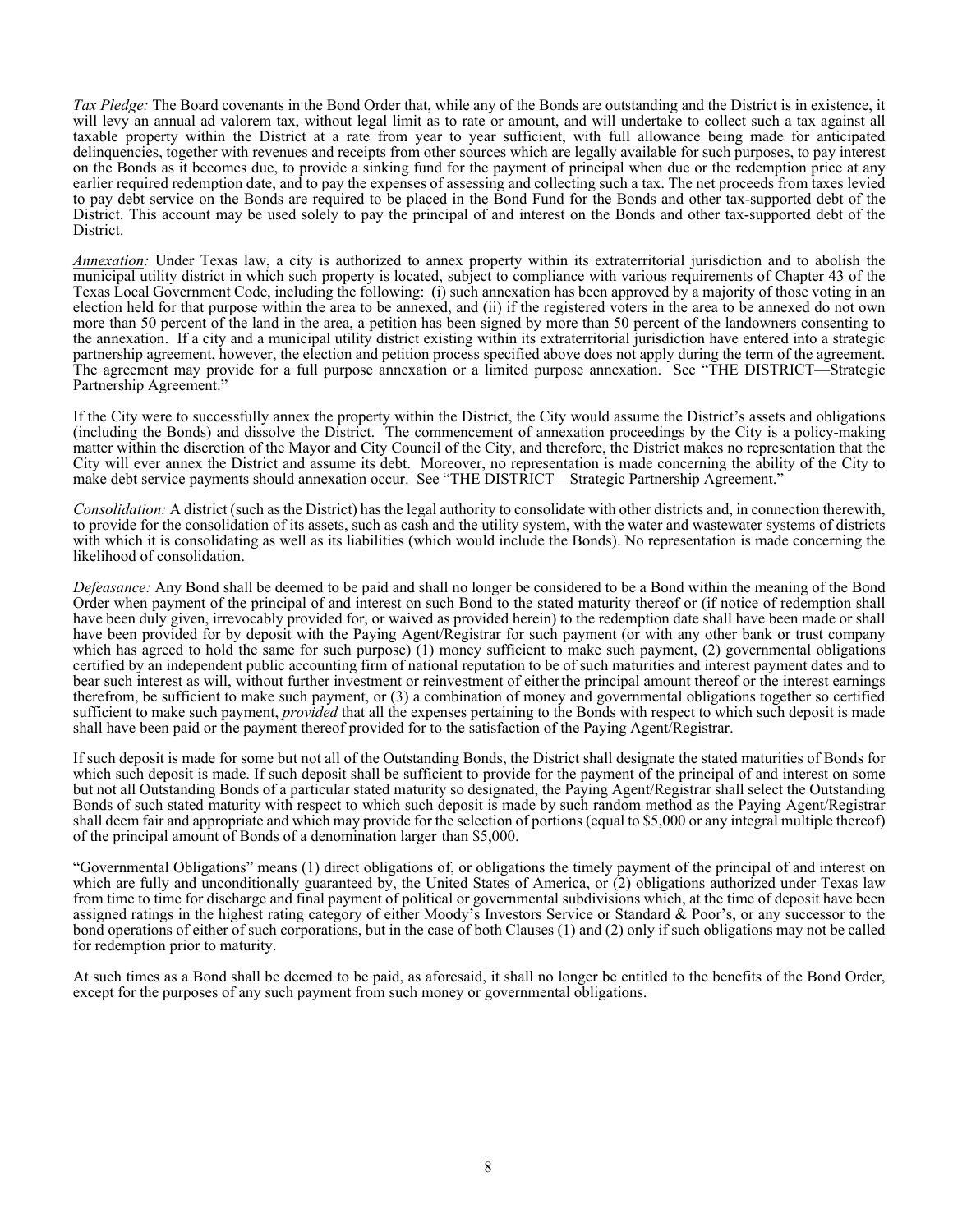### **Redemption Provisions**

*Mandatory Redemption:* The Bonds maturing on August 1 in each of the years 2031, 2033, and 2035 (the "Term Bonds") shall be redeemed, at a price equal to the principal amount thereof, plus accrued interest to the date fixed for redemption (the "Mandatory Redemption Date"), on August 1 in each of the years and in the principal amounts set forth in the following schedule (with each such scheduled principal amount reduced by the principal amount as may have been previously redeemed through the exercise of the District's reserved right of optional redemption, as provided under "Optional Redemption" below):

| \$1,050,000 Term Bonds<br><b>Due August 1, 2031</b> |        |         | \$1,050,000 Term Bonds<br><b>Due August 1, 2033</b> |                     |         | \$1,050,000 Term Bonds    |        |           |  |
|-----------------------------------------------------|--------|---------|-----------------------------------------------------|---------------------|---------|---------------------------|--------|-----------|--|
|                                                     |        |         |                                                     |                     |         | <b>Due August 1, 2035</b> |        |           |  |
| Principal<br><b>Mandatory</b>                       |        |         | <b>Mandatory</b>                                    | Principal<br>Amount |         | <b>Mandatory</b>          |        | Principal |  |
| <b>Redemption Date</b>                              | Amount |         | <b>Redemption Date</b>                              |                     |         | <b>Redemption Date</b>    | Amount |           |  |
| 2030                                                |        | 525,000 | 2032                                                |                     | 525,000 | 2034                      |        | 525,000   |  |
| 2031 (maturity)                                     |        | 525,000 | 2033 (maturity)                                     |                     | 525,000 | $2035$ (maturity)         |        | 525,000   |  |

On or before 30 days prior to each Mandatory Redemption Date set forth above, the Registrar shall (i) determine the principal amount of such Term Bond that must be mandatorily redeemed on such Mandatory Redemption Date, after taking into account deliveries for cancellation and optional redemptions as more fully provided for below, (ii) select, by lot or other customary random method, the Term Bond or portions of the Term Bond of such maturity to be mandatorily redeemed on such Mandatory Redemption Date, and (iii) give notice of such redemption as provided in the Bond Resolutions. At the option of the District, the principal amount of any Term Bond to be mandatorily redeemed on such Mandatory Redemption Date shall be reduced by the principal amount of such Term Bond, which, by the 45th day prior to such Mandatory Redemption Date, either has been purchased in the open market and delivered or tendered for cancellation by or on behalf of the District to the Registrar or optionally redeemed and which, in either case, has not previously been made the basis for a reduction under this sentence.

*Optional Redemption:* The District reserves the right, at its option, to redeem the Bonds maturing on or after August 1, 2029, prior to their scheduled maturities, in whole or from time to time in part, in integral multiples of \$5,000 on August 1, 2028, or any date thereafter, at a price of par value plus unpaid accrued interest on the principal amounts called for redemption from the most recent Interest Payment Date to the date fixed for redemption. The Term Bonds also are subject to mandatory sinking fund redemption as more fully described herein. If less than all of the Bonds are redeemed at any time, the maturities of the Bonds to be redeemed will be selected by the District. If less than all the Bonds of a certain maturity are to be redeemed, the particular Bonds to be redeemed shall be selected by the Paying Agent/Registrar by lot or other random method (or by DTC in accordance with its procedures while the Bonds are in book-entry-only form).

By the redemption date, due provision shall be made with the Paying Agent/Registrar for payment of the principal of the Bonds or portions thereof to be redeemed, plus accrued interest to the redemption date. When Bonds have been called for redemption in whole or in part and due provision has been made to redeem the same as herein provided, the Bonds or portions thereof so redeemed shall no longer be regarded as outstanding except for the purpose of receiving payment solely from the funds so provided for redemption, and the rights of the Registered Owners to collect interest which would otherwise accrue after the redemption date on any Bond or portion thereof called for redemption shall terminate on the date fixed for redemption.

#### **Paying Agent/Registrar**

The Board has selected The Bank of New York Mellon Trust Company, N.A., Dallas, Texas (the "Paying Agent/Registrar") as the initial Paying Agent and Registrar for the Bonds. The initial designated payment office for the Bonds is located in Dallas, Texas. Provision is made in the Bond Order for removal of the Paying Agent/Registrar, provided that no such removal shall be effective until a successor paying agent/registrar shall have accepted the duties of the Paying Agent/Registrar under the provisions of the Bond Order. Any successor paying agent/registrar selected by the District shall be a corporation organized and doing business under the laws of the United States of America or of any state authorized under such laws to exercise trust powers, shall have a combined capital and surplus of at least \$10,000,000, shall be subject to supervision or examination by federal or state authority, shall be registered as a transfer agent with the Securities and Exchange Commission and shall have a corporate trust office in the State of Texas.

#### **Registration, Transfer, and Exchange**

So long as any Bonds remain outstanding, the Paying Agent/Registrar will keep the register at its principal payment office and, subject to such reasonable regulations as it may prescribe, the Paying Agent/Registrar will provide for the registration and transfer of Bonds in accordance with the Bond Order. While the Bonds are in the Book-Entry-Only system, Bonds will be registered in the name of Cede & Co. and will not be transferred. See "BOOK-ENTRY-ONLY SYSTEM."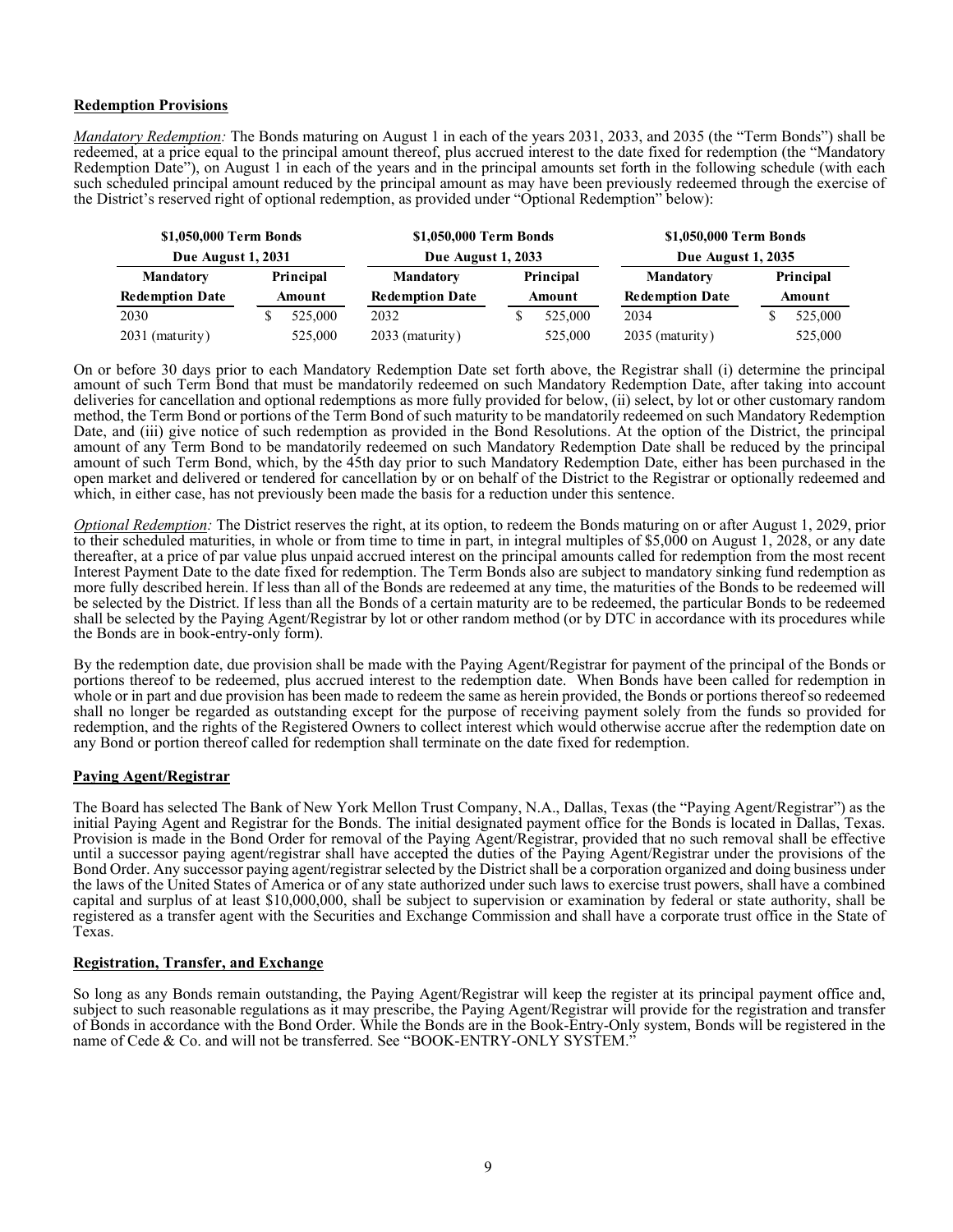#### **Authority for Issuance**

At elections held within the District on April 1, 1978 and September 21, 2001, voters of the District authorized the issuance of a total of \$44,955,000 principal amount of unlimited tax or combination unlimited tax and revenue bonds for the purpose of purchasing, constructing, acquiring, owning, leasing, operating, repairing or extending facilities for a waterworks, sanitary sewer and drainage system, making certain contract payments, for refunding purposes, and paying various expenses of the District. The Bonds are issued by the District pursuant to the terms and provisions of an order of the Commission, the Bond Order, Article XVI, Section 59 of the Texas Constitution, and the general laws of the State of Texas relating to the issuance of bonds by political subdivisions of the State of Texas, including Chapters 49 and 54 of the Texas Water Code, as amended. By order, the Commission authorized the District to sell the Bonds subject to certain restrictions, including the use of Bond proceeds as summarized in "USE AND DISTRIBUTION OF BOND PROCEEDS."

Before the Bonds can be issued, the Attorney General of Texas must pass upon the legality of the Bonds. The Attorney General of Texas does not guarantee or pass upon the safety of the Bonds as an investment or upon the adequacy of the information contained in this Official Statement.

#### **Issuance of Additional Debt**

The District's voters have authorized the issuance of \$44,955,000 of unlimited tax or combination unlimited tax and revenue bonds for purpose of purchasing, constructing, acquiring, owning, leasing, operating, repairing or extending facilities for a waterworks, sanitary sewer and drainage system, making certain contract payments, and paying various expenses of the District, and could authorize additional amounts. The District's voters have also authorized the issuance of \$26,605,000 principal amount of unlimited tax bonds for refunding purposes. The District has previously issued six series of unlimited tax bonds and five series of unlimited tax refunding bonds, of which an aggregate of \$4,040,000 principal amount was outstanding as of March 1, 2022. After the issuance of the Bonds, the District will have \$16,300,000 of the original \$44,955,000 unlimited tax or combination tax and revenue bonds authorized but unissued and \$26,190,000 of the original \$26,605,000 unlimited tax refunding bonds authorized but unissued. The Bond Order imposes no limitation on the amount of additional parity bonds which may be authorized for issuance by the District's voters or the amount that may ultimately be issued by the District. See "INVESTMENT CONSIDERATIONS—Future Debt."

The District also is authorized by statute to engage in fire-fighting activities, including the issuing of bonds payable from taxes for such purpose. Before the District could issue fire-fighting bonds payable from taxes, the following actions would be required: (a) authorization of a detailed master plan and bonds for such purpose by the qualified voters in the District; (b) approval of the master plan and issuance of bonds by the Texas Commission on Environmental Quality (the "Commission"); and (c) approval of bonds by the Attorney General of Texas. The Board has not considered calling such an election at this time.

The District is authorized by statute to develop parks and recreational facilities, including the issuing of bonds payable from taxes for such purpose. Before the District could issue park bonds payable from taxes, the following actions would be required: (a) preparation of a detailed park plan; (b) authorization of park bonds by the qualified voters in the District; (c) approval of the park project and bonds by the Commission; and (d) approval of the bonds by the Attorney General of Texas. If the District does issue park bonds, the outstanding principal amount of such bonds may not exceed an amount equal to one percent of the value of the taxable property in the District, unless effective June 14, 2021, the District meets certain financial feasibility requirements under the TCEQ rules, in which case the outstanding principal amount of such bonds issued by the District may exceed an amount equal to one percent but not more than three percent of the value of the taxable property in the District.. The Board has not considered calling a park bond election at this time.

Pursuant to Chapter 54 of the Water Code, a municipal utility district may petition the Commission for the power to issue bonds supported by property taxes to finance roads. Before the District could issue such bonds, the District would be required to receive a grant of such power from the Commission, authorization from the District's voters to issue such bonds, and approval of the bonds by the Attorney General of Texas. The District has not considered filing an application to the Commission for road powers, nor calling such an election at this time.

The issuance of additional debt for any of the above-described purposes and levy of taxes to pay debt service on such debt may dilute the security for the Bonds.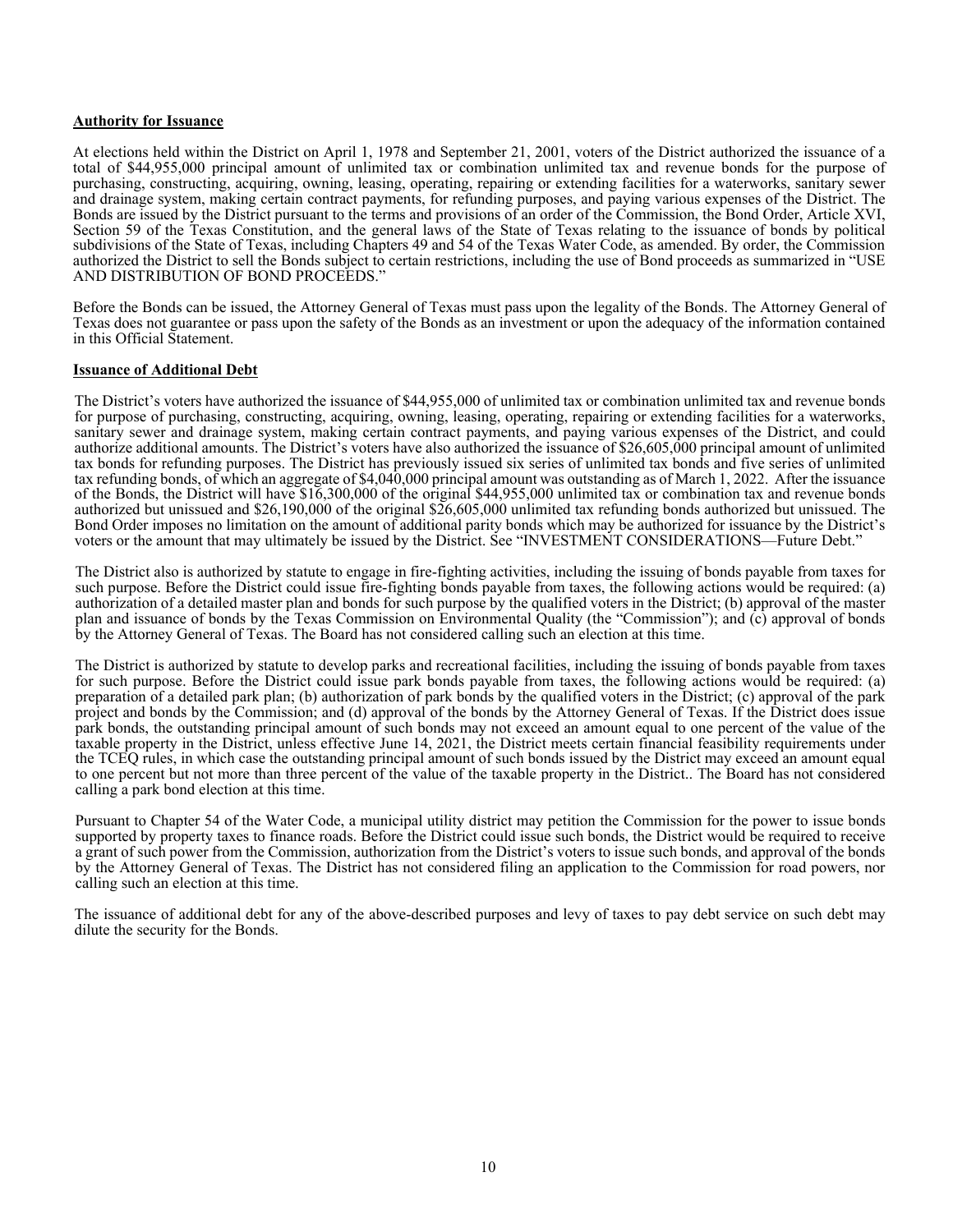## **Legal Investment and Eligibility to Secure Public Funds in Texas**

The following is quoted from Section 49.186 of the Texas Water Code, and is applicable to the District:

"(a) All bonds, notes, and other obligations issued by a district shall be legal and authorized investments for all banks, trust companies, building and loan associations, savings and loan associations, insurance companies of all kinds and types, fiduciaries, and trustees, and for all interest and sinking funds and other public funds of the state, and all agencies, subdivisions, and instrumentalities of the state, including all counties, cities, towns, villages, school districts, and all other kinds and types of districts, public agencies, and bodies politic.

(b) A district's bonds, notes, and other obligations are eligible and lawful security for all deposits of public funds of the state, and all agencies, subdivisions, and instrumentalities of the state, including all counties, cities, towns, villages, school districts, and all other kinds and types of districts, public agencies, and bodies politic, to the extent of the market value of the bonds, notes, and other obligations when accompanied by any unmatured interest coupons attached to them."

The Public Funds Collateral Act (Chapter 2257, Texas Government Code) also provides that bonds of the District (including the Bonds) are eligible as collateral for public funds.

No representation is made that the Bonds will be suitable for or acceptable to financial or public entities for investment or collateral purposes. No representation is made concerning other laws, rules, regulations or investment criteria which apply to or which might be utilized by any of such persons or entities to limit the acceptability or suitability of the Bonds for any of the foregoing purposes. Prospective purchasers are urged to carefully evaluate the investment quality of the Bonds as to the suitability or acceptability of the Bonds for investment or collateral purposes.

## **Funds and Accounts**

The Bond Order confirms establishment and maintenance by the District of a Bond Fund and a Construction Fund (as both are further described in the Bond Order).

The Bond Fund is the District's interest and sinking fund. The Bond Order requires that the District credit to the Bond Fund (i) all net receipts of District ad valorem taxes (and penalty and interest thereon) levied to pay debt service requirements on (or fees and expenses of the Paying Agent with respect of) the Bonds, the Outstanding Bonds, and any other tax-supported obligations of the District, (ii) any capitalized interest on the Bonds, (iii) all earnings from investment of the Bond Fund and (iv) any other funds of the District deposited to the Bond Fund. Six (6) months of capitalized interest from Bond proceeds will be deposited into the Bond Fund. The Bond Order requires that the Bond Fund be applied solely to pay the principal or redemption price of, interest on, and the Paying Agent fees with respect to the Bonds, the Outstanding Bonds, and any other tax-supported obligations of the District when due.

The Construction Fund is the capital improvements fund of the District. The Bond Order requires the District to deposit into the Construction Fund the balance of the proceeds of the sale of the Bonds remaining after deposit of the amounts required to be deposited into the Bond Fund. The Construction Fund may be applied solely (i) to pay the costs necessary or appropriate to accomplish the purposes for which the Bonds were issued and (ii) to the extent the proceeds of any series of bonds deposited to the Construction Fund and investment income attributable thereto are in excess of the amounts required for such purposes, then in the discretion of the District to transfer such unexpended proceeds or income to the District's interest and sinking fund or with the approval of the Commission to apply the same to one or more other lawful purposes for which surplus construction funds may be used.

#### **Bond Order Covenants**

In the Bond Order, the District has additionally covenanted that it will (1) maintain insurance on its facilities of a kind and in an amount which usually would be carried by private companies engaged in a similar type of business, but considering any governmental immunities to which the District may be entitled, (2) keep accurate records and accounts and engage an independent certified public accountant to audit its financial statements at the close of each fiscal year, such audit to be in accordance with applicable law, rules and regulations, and open to inspection in the office of the District during normal office hours, (3) maintain its facilities in good condition and repair, ordinary wear and tear and obsolescence excepted, and operate its facilities in an efficient manner and at a reasonable cost and (4) secure the Bond Fund in the manner and to the fullest extent required by law for the security of District funds.

#### **Tax Covenants**

In the Bond Order the District has covenanted with respect to, among other matters, the use of the proceeds of the Bonds and the facilities financed therewith, the manner in which the proceeds of the Bonds are to be invested, the periodic calculation and payment to the United States of arbitrage profits from the investment of proceeds, and the reporting of certain information to the United States Treasury.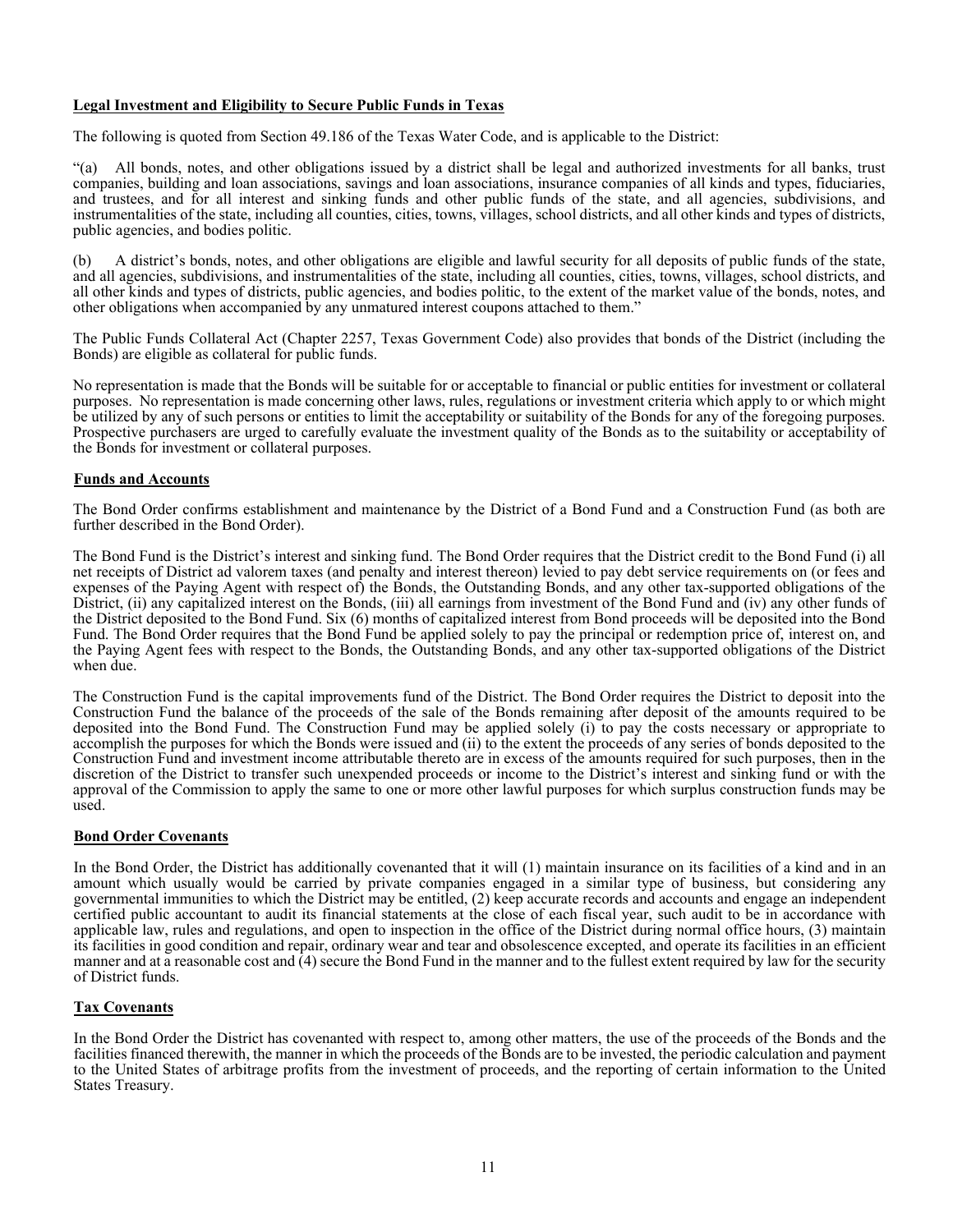### **Amendments to the Bond Order**

The District may, without the consent of or notice to any Registered Owner, amend the Bond Order in any manner not detrimental to the interests of the Registered Owners, including the curing of any ambiguity, inconsistency or formal defect or omission therein. In addition, the District may, with the written consent of the Registered Owners of a majority in aggregate principal amount of the Bonds then outstanding affected thereby, amend, add to or rescind any of the provisions of the Bond Order; provided that, without the consent of the Registered Owners of all of the Bonds affected, no such amendment, addition or rescission may (1) change the time or times of payment of the principal of and interest on the Bonds, reduce the principal amount thereof, the redemption price therefore or the rate of interest thereon, change the place or places at or the coin or currency in which any Bond is payable or in any other way modify the terms of payment of the principal of or interest on the Bonds, (2) give any preference to any Bond over any other Bond, (3) modify the provisions of the proviso to the definition of the term "Outstanding" in the Bond Order, or (4) reduce the aggregate principal amount of Bonds required for consent to any such amendment, addition or rescission. In addition, a state, consistent with federal law, may in the exercise of its police power make such modifications in the terms and conditions of contractual covenants relating to the payment of indebtedness of a political subdivision as are reasonable and necessary for attainment of an important public purpose.

#### **Remedies in Event of Default**

The Bond Order provides that, in addition to all other rights and remedies of any Registered Owners provided by the laws of the State of Texas, in the event the District defaults in the observance or performance of any covenant in the Bond Order including payment when due of the principal of and interest on the Bonds, any Registered Owner may apply for a writ of mandamus from a court of competent jurisdiction requiring the Board of Directors or other officers of the District to observe or perform such covenants.

The Bond Order provides no additional remedies to a Registered Owner. Specifically, the Bond Order does not provide for the appointment of a trustee to protect and enforce the interests of the Registered Owners or for the acceleration of maturity of the Bonds upon the occurrence of a default in the District's obligations. Consequently, the remedy of mandamus is a remedy which may have to be enforced from year-to-year by the Registered Owners and may prove time consuming, costly and difficult to enforce.

Statutory language authorizing local governments such as the District to sue and be sued does not waive the local government's sovereign immunity from suits for money damages, so that in the absence of other waivers of such immunity by the Texas Legislature, a default by the District in its covenants in the Bond Order may not be reduced to a judgment for money damages. The Bonds are not secured by an interest in any improvements or any other property of the District. Under Texas law, no judgment obtained against the District may be enforced by execution of a levy against the District's public purpose property. The Registered Owners themselves cannot foreclose on property within the District or sell property within the District in order to pay principal of or interest on the Bonds. In addition, the enforceability of the rights and remedies of the Registered Owners may be delayed, reduced or otherwise affected or limited by federal bankruptcy laws or other similar laws affecting the rights of creditors of a political subdivision or by a state statute reasonably required to attain an important public purpose. See "INVESTMENT CONSIDERATIONS—Registered Owners' Remedies and Bankruptcy Limitations."

## **BOOK-ENTRY-ONLY SYSTEM**

This section describes how ownership of the Bonds is to be transferred and how the principal of, premium, if any, and interest on the Bonds are to be paid to and credited by The Depository Trust Company, New York, New York, ("DTC") while the Bonds are registered in its nominee name. The information in this section concerning DTC and the Book- Entry-Only System has been provided by DTC for use in disclosure documents such as this Official Statement. The District and the Financial Advisor believe the source of such information to be reliable, but neither of the District or the Financial Advisor take any responsibility for the accuracy or completeness thereof.

The District cannot and does not give any assurance that (1) DTC will distribute payments of debt service on the Bonds, or redemption or other notices, to DTC Participants, (2) DTC Participants or others will distribute debt service payments paid to DTC or its nominee (as the registered owner of the Bonds), or redemption or other notices, to the Beneficial Owners, or that they will do so on a timely basis, or (3) DTC will serve and act in the manner described in this Official Statement. The current rules applicable to DTC are on file with the Securities and Exchange Commission, and the current procedures of DTC to be followed in dealing with DTC Participants are on file with DTC.

The Depository Trust Company ("DTC"), New York, New York, will act as securities depository for the Bonds. The Bonds will be issued as fully-registered Bonds registered in the name of Cede & Co. (DTC's partnership nominee) or such other name as may be requested by an authorized representative of DTC. One fully-registered Bond certificate will be issued for each maturity of the Bonds, each in the aggregate principal amount of such maturity, and will be deposited with DTC.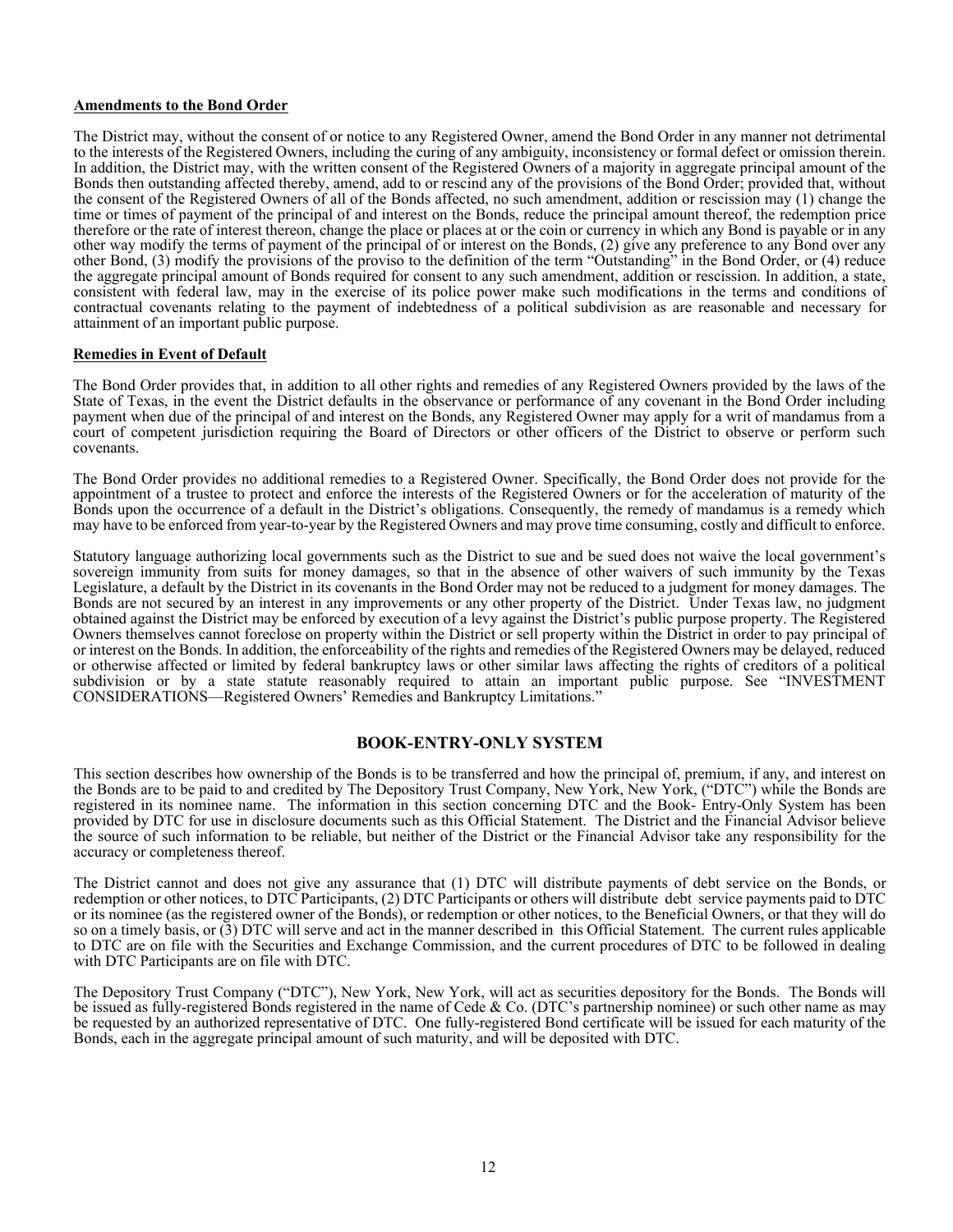DTC, the world's largest securities depository, is a limited-purpose trust company organized under the New York Banking Law, a "banking organization" within the meaning of the New York Banking Law, a member of the Federal Reserve System, a "clearing corporation" within the meaning of the New York Uniform Commercial Code, and a "clearing agency" registered pursuant to the provisions of Section 17A of the Securities Exchange Act of 1934. DTC holds and provides asset servicing for over 3.5 million issues of U.S. and non-U.S. equity issues, corporate and municipal debt issues, and money market instruments (from over 100 countries) that DTC's participants ("Direct Participants") deposit with DTC. DTC also facilitates the post-trade settlement among Direct Participants of sales and other securities transactions in deposited securities, through electronic computerized book-entry transfers and pledges between Direct Participants' accounts. This eliminates the need for physical movement of securities certificates. Direct Participants include both U.S. and non-U.S. securities brokers and dealers, banks, trust companies, clearing corporations, and certain other organizations. DTC is a wholly-owned subsidiary of The Depository Trust & Clearing Corporation ("DTCC"). DTCC is the holding company for DTC, National Securities Clearing Corporation and Fixed Income Clearing Corporation, all of which are registered clearing agencies. DTCC is owned by the users of its regulated subsidiaries. Access to the DTC system is also available to others such as both U.S. and non-U.S. securities brokers and dealers, banks, trust companies, and clearing corporations that clear through or maintain a custodial relationship with a Direct Participant, either directly or indirectly ("Indirect Participants"). DTC has a rating of AA+ from S&P Global Ratings, a division of S&P Global, Inc. The DTC Rules applicable to its Participants are on file with the Securities and Exchange Commission. More information about DTC can be found at www.dtcc.com.

Purchases of Bonds under the DTC system must be made by or through Direct Participants, which will receive a credit for the Bonds on DTC's records. The ownership interest of each actual purchaser of each Bond ("Beneficial Owner") is in turn to be recorded on the Direct and Indirect Participants' records. Beneficial Owners will not receive written confirmation from DTC of their purchase. Beneficial Owners are, however, expected to receive written confirmations providing details of the transaction, as well as periodic statements of their holdings, from the Direct or Indirect Participant through which the Beneficial Owner entered into the transaction. Transfers of ownership interests in the Bonds are to be accomplished by entries made on the books of Direct and Indirect Participants acting on behalf of Beneficial Owners. Beneficial Owners will not receive certificates representing their ownership interests in Bonds, except in the event that use of the book-entry system for the Bonds is discontinued.

To facilitate subsequent transfers, all Bonds deposited by Direct Participants with DTC are registered in the name of DTC's partnership nominee, Cede & Co., or such other name as may be requested by an authorized representative of DTC. The deposit of Bonds with DTC and their registration in the name of Cede  $\&$  Co. or such other DTC nominee do not effect any change in beneficial ownership. DTC has no knowledge of the actual Beneficial Owners of the Bonds; DTC's records reflect only the identity of the Direct Participants to whose accounts such Bonds are credited, which may or may not be the Beneficial Owners. The Direct and Indirect Participants will remain responsible for keeping account of their holdings on behalf of their customers. Conveyance of notices and other communications by DTC to Direct Participants, by Direct Participants to Indirect Participants, and by Direct Participants and Indirect Participants to Beneficial Owners will be governed by arrangements among them, subject to any statutory or regulatory requirements as may be in effect from time to time. Beneficial Owners of Bonds may wish to take certain steps to augment the transmission to them of notices of significant events with respect to the Bonds, such as redemptions, tenders, defaults, and proposed amendments to the Bond documents. For example, Beneficial Owners of Bonds may wish to ascertain that the nominee holding the Bonds for their benefit has agreed to obtain and transmit notices to Beneficial Owners. In the alternative, Beneficial Owners may wish to provide their names and addresses to the registrar and request that copies of notices be provided directly to them.

Redemption notices shall be sent to DTC. If less than all of the Bonds within a maturity are being redeemed, DTC's practice is to determine by lot the amount of the interest of each Direct Participant in such maturity to be redeemed.

Neither DTC nor Cede & Co. (nor any other DTC nominee) will consent or vote with respect to Bonds unless authorized by a Direct Participant in accordance with DTC's MMI Procedures. Under its usual procedures, DTC mails an Omnibus Proxy to the District as soon as possible after the record date. The Omnibus Proxy assigns Cede & Co.'s consenting or voting rights to those Direct Participants to whose accounts Bonds are credited on the record date (identified in a listing attached to the Omnibus Proxy).

All payments on the Bonds will be made to Cede  $& Co., or such other nomine as may be requested by an authorized representative$ of DTC. DTC's practice is to credit Direct Participants' accounts upon DTC's receipt of funds and corresponding detail information from the District or the Paying Agent/Registrar, on payable date in accordance with their respective holdings shown on DTC's records. Payments by Participants to Beneficial Owners will be governed by standing instructions and customary practices, as is the case with Bonds held for the accounts of customers in bearer form or registered in "street name," and will be the responsibility of such Participant and not of DTC, the Paying Agent/Registrar, or the District, subject to any statutory or regulatory requirements as may be in effect from time to time. Payment of redemption proceeds, distributions, and dividend payments to Cede  $\&$  Co. (or such other nominee as may be requested by an authorized representative of DTC) is the responsibility of the District or the Paying Agent/Registrar, disbursement of such payments to Direct Participants will be the responsibility of DTC, and disbursement of such payments to the Beneficial Owners will be the responsibility of Direct and Indirect Participants.

DTC may discontinue providing its services as depository with respect to the Bonds at any time by giving reasonable notice to the District or the Paying Agent/Registrar. Under such circumstances, in the event that a successor depository is not obtained, Bond certificates are required to be printed and delivered.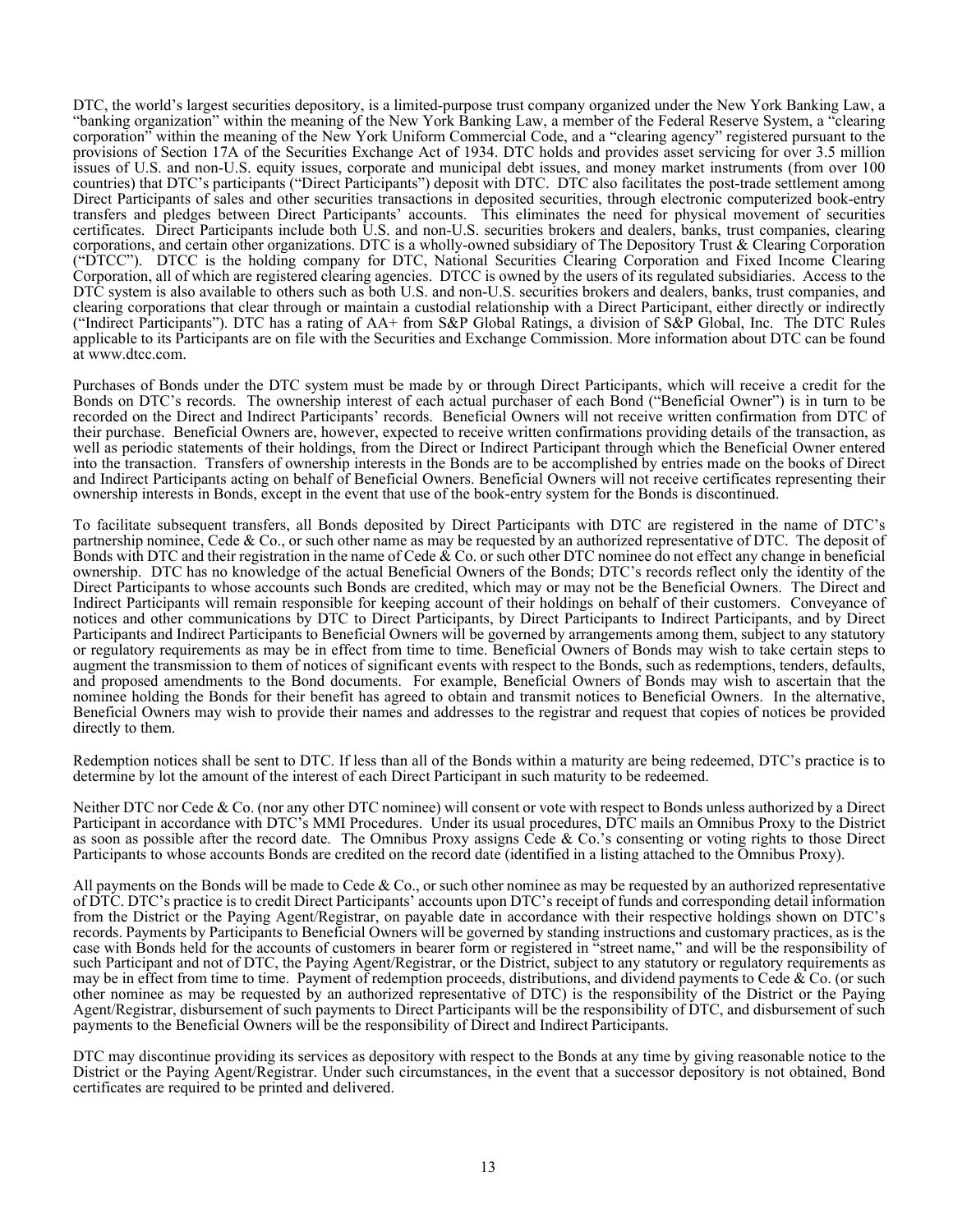The District may decide to discontinue use of the system of book-entry-only transfers through DTC (or a successor securities depository). In that event, Bond certificates will be printed and delivered to DTC.

The information in this section concerning DTC and DTC's book-entry system has been obtained from sources that the District believes to be reliable, but neither the District nor the Initial Purchasers take any responsibility for the accuracy thereof.

## **THE DISTRICT**

### **General**

The District was created in 1976 by the Texas Water Rights Commission, predecessor to the Commission, and operates as a municipal utility district pursuant to the provisions of Chapters 49 and 54 of the Texas Water Code and other general statutes of the State of Texas applicable to municipal utility districts. The District is empowered to purchase, construct, operate and maintain all works, improvements, facilities and plants necessary for the supply of water; the collection, transportation and treatment of wastewater; and the control and diversion of storm water, among other things. The District may also provide solid waste collection, disposal service and law enforcement services. The District is empowered to establish, operate and maintain a fire department, independently or with one or more other conservation and reclamation districts, and provide parks and recreational facilities. Additionally, the District may, subject to certain limitations and the granting of road powers by the Commission, develop and finance roads. The District is subject to the continuing supervision of the Commission and is located within the exclusive extraterritorial jurisdiction of the City of Houston.

The District, which contains approximately 787 acres of land, is located in the northeastern portion of Harris County approximately 25 miles from the downtown business area of Houston. The District is west of West Lake Houston Parkway and bounded to the north by Atascocita Road. The incorporated City of Humble, Texas is located west of the District; however, the District is located wholly within the exclusive extraterritorial jurisdiction of the City of Houston. The District is located within the boundaries of the Humble Independent School District.

#### **Strategic Partnership Agreement**

Effective December 20, 2007, the District entered into a Strategic Partnership Agreement with the City of Houston (the "City") as authorized by Texas Local Government Code Chapter 43 (the "SPA"). The SPA provides for a "limited purpose annexation" of that portion of the District developed for retail and commercial purposes for purposes of applying certain City health, safety, planning and zoning ordinances within the District. The portion of the District consisting of residential development is not subject to the SPA. The SPA also provides that, without the consent of the District, the City will not annex the District for "full purposes" (a traditional municipal annexation) for at least 30 years.

As a result of the SPA, the City is authorized to impose a one percent retail City sales tax within the portion of the District included in the limited purpose annexation. Pursuant to the SPA, the City pays to the District an amount equal to one-half of all retail sales tax revenues generated within such area of the District and received by the City from the Texas Comptroller of Public Accounts (herein defined as the "Sales Tax Revenue"). Pursuant to State law, the District is authorized to use the Sales Tax Revenue generated pursuant to the SPA for any lawful purpose. None of the anticipated Sales Tax Revenue is pledged toward the payment of principal of and interest on the Bonds.

#### **Status of Development**

Water, sanitary sewer, and drainage facilities have been constructed to serve Atascocita South Sections 1 through 6 and Atasca Woods Sections 1 through 7 (containing in the aggregate approximately 533 acres developed into 2,400 single family residential lots). As of February 23, 2022, the District had a total of 2,387 active single-family connections, and 10 inactive single family connections. The average value of the houses in the District on the 2021 tax rolls of the District was \$209,000.

Commercial development in the District includes four retail centers and several individual commercial tracts on approximately 54 acres. Retail businesses include a Best Buy, a Lifetime Fitness, a Walgreens, a Discount Tire, a Pep Boys, a Michael's craft store, an emergency care center, a dental office, two day care centers and five restaurants. In addition, a Berkeley Eye Center on an approximately 1 acre tract and an Assisted Living/Independent Living facility on an approximately 7 acre tract have been constructed.

The 11-acre Humble ISD Timbers Elementary School, the 97-acre Humble ISD Atascosita High School, the 11-acre Fellowship of the Woodlands Church and the 9-acre North Houston Baptist Church are located in the District but are not subject to ad valorem taxation by the District.

The District has approximately 57 acres of land contained in easements, rights of way, recreation and a water plant site. Additionally, an aggregate of approximately 7 acres owned by various entities are served by water, sewer and drainage trunk facilities, but no vertical improvements have been constructed on such acreage, and the District is not aware of any development plans.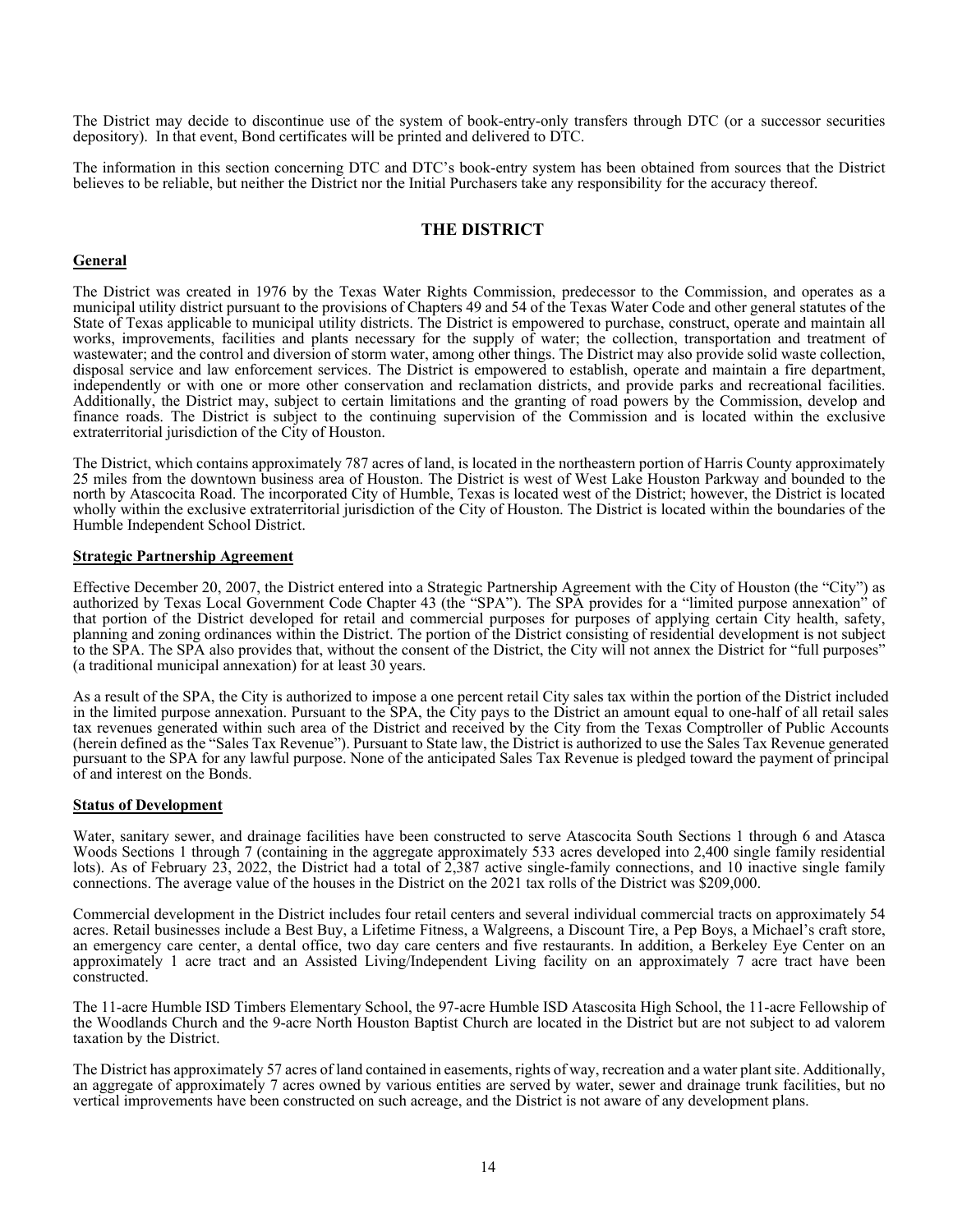## **Community Facilities**

Land within the District is a part of the Atascocita development. Numerous neighborhood shopping facilities are located in the Atascocita development and regional shopping facilities, including Deerbrook Mall, are located within seven miles of the District. The Humble Independent School District has constructed three elementary schools, one middle school and a high school within Atascocita.

The District receives fire protection services from the Atascocita Volunteer Fire Department. Additional fire protection is provided by other area volunteer fire departments and the City of Humble pursuant to mutual aid agreements. Medical care for District residents is available from the Northeast Medical Center Hospital in the City of Humble, approximately four and one-half miles west of the District.

## **MANAGEMENT**

## **Board of Directors**

The District is governed by a Board of Directors consisting of five members. The Directors and Officers of the District are listed below:

| Name                     | Title                      | Term Expires |
|--------------------------|----------------------------|--------------|
| Ernest Bezdek            | President                  | May 2024     |
| Asdrubal "Dru" Gutierrez | Vice President             | May 2022     |
| Curtis W. McMinn         | Secretary                  | May 2022     |
| Charlie Crocker          | <b>Assistant Secretary</b> | May 2024     |
| Lissette Walker          | <b>Assistant Secretary</b> | May 2024     |

Four of the five Directors listed above reside within the District. Directors are elected by the voters within the District for four-year staggered terms. Director elections are held only in even numbered years on the second Saturday in May.

The District has no full time employees but instead contracts with the following entities for professional services:

#### **Tax Assessor/Collector**

Land and improvements in the District are being appraised for taxation by the Harris Central Appraisal District. The District contracts with Wheeler & Associates, Inc. to act as Tax Assessor/Collector for the District.

#### **System Operator**

The operator of the District's water, wastewater and storm sewer systems is Inframark (the "Operator").

#### **Bookkeeper**

The District contracts with Myrtle Cruz, Inc. (the "Bookkeeper") for bookkeeping services for the District.

#### **Engineer**

The District's consulting engineer is IDS Engineering Group (the "Engineer").

#### **Auditor**

As required by the Texas Water Code, the District retains an independent auditor to audit the District's financial statements annually, which annual audit is filed with the Commission. The District employed McCall Gibson Swedlund Barfoot, PLLC, Certified Public Accountants (the "District's Auditor") to audit its books of account for the period ended May 31, 2021. The results of such audit are included as APPENDIX A to this Official Statement.

### **Financial Advisor**

Masterson Advisors LLC (the "Financial Advisor") serves as financial advisor to the District. The fee to be paid the Financial Advisor is contingent upon the sale and delivery of the Bonds.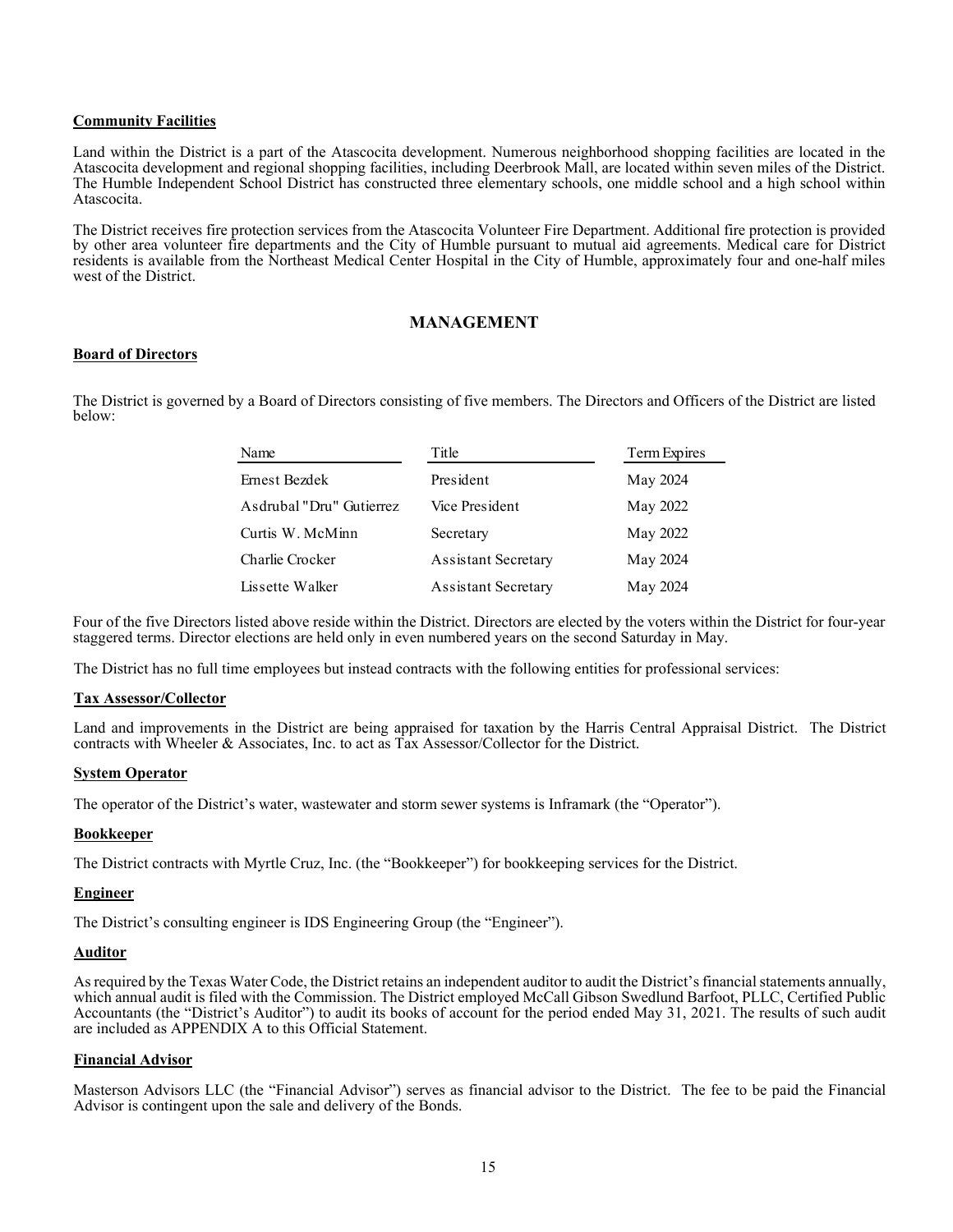## **Attorney**

The District has engaged Norton Rose Fulbright US LLP as general counsel to the District and as Bond Counsel in connection with the issuance of District bonds. The fees of Norton Rose Fulbright US LLP, as Bond Counsel, are contingent upon the sale and delivery of the Bonds.

#### **Disclosure Counsel**

The District has engaged McCall, Parkhurst & Horton L.L.P. as disclosure counsel ("Disclosure Counsel"). The fees paid to Disclosure Counsel in connection with the issuance of the Bonds are contingent upon the sale and delivery of the Bonds.

## **THE SYSTEM**

Construction of the District's water, sanitary sewer and drainage system (the "System") has been financed from proceeds of the Outstanding Bonds and funds advanced by various developers within the District. The System has been constructed in accordance with the requirements, at the time of construction, of Harris County, the Harris County Flood Control District, the Commission and the City of Houston.

## **Water Supply**

The District owns and operates two water plants. Water Plant No. 1 consists of one 1,500 gallons per minute ("gpm") water well, 840,000 gallons ground storage tank capacity, booster pumps totaling 4,200 gpm capacity, 40,000 gallons of pressure tank capacity, an emergency generator, and appurtenant equipment. Water Plant No. 2 consists of one 1,250 gpm water well, one 500,000 gallon ground storage tank, booster pumps totaling 3,000 gpm capacity, 20,000 gallons of pressure tank capacity, an emergency generator, and appurtenant equipment. According to the Engineer, the District's water supply facilities are capable of serving approximately 3,000 equivalent single family connections ("ESFC"). According to the Engineer, the District's water supply facilities are adequate to serve the District at full development and build out, assuming current regulatory criteria and land use plans. A portion of Bond proceeds will be used to finance improvements and rehabilitation to District water plants.

The District also has an emergency water interconnect agreement with Harris County Municipal Utility District No. 153.

#### **Subsidence and Conversion to Surface Water Supply**

The District is within the boundaries of the Harris Galveston Subsidence District (the "Subsidence District") which regulates groundwater withdrawal. The Subsidence District has adopted regulations requiring reduction of groundwater withdrawals through conversion to alternate source water (e.g., surface water) in certain areas within the Subsidence District's jurisdiction, including the area within the District. In 2001, the Texas legislature created the West Harris County Regional Water Authority ("Authority") to, among other things, reduce groundwater usage in, and to provide surface water to, the western portion of Harris County and a small portion of Fort Bend County. Although the District is not included within the Authority's boundaries, it has entered into a Contract to be included within the Authority's GRP effective May 31, 2002. Pursuant to such Contract, the Authority will meet the requirements of the Subsidence District for surface water conversion on behalf of the District and the District will pay a fee to the Authority, based on water pumpage in the District, for meeting those requirements. The Authority has entered into a Water Supply Contract with the City of Houston, Texas ("Houston") to obtain treated surface water from Hou a groundwater reduction plan ("GRP") and obtained Subsidence District approval of its GRP. The Authority's GRP sets forth the Authority's plan to comply with Subsidence District regulations, construct surface water facilities, and convert users from groundwater to alternate source water (e.g., surface water). The District's groundwater well(s) are included within the Authority's GRP.

z The District's authority to pump groundwater is subject to an annual permit issued by the Subsidence District to the Authority, which permit includes all groundwater wells that are included in the Authority's GRP. The Authority, among other powers, has the power to (i) issue debt supported by the revenues pledged for the payment of its obligations; (ii) establish fees (including fees to be paid by the District for groundwater pumped by the District or for surface water received by the District from the Authority), user fees, rates, and charges as necessary to accomplish its purposes; and (iii) mandate water users, including the District, to convert from groundwater to surface water. The Authority currently charges the District, and other major groundwater users, a fee per 1,000 gallons based on the amount of groundwater pumped by the District and the amount of surface water, if any, received by the District from the Authority. The Authority has issued revenue bonds to fund, among other things, Authority surface water project costs. It is expected that the Authority will continue to issue a substantial amount of bonds by the year 2035 to finance the Authority's project costs, and it is expected that the fees charged by the Authority will increase substantially over such period.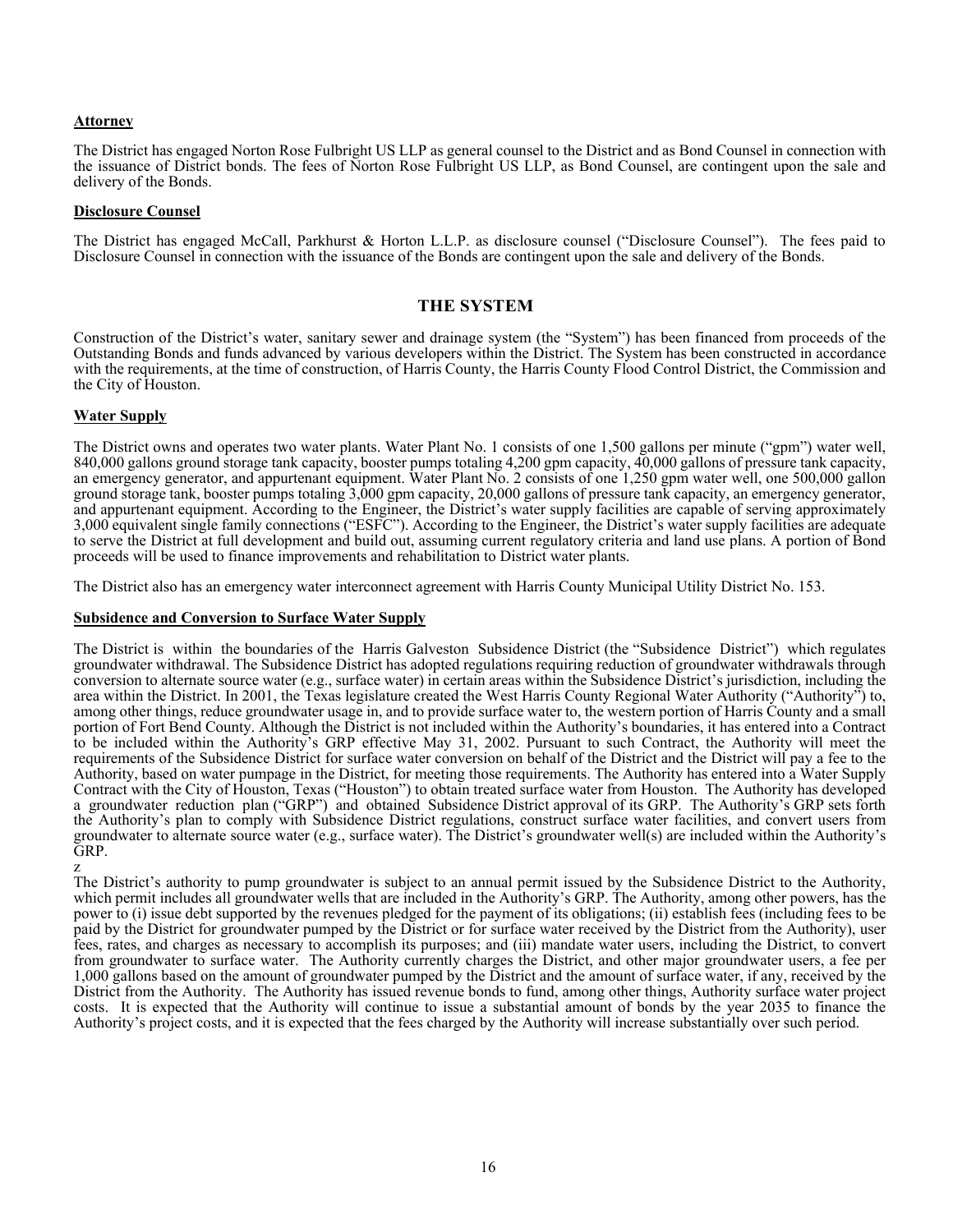Under the Subsidence District regulations and the GRP, the Authority is required: (i) through the year 2024, to limit groundwater withdrawals to no more than 70% of the total annual water demand of the water users within the Authority's GRP; (ii) beginning in the year 2025, to limit groundwater withdrawals to no more than 40% of the total annual water demand of the water users within the Authority's GRP; and (iii) beginning in the year 2035, and continuing thereafter, to limit groundwater withdrawals to no more than 20% of the total annual water demand of the water users within the Authority's GRP. If the Authority fails to comply with the above Subsidence District regulations or its GRP, the Authority is subject to a disincentive fee penalty of \$9.80 per 1,000 gallons ("Disincentive Fees") imposed by the Subsidence District for any groundwater withdrawn in excess of 20% of the total water demand in the Authority's GRP. In the event of such Authority failure to comply, the Subsidence District may also seek to collect Disincentive Fees from the District. If the District failed to comply with surface water conversion requirements mandated by the Authority, the Authority would likely impose monetary or other penalties against the District.

The District cannot predict the amount or level of fees and charges which may be due the Authority for future years, but anticipates the need to pass such fees through its customers in higher water and sewer rates. In addition, conversion to surface water could necessitate improvements to the District's water supply system which could require issuance of additional bonds. In the event the Authority fails to reduce groundwater withdrawal to the levels specified in the 1999 plan by the deadlines established by the Subsidence District, then the District and others within the Authority's GRP group will be required to pay a disincentive fee on withdrawn groundwater. This fee is expected to be substantial and the District expects it would need to pass such fee through to its customers in higher water and sewer rates. This fee would be in addition to the Authority's fee.

#### **Source of Wastewater Treatment**

Permanent wastewater treatment for the entire Atascocita and Walden on Lake Houston development (Harris County MUD Nos. 46, 109, 132, 151, 152 and 153) is being provided by the Atascocita Central Wastewater Treatment Plant (the "Regional Plant"), the cost of which, together with an interceptor sewer to convey waste to the Regional Plant, is shared on a pro rata basis (based on capacity) by the participating districts (which includes the districts listed above and Harris County MUD No. 106). The Regional Plant is operated by a joint operating board comprised of one member from each participating district known as the Atascocita Joint Operations Board. Charges for maintenance and operation of the Regional Plant are made on a pro rata basis as determined by the contract between the participating districts. The Regional Plant has a capacity of nine million gallons per day (gpd), of which the District owns 1,302,650 gpd of capacity, which is adequate to serve approximately 4,070 equivalent single family connections assuming 320 gpd per ESFC. According to the Engineer, the District's wastewater treatment capacity is adequate to serve the District at full development and build out, assuming current regulatory criteria and present land use plans.

#### **100-Year Flood Plain**

Flood Insurance Rate Map or "FIRM" means an official map of a community on which the Federal Emergency Management Agency (FEMA) has delineated the appropriate areas of flood hazards. The one percent chance of probable inundation, also known as the 100-year flood plain, is depicted on these maps. The "100-year flood plain" (or one percent chance of probable inundation) as shown on the FIRM is the estimated geographical area that would be flooded by a rain storm of such intensity to statistically have a one percent chance of occurring in any given year. Generally speaking, homes must be built above the l00-year flood plain in order to meet local regulatory requirements and to be eligible for federal flood insurance. An engineering or regulatory determination that an area is above the 100-year flood plain is not an assurance that homes built in such area will not be flooded, and a number of neighborhoods in the greater Houston area that are above the 100-year flood plain have flooded multiple times in the last several years. According to the Engineer, none of the land in the District is within the 100-year flood plain. See "INVESTMENT CONSIDERATIONS—Extreme Weather Events; Hurricane Harvey."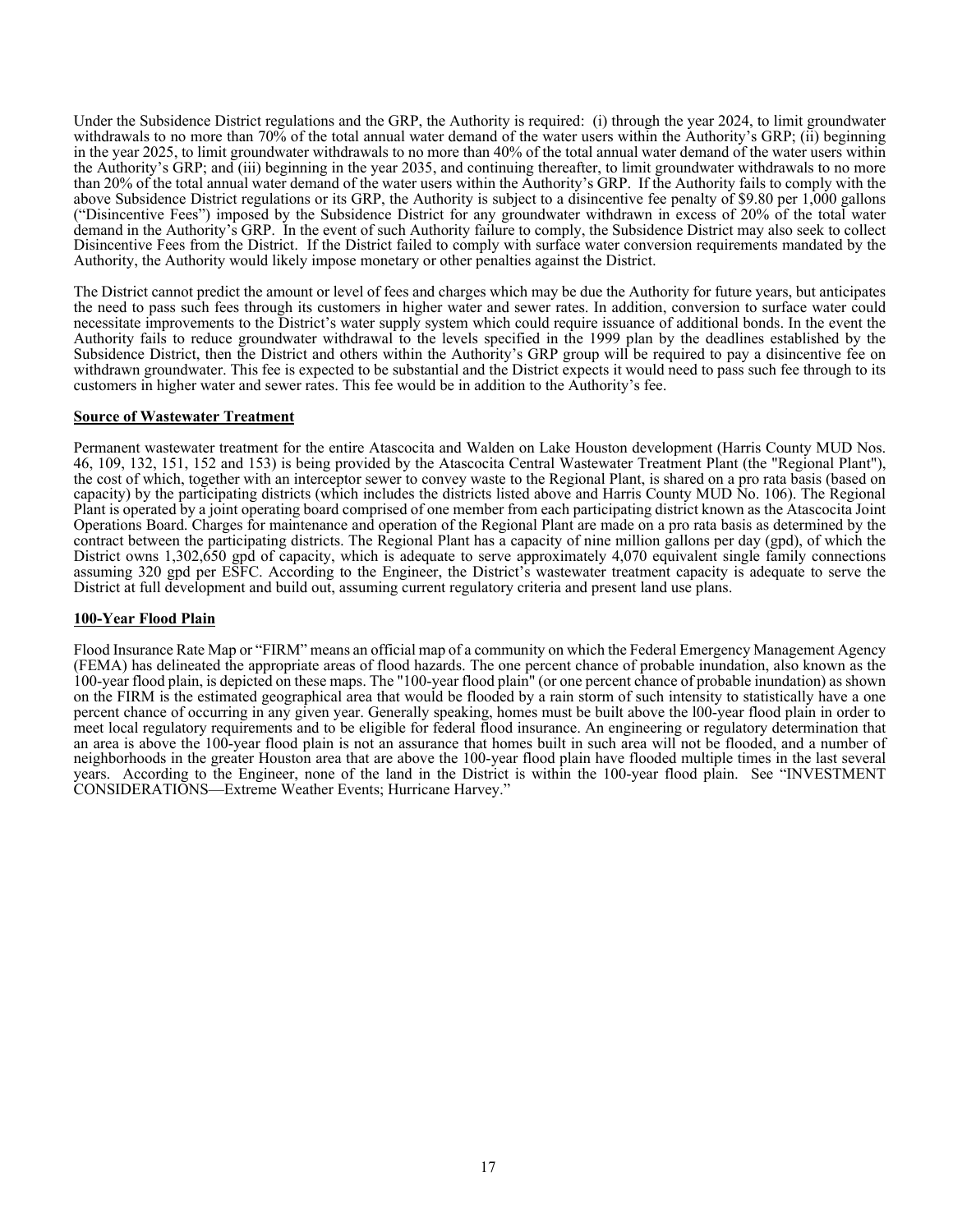## **USE AND DISTRIBUTION OF BOND PROCEEDS**

The estimated use and distribution of Bond proceeds is shown below. Of proceeds to be received from sale of the Bonds, \$4,654,600 is estimated for construction costs, and \$570,400 is estimated for nonconstruction costs, including \$78,375 of capitalized interest on the Bonds (six months of interest). The District's present estimate of construction costs has been provided by the Engineer, based on the actual cost of completed facilities. To the extent surplus funds are available from sale of the Bonds, such funds may be expended for any lawful purpose for which surplus construction funds may be used with approval of the Commission.

| 900,000<br>190,000<br>195,000 |
|-------------------------------|
|                               |
|                               |
|                               |
| 1,210,000                     |
| 495,000                       |
| 335,000                       |
| 80,000                        |
| 635,000                       |
| 219,500                       |
| 395,100                       |
| 4,654,600                     |
|                               |
| 98,938                        |
| 93,375                        |
| 78,375                        |
| 78,911                        |
| 45,080                        |
| 60,000                        |
| 5,225                         |
| 13,063                        |
| 97,433                        |
| 570,400                       |
| 5,225,000                     |
|                               |

(a) Contingency represents the difference in the estimated and actual amount of Bond Discount and capitalized interest.

# **UNLIMITED TAX BONDS AUTHORIZED BUT UNISSUED**

| Date of<br>Authorization | <b>Purpose</b>                      | Authorized   | <i>Issued</i><br>to Date | Unissued     |
|--------------------------|-------------------------------------|--------------|--------------------------|--------------|
| $4/1/78$ &<br>9/21/01    | Water, Sanitary<br>Sewer & Drainage | \$44,955,000 | $$28,655,000*$           | \$16,300,000 |
| 9/21/01                  | Refunding                           | \$26,605,000 | \$415,000                | \$26,190,000 |

\* Includes the Bonds.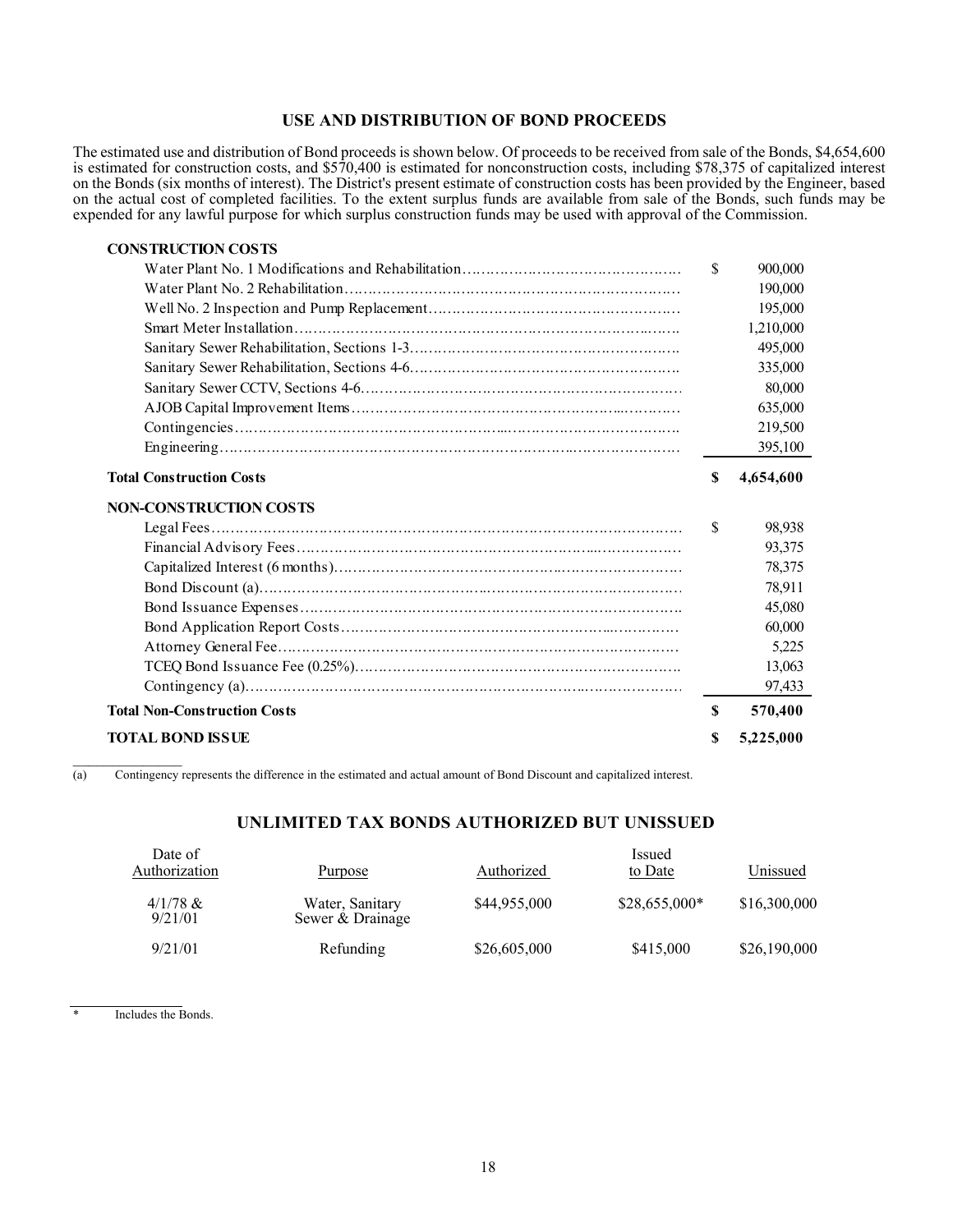# **FINANCIAL STATEMENT**

| District Debt                                                           | \$4,040,000<br>5,225,000 |
|-------------------------------------------------------------------------|--------------------------|
|                                                                         | \$9,265,000              |
| Ratio of Gross Debt to:                                                 | 148%                     |
| Area of District $-787$ Acres<br>Estimated 2022 Population $-8,355$ (b) |                          |
|                                                                         |                          |

(a) The Harris County Appraisal District (the "Appraisal District") has certified \$624,447,920 of taxable value and an additional \$1,340,627 of taxable value remains uncertified as of January 1, 2021. The uncertified value is the land owners' opinion of the value; however, such value is subject to review and downward revision prior to certification. No tax will be levied on said uncertified value until it is certified by the Appraisal District. See "TAX DATA—Summary of Assessed Valuation."

(b) Based upon 3.5 persons per occupied home.

**Cash and Investment Balances** (unaudited as of March 23, 2022)

| Debt Service Fund | Cash and Temporary Investments | $$1,324,248$ (a) |
|-------------------|--------------------------------|------------------|
| General Fund      | Cash and Temporary Investments | \$4,206,599      |
|                   |                                |                  |

(a) An amount equal to six (6) months of interest on the Bonds will be capitalized from proceeds of the issue and deposited to the Debt Service Fund. Neither Texas law nor the Bond Order requires the District to maintain any minimum balance in the Bond Fund.

#### **Investments of the District**

The District has adopted an Investment Policy as required by the Public Funds Investment Act, Chapter 2256, Texas Government Code, as amended. The District's goal is to preserve principal and maintain liquidity while securing a competitive yield on its portfolio. Funds of the District will be invested in short term U.S. Treasuries, certificates of deposit insured by the Federal Deposit Insurance Corporation ("FDIC") or secured by collateral evidenced by perfected safekeeping receipts held by a third-party bank, and public funds investment pools rated in the highest rating category by a nationally recognized rating service. The District does not currently own, nor does it anticipate owning, long term securities or derivative products in the District's investment portfolio.

#### **Outstanding Bonds** (as of March 1, 2022)

|        | Original                 |              |
|--------|--------------------------|--------------|
|        | Principal                | Outstanding  |
| Series | Amount                   | <b>Bonds</b> |
| 2019   | 4,060,000<br>- \$<br>(a) | \$4,040,000  |

 $\frac{1}{2}$ (a) Unlimited Tax Refunding Bonds.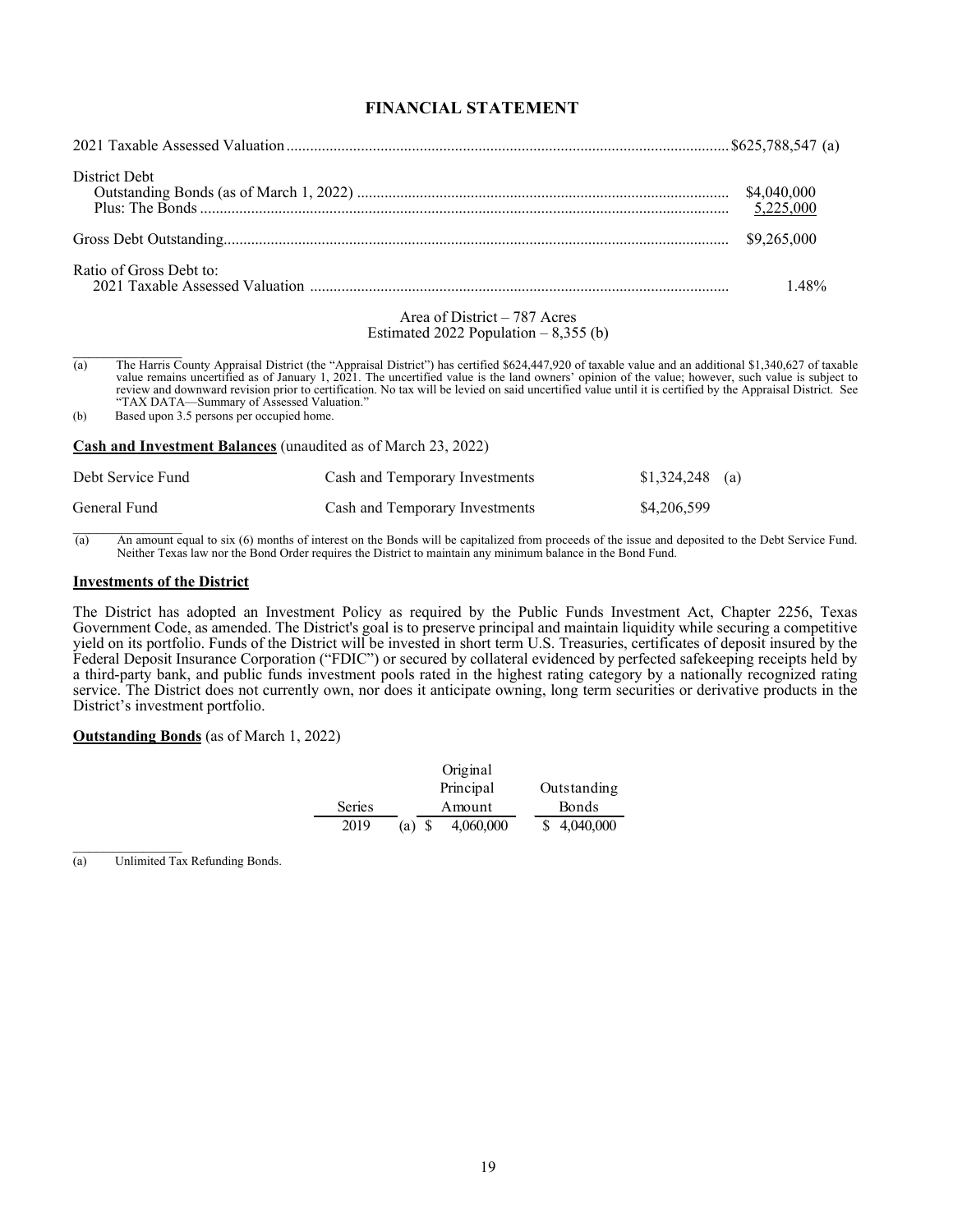## **ESTIMATED OVERLAPPING DEBT STATEMENT**

Other governmental entities whose boundaries overlap the District have outstanding bonds payable from ad valorem taxes. The following statement of direct and estimated overlapping ad valorem tax debt was developed from information contained in "Texas Municipal Reports" published by the Municipal Advisory Council of Texas or other publicly available information. Except for the amount relating to the District, the District has not independently verified the accuracy or completeness of such information, and no person is entitled to rely upon such information as being accurate or complete. Political subdivisions overlapping the District are authorized by Texas law to levy and collect ad valorem taxes for operation, maintenance, and/or general revenue purposes in addition to taxes for payment of their debt, and some are presently levying and collecting such taxes.

|                                                         | Outstanding |                 |           | Overlapping |        |            |  |
|---------------------------------------------------------|-------------|-----------------|-----------|-------------|--------|------------|--|
| Taxing Jurisdiction                                     |             | Bonds           | As of     | Percent     | Amount |            |  |
|                                                         | S           | 1,682,992,125   | 2/28/2022 | $0.12\%$    | \$     | 2,019,591  |  |
|                                                         |             | 584,900,000     | 2/28/2022 | $0.12\%$    |        | 701,880    |  |
|                                                         |             | 76,385,000      | 2/28/2022 | $0.12\%$    |        | 91,662     |  |
| Harris County Department of Education                   |             | 20,185,000      | 2/28/2022 | 0.12%       |        | 24,222     |  |
|                                                         |             | 469, 434, 397   | 2/28/2022 | 0.12%       |        | 563,321    |  |
| Humble Independent School District                      |             | 955,445,000     | 2/28/2022 | $3.01\%$    |        | 28,758,895 |  |
|                                                         |             | 643,940,000     | 2/28/2022 | 0.26%       |        | 1,674,244  |  |
|                                                         |             |                 |           |             | S      | 33,833,814 |  |
| The District                                            |             | $9,265,000$ (a) | Current   | 100.00%     |        | 9,265,000  |  |
|                                                         |             |                 |           |             | S.     | 43,098,814 |  |
| Ratio of Total Direct and Estimated Overlapping Debt to |             |                 |           |             |        |            |  |

2021 Taxable Assessed Valuation…................................................................................................................................... 6.89%

(a) Includes the Bonds and the Outstanding Bonds.

#### **Overlapping Tax Rates for 2021**

 $\mathcal{L}_\text{max}$ 

|                                                                |          | 2021 Tax Rate<br>per \$100 of Taxable<br>Assessed Valuation |  |  |
|----------------------------------------------------------------|----------|-------------------------------------------------------------|--|--|
| Harris County (including Harris County Flood Control District, |          |                                                             |  |  |
| Harris County Hospital District, Harris County Department of   |          |                                                             |  |  |
|                                                                | <b>S</b> | 0.58634                                                     |  |  |
|                                                                |          | 0.10780                                                     |  |  |
|                                                                |          | 1.33890                                                     |  |  |
|                                                                |          | 0.10000                                                     |  |  |
|                                                                |          | 0.26440                                                     |  |  |
|                                                                | S        | 2.39744                                                     |  |  |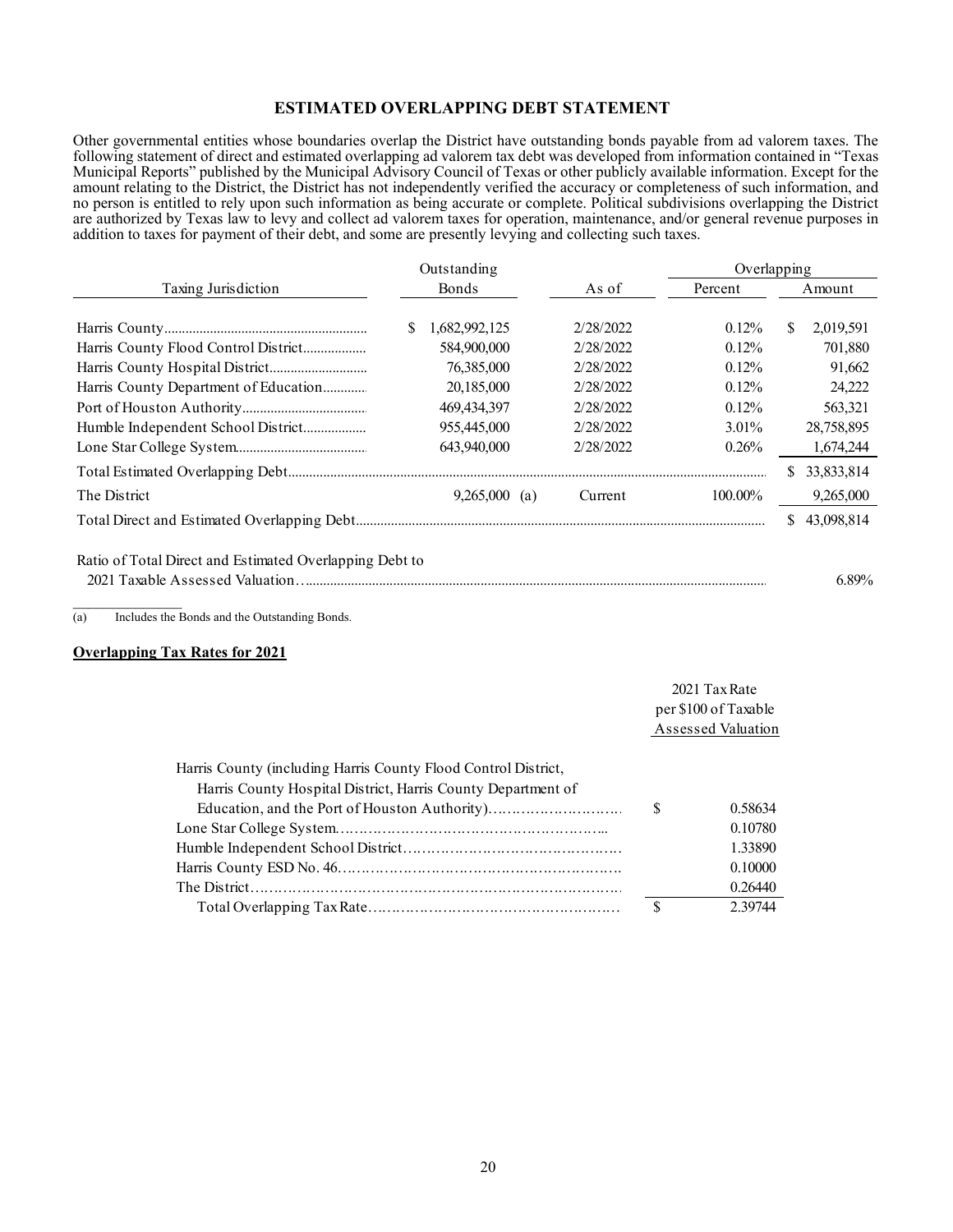## **TAX DATA**

## **Tax Collections**

The following statement of tax collections set forth in condensed form the historical tax collection experience of the District. This summary has been prepared for inclusion herein, based upon information from District records. Reference is made to such records for further and more complete information. Differences in totals may vary slightly from other information herein due to differences in dates of data.

|      | Taxable          |          |                 | <b>Total Collections</b>     |         |
|------|------------------|----------|-----------------|------------------------------|---------|
| Tax  | Assessed         | Tax      | Total           | as of February 28, $2022(a)$ |         |
| Year | Valuation        | Rate     | <b>Tax Levy</b> | Amount                       | Percent |
| 2017 | 512,727,476<br>S | \$0.2900 | \$1,486,898     | \$1,482,952                  | 99.73%  |
| 2018 | 519,657,587      | 0.2800   | 1,455,030       | 1,451,939                    | 99.79%  |
| 2019 | 551,397,773      | 0.2800   | 1,543,902       | 1,539,796                    | 99.73%  |
| 2020 | 589,944,398      | 0.2700   | 1,592,949       | 1,584,340                    | 99.46%  |
| 2021 | 625,788,547      | 0.2644   | 1,651,028       | 1,562,256                    | 94.62%  |

 $\overline{(a)}$  Taxes are due upon receipt of bill therefor and become delinquent after January 31 of the following year or 30 days after the date billed, whichever is later, or, if billed after January 10, they are delinquent on the first day of the month next following the 21st day after such taxes are billed. No split payments are allowed and no discounts are allowed.

#### **Tax Rate Distribution**

|                            | 2021     | 2020     | 2019     | 2018     | 2017     |
|----------------------------|----------|----------|----------|----------|----------|
| Debt Service               | \$0.1750 | \$0.1900 | \$0.2100 | \$0.2300 | \$0.2400 |
| Maintenance and Operations | 0.0894   | 0.0800   | 0.0700   | 0.0500   | 0.0500   |
| Total                      | \$0.2644 | \$0.2700 | \$0.2800 | \$0.2800 | \$0.2900 |

#### **Tax Rate Limitations**

| Debt Service: | Unlimited (no legal limit as to rate or amount) |
|---------------|-------------------------------------------------|
| Maintenance:  | \$1.00 per \$100 Assessed Valuation             |

#### **Maintenance and Operations Tax**

The Board of Directors of the District has the statutory authority to levy and collect an annual ad valorem tax for maintenance of the District's improvements, and such maintenance tax has been authorized by vote of the District's electors and is limited to a rate of \$1.00 per \$100 assessed valuation. Such tax is in addition to taxes which the District is authorized to levy for paying principal and interest on the District's bonds. The District levied a maintenance tax for 2021 at the rate of \$0.0894 per \$100 assessed valuation.

#### **Tax Exemptions**

As discussed in the section titled "TAX PROCEDURES" herein, certain property in the District may be exempt from taxation by the District. The District does not exempt any percentage of the market value of any residential homesteads from taxation. For 2022, the District adopted an exemption of \$20,000 of the appraised value of a residential homestead of persons who are disabled or 65 years of age or older. Church and public school facilities located in the District are exempt from ad valorem taxation by the District.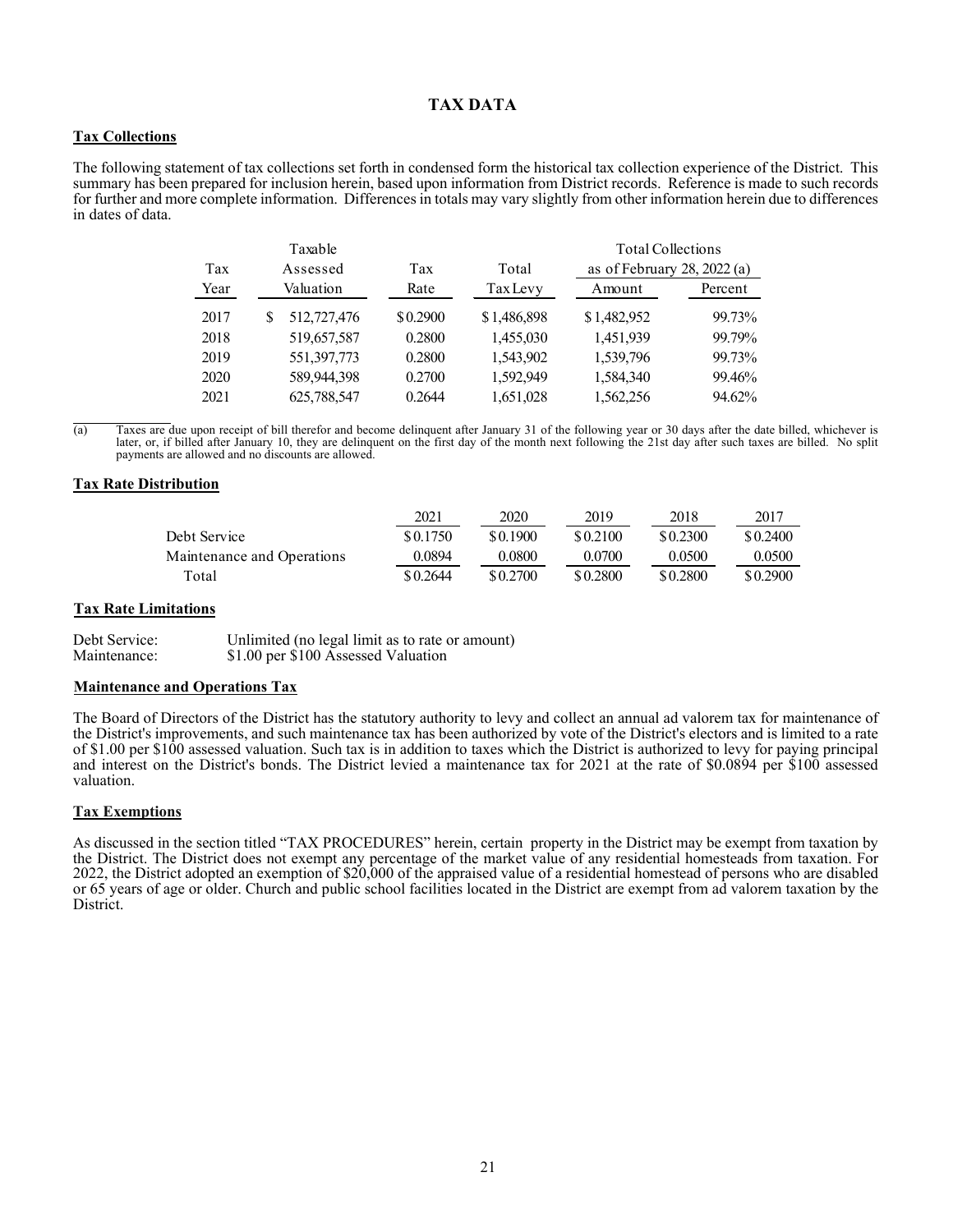#### **Principal Taxpayers**

The following table represents the principal taxpayers, the type of property, the certified taxable assessed value of such property and such property's certified assessed value as a percentage of the certified portion (\$624,447,920) of the 2021 Taxable Assessed Valuation of \$625,788,547, which represents ownership as of January 1, 2021. A principal taxpayer list related to the uncertified portion of the 2021 Taxable Assessed Valuation (\$1,340,627) is not available.

|                                  |                         |     | 2021 Certified<br>Taxable Assessed | $%$ of<br>2021 Certified<br>Taxable Assessed |  |
|----------------------------------|-------------------------|-----|------------------------------------|----------------------------------------------|--|
| Taxpayer                         | Type of Property        |     | Valuation                          | Valuation                                    |  |
| TM Senior Living LLC             | Senior Living Facility  | \$  | 24,950,015                         | $4.00\%$                                     |  |
| Zenda Channing Orleans Square LP | Shopping Center         |     | 14,533,146                         | $2.33\%$                                     |  |
| Alpine West Lake LLC             | Shopping Center         |     | 13,686,060                         | 2.19%                                        |  |
| LTF Real Estate Company Inc.     | Fitness Club            |     | 13,550,913                         | 2.17%                                        |  |
| Sona Colonnades LP               | Shopping Center         |     | 10,300,000                         | $1.65\%$                                     |  |
| 17903 West Lake Houston ICJVLLC  | Medical Office          |     | 8,210,350                          | $1.31\%$                                     |  |
| <b>LAACOLTD</b>                  | <b>Storage Facility</b> |     | 6,309,924                          | $1.01\%$                                     |  |
| LY Star Investments LLC          | Shopping Center         |     | 3,943,365                          | $0.63\%$                                     |  |
| Alpha Tecc LLC                   | Medical Office          |     | 3,619,561                          | 0.58%                                        |  |
| Panem Investments LLC            | Gas Station             |     | 3,387,417                          | $0.54\%$                                     |  |
| Total                            |                         | \$. | 102,490,751                        | 16.41%                                       |  |

## **Summary of Assessed Valuation**

The District's assessed value as of January 1 of each year is used by the District in establishing its tax rate (see "TAX PROCEDURES—Valuation of Property for Taxation"). The following represents the composition of certified property comprising the 2019 through 2021 Taxable Assessed Valuations. Differences in totals may vary slightly from other information herein due to differences in dates of data. A breakdown of the uncertified portion (\$1,340,627) of the 2021 Taxable Assessed Valuation is not available.

|                   | 2021 |                |   | 2020           |  | 2019           |
|-------------------|------|----------------|---|----------------|--|----------------|
|                   |      | Taxable        |   | Taxable        |  | Taxable        |
|                   |      | Assessed Value |   | Assessed Value |  | Assessed Value |
| Land              | S    | 143,330,198    | S | 142,950,566    |  | 118,238,150    |
| Improvements      |      | 559,781,695    |   | 528,604,395    |  | 512,541,414    |
| Personal Property |      | 16,178,768     |   | 18,198,108     |  | 17,852,817     |
| Exemptions        |      | (94, 842, 741) |   | (99, 767, 709) |  | (97, 234, 608) |
| Certified Value   | S    | 624,447,920    |   | 589,985,360    |  | 551,397,773    |
| Uncertified Value |      | 1,340,627      |   |                |  |                |
| Total Value       | S    | 625,788,547    |   | 589,985,360    |  | 551,397,773    |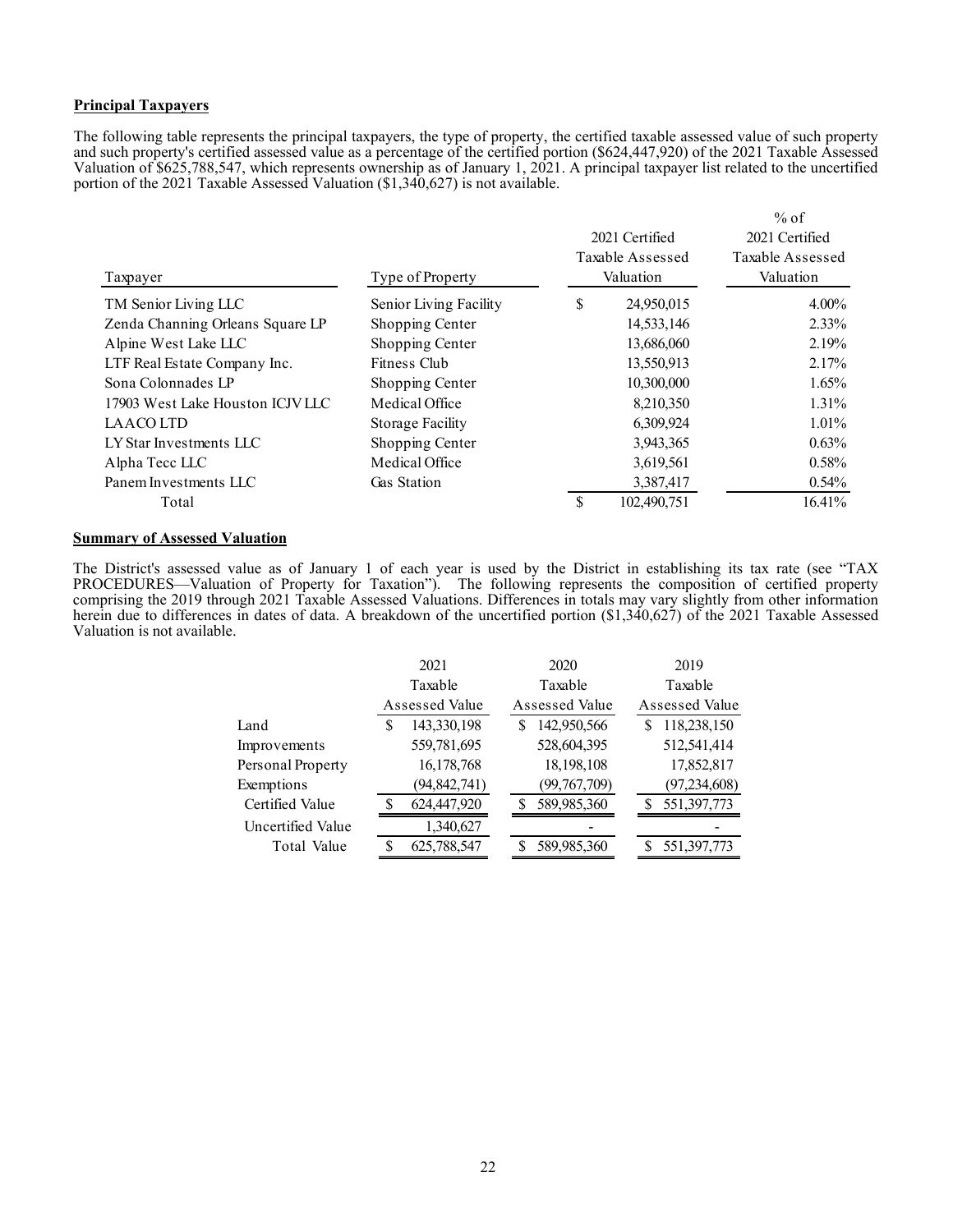## **Tax Adequacy for Debt Service**

The calculation shown below assumes, solely for purpose of illustration, no increase or decrease in assessed valuation over the 2021 Taxable Assessed Valuation of \$625,788,547 (\$624,447,920 of certified value plus \$1,340,627 of uncertified value) and utilizes a tax rate necessary to pay the District's estimated maximum annual debt service requirement and average annual debt service requirement on the District's Outstanding Bonds and the Bonds.

| \$0.20 Tax Rate on 2021 Taxable Assessed Valuation of \$625,788,547 |  |
|---------------------------------------------------------------------|--|
|                                                                     |  |
| \$0.13 Tax Rate on 2021 Taxable Assessed Valuation of \$625,788,547 |  |

## **TAX PROCEDURES**

## **Authority to Levy Taxes**

The Board is authorized to levy an annual ad valorem tax, without legal limitation as to rate or amount, on all taxable property within the District in an amount sufficient to pay the principal of and interest on the Bonds, the Outstanding Bonds, and any additional bonds payable from taxes which the District may hereafter issue (see "INVESTMENT CONSIDERATIONS—Future<br>Debt") and to pay the expenses of assessing and collecting such taxes. The District agrees in the Bond Order from year-to-year as described more fully herein under "THE BONDS—Source of Payment." Under Texas law, the Board may also levy and collect an annual ad valorem tax for the operation and maintenance of the District. See "TAX DATA—Maintenance and Operations Tax."

#### **Property Tax Code and County-Wide Appraisal District**

The Texas Property Tax Code (the "Property Tax Code") specifies the tax procedures of all political subdivisions of the State of Texas, including the District. Provisions of the Property Tax Code are complex and are not fully summarized here.

The Property Tax Code requires, among other matters, county-wide appraisal and equalization of taxable property values and establishes in each county of the State of Texas an appraisal district with the responsibility for recording and appraising property for all taxing units within a county and an appraisal review board with responsibility for reviewing and equalizing the values established by the appraisal district. The Harris County Appraisal District (the "Appraisal District") has the responsibility for appraising property for all taxing units within Harris County, including the District. Such appraisal values are subject to review and change by the Harris County Appraisal Review Board (the "Appraisal Review Board").

#### **Property Subject to Taxation by the District**

Except for certain exemptions provided by Texas law, all real property, tangible personal property held or used for the production of income, mobile homes and certain categories of intangible personal property with a tax situs in the District are subject to taxation by the District. Principal categories of exempt property include, but are not limited to: property owned by the State of Texas or its political subdivisions if the property is used for public purposes; property exempt from ad valorem taxation by federal law; certain household goods, family supplies, and personal effects; certain goods, wares and merchandise in transit; farm products owned by the producer; certain property of charitable organizations, youth development associations, religious organizations, and qualified schools; designated historical sites; and most individually owned automobiles.

*Veterans Exemptions:* The District must grant certain exemptions to disabled veterans or certain surviving dependents of disabled veterans, if requested, of between \$5,000 and \$12,000 of assessed valuation depending upon the disability of the veteran, if such rating is less than 100%. A veteran who receives a disability rating of 100% and the surviving spouse of such a veteran is entitled to an exemption for the full amount of the veteran's or surviving spouse's residential homestead. A partially disabled veteran or the surviving spouse of a partially disabled veteran is entitled to an exemption from taxation of a percentage of the appraised value of their residential homestead in an amount equal to the partially disabled veteran's disability rating if the residential homestead was donated by a charitable organization. Also, the surviving spouse of a member of the armed forces or a first responder as defined under Texas law, who was killed or fatally injured in the line of duty is, subject to certain conditions, entitled to a total tax exemption on such surviving spouse's residential homestead. If the surviving spouse changes homesteads, but does not remarry, then the amount of the exemption as of the last year of the first qualifying residential homestead is applicable to subsequent homesteads.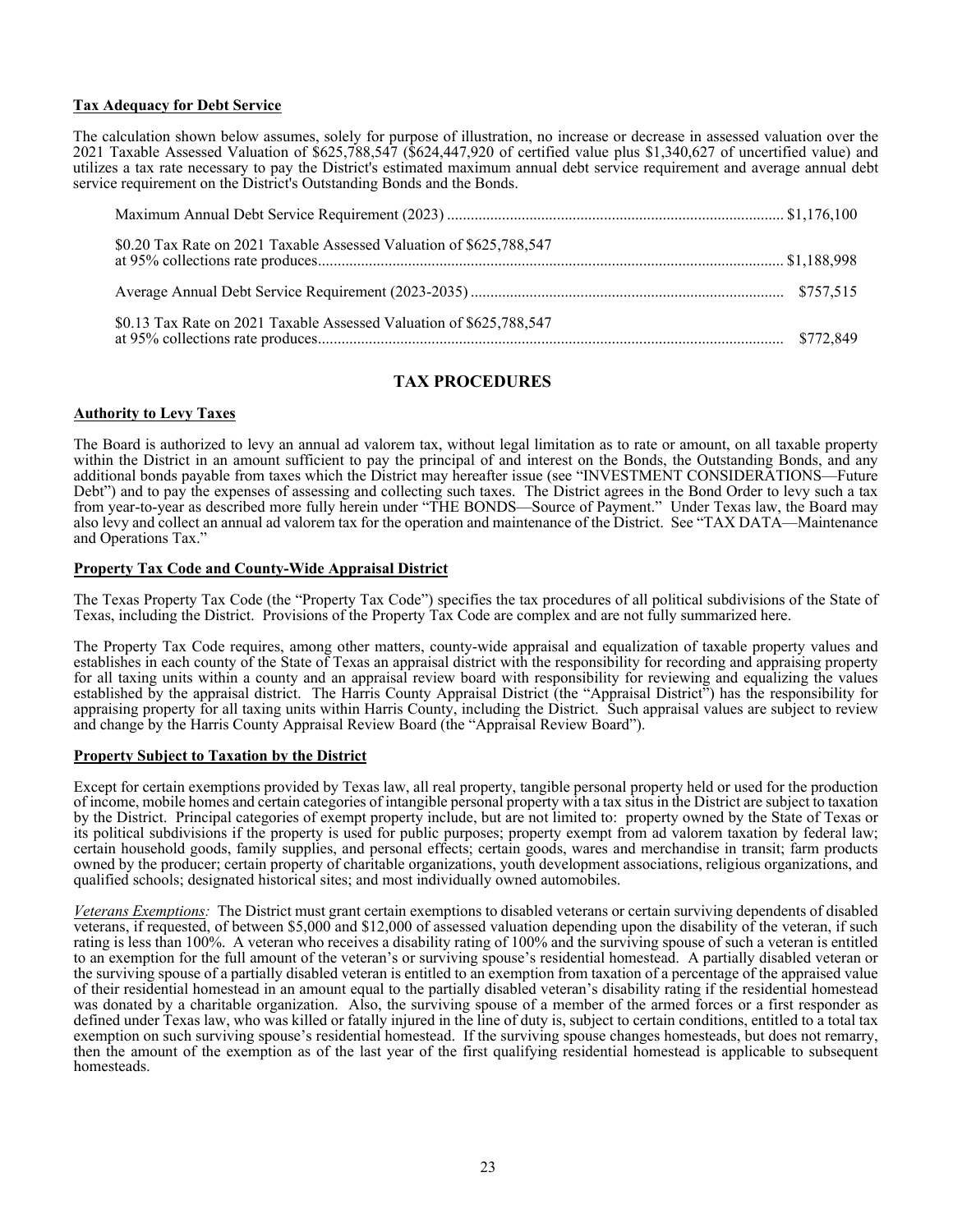*Residential Homestead Exemptions:* The Property Tax Code authorizes the governing body of each political subdivision in the State of Texas to exempt up to 20% of the appraised value of residential homesteads from ad valorem taxation. Where ad valorem taxes have previously been pledged for the payment of debt, the governing body of a political subdivision may continue to levy and collect taxes against the exempt value of the homesteads until the debt is discharged, if the cessation of the levy would impair the obligations of the contract by which the debt was created. The adoption of a homestead exemption by the District may be considered each year, but must be adopted by May 1.

*Additional Homestead Exemptions:* The District may by its own action exempt residential homesteads of persons 65 years or older and of certain disabled persons to the extent deemed advisable by the Board. The District may be required to offer such an exemption if a majority of voters approve it at an election. The District would be required to call such an election upon petition by 20% of the number of qualified voters who voted in the preceding election. The District is authorized by statute to disregard exemptions for the disabled and elderly if granting the exemption would impair its obligation to pay tax-supported debt incurred prior to adoption of the exemption by the District.

## **Valuation of Property for Taxation**

Generally, property in the District must be appraised by the Appraisal District at market value as of January 1 of each year. Once an appraisal roll is prepared and finally approved by the Appraisal Review Board, it is used by the District in establishing its tax rolls and tax rate. Assessments under the Property Tax Code are to be based on one hundred percent (100%) of market value, as such is defined in the Property Tax Code.

Nevertheless, certain land may be appraised at less than market value under the Property Tax Code. In November 1997, Texas voters approved a constitutional amendment to limit increases in the appraised value of residence homesteads to ten percent (10%) annually regardless of the market value of the property. The Property Tax Code permits land designated for agricultural use or timber production to be appraised at its value based on the land's capacity to produce agricultural or timber products rather than at its fair market value. The Property Tax Code permits under certain circumstances that residential real property inventory held by a person in the trade or business be valued at the price all such property would bring if sold as a unit to a purchaser who would continue the business. Provisions of the Property Tax Code are complex and are not fully summarized here. Landowners wishing to avail themselves of the agricultural use or timberland designation or residential real property inventory designation must apply for the designation and the appraiser is required by the Property Tax Code to act on each claimant's right to the designation individually. A claimant may waive the special valuation as to taxation by some political subdivisions while claiming it as to others. If a claimant receives the agricultural or timberland designation and later loses it by changing the use of the property or selling it to an unqualified owner, the District can collect taxes based on the new use, including taxes for the previous three (3) years.

The Property Tax Code requires the Appraisal District to implement a plan for periodic reappraisal of property to update appraisal values. The plan must provide for appraisal of all real property in the Appraisal District at least once every three (3) years. It is not known what frequency of reappraisal will be utilized by the Appraisal District or whether reappraisals will be conducted on a zone or county-wide basis. The District, however, at its expense has the right to obtain from the Appraisal District a current estimate of appraised values within the District or an estimate of any new property or improvements within the District. While such current estimate of appraised values may serve to indicate the rate and extent of growth of taxable values within the District, it cannot be used for establishing a tax rate within the District until such time as the Appraisal District chooses formally to include such values on its appraisal roll.

The Property Tax Code provides for a temporary exemption from ad valorem taxation of a portion of the appraised value of certain property that is at least 15% damaged by a disaster and located within an area declared to be a disaster area by the governor of the State of Texas. This temporary exemption is automatic if the disaster is declared prior to a taxing unit, such as the District, adopting its tax rate for the tax year. A taxing unit, such as the District, may authorize the exemption at its discretion if the disaster is declared after the taxing unit has adopted its tax rate for the tax year. The amount of the exemption is based on the percentage of damage and is prorated based on the date of the disaster. Upon receipt of an application submitted within the eligible timeframe by a person who qualifies for a temporary exemption under the Property Tax Code, the Appraisal District is required to complete a damage assessment and assign a damage assessment rating to determine the amount of the exemption. The temporary exemption amounts established in the Property Tax Code range from 15% for property less than 30% damaged to 100% for property that is a total loss. Any such temporary exemption granted for disaster-damaged property expires on January 1 of the first year in which the property is reappraised.

#### **Tax Abatement**

Harris County may designate all or part of the area within the District as a reinvestment zone. Thereafter, Harris County, the District, and the City (if it were to annex the District), at the option and discretion of each entity, may enter into tax abatement agreements with owners of property within the zone. Prior to entering into a tax abatement agreement, each entity must adopt guidelines and criteria for establishing tax abatement, which each entity will follow in granting tax abatement to owners of property. The tax abatement agreements may exempt from ad valorem taxation by each of the applicable taxing jurisdictions, including the District, for a period of up to ten years, all or any part of any increase in the assessed valuation of property covered by the agreement over its assessed valuation in the year in which the agreement is executed, on the condition that the property owner make specified improvements or repairs to the property in conformity with the terms of the tax abatement. Each taxing jurisdiction has discretion to determine terms for its tax abatement agreements without regard to the terms approved by the other taxing jurisdictions.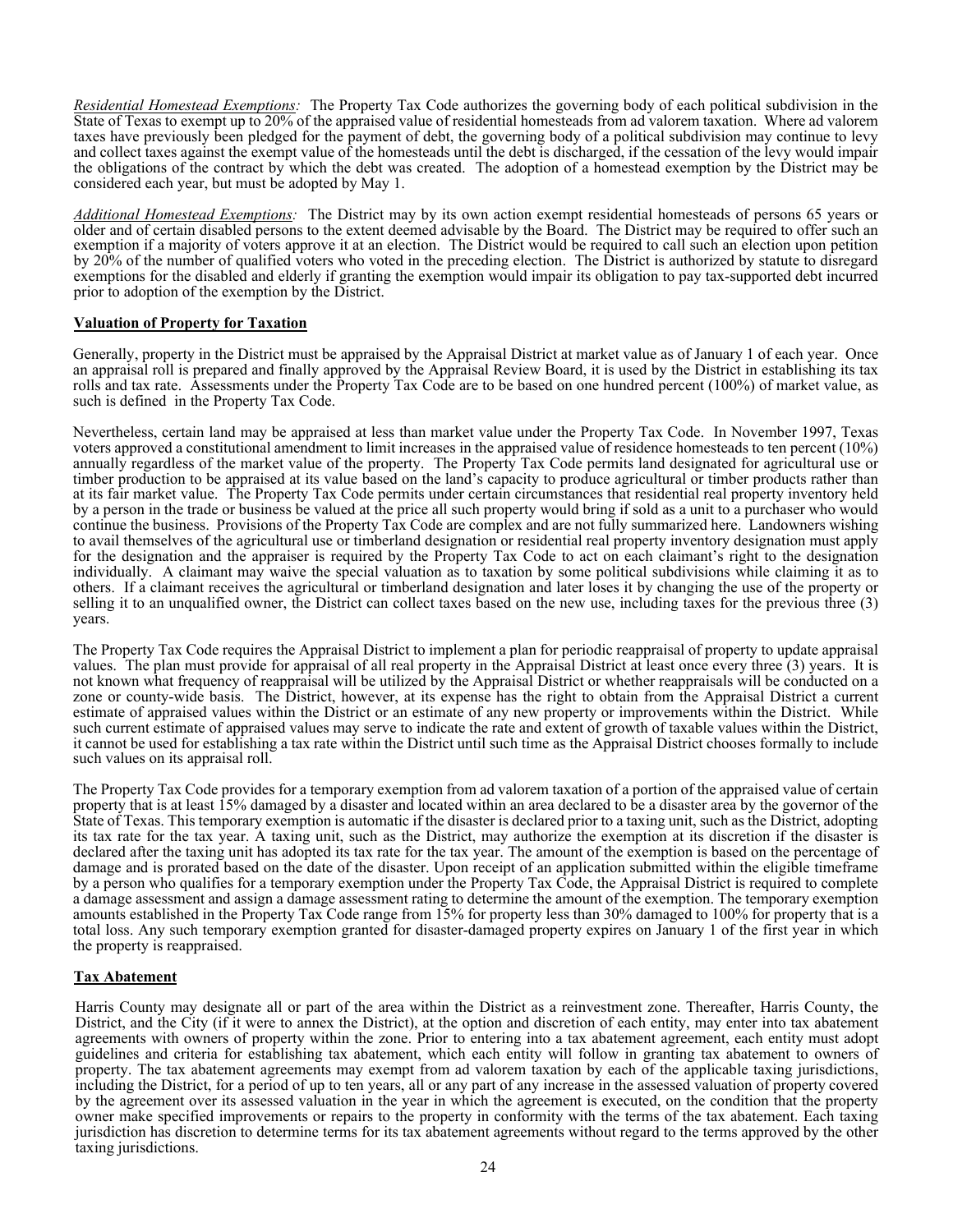## **Taxpayer Remedies**

The Appraisal Review Board is responsible for resolving disputes between taxpayers and the Appraisal District. It is also empowered to determine challenges initiated by taxing units, correct clerical errors in the appraisal records and the appraisal rolls, act on motions to correct appraisal rolls, and determine whether an exemption or a partial exemption is improperly granted. The appraisal review board is independent of the appraisal district. In counties with more than 120,000 in population, the local administrative district judge appoints the appraisal review board members.

A property owner is entitled to protest the value of a tract of property before the appraisal review board in the following circumstances: the value the appraisal district placed on the property is too high; the property was unequally appraised; the appraisal district denied a special appraisal, such as open-space land; the appraisal district failed to provide the property owner with required notices; or as otherwise permitted under the Property Tax Code.

Owners of certain property with a taxable value in excess of the current year "minimum eligibility amount," as determined by the State Comptroller, and situated in a county with a population of one million or more, may protest the determinations of an appraisal district directly to a three-member special panel of the appraisal review board, appointed by the chairman of the appraisal review board, consisting of highly qualified professionals in the field of property tax appraisal. The minimum eligibility amount is set at \$50 million for the 2020 tax year, and is adjusted annually by the State Comptroller to reflect the inflation rate.

A property owner who files a protest must pay the amount of taxes due on the portion of the taxable value of the property subject to the protest that is not in dispute before the delinquency date or the property owner forfeits the right to proceed to a final determination of the protest.

Property owners who are dissatisfied with the decision of the appraisal review board may appeal the decision. Depending upon the circumstances, the property owner may be able to require the appraisal district to go to binding arbitration or to have the appeal heard by the State Office of Administrative Hearings.

If those remedies are not available or if the property owner prefers, it has the right to appeal the decision of the appraisal review board to the state district court in which the property is located. The district court review is by trial de novo, and the district court is required to try all issues of fact and law raised by the pleadings in the manner applicable to civil suits generally. Any party is entitled to trial by jury on demand. The district court will grant relief if it determines that the appraised value of the property exceeds the appraised value required by law or the property is appraised unequally.

A party may appeal the final judgment of the district court as provided by law for appeal of civil suits generally, except that an appeal bond is not required of the chief appraiser, the county, the comptroller, or the commissioners court.

#### **Levy and Collection of Taxes**

The District is responsible for the levy and collection of its taxes unless it elects to transfer such functions to another governmental entity. The rate of taxation is set by the Board of Directors, after the legally required notice has been given to owners of property within the District, based upon: a) the valuation of property within the District as of the preceding January 1, and b) the amount required to be raised for debt service, maintenance purposes, and authorized contractual obligations. Taxes are due October 1, or when billed, whichever comes later, and become delinquent if not paid before February 1 of the year following the year in which imposed. A delinquent tax incurs a penalty of six percent of the amount of the tax for the first calendar month it is delinquent, plus one percent for each additional month or portion of a month the tax remains unpaid prior to July 1 of the year in which it becomes delinquent. If the tax is not paid by July 1 of the year in which it becomes delinquent, the tax incurs a total penalty of twelve percent regardless of the number of months the tax has been delinquent and incurs an additional penalty for collection costs of an amount established by the District and a delinquent tax attorney. A delinquent tax on personal property incurs an additional penalty, in an amount established by the District and a delinquent tax attorney, 60 days after the date the taxes become delinquent. The delinquent tax accrues interest at a rate of one percent for each month or portion of a month it remains unpaid. The Property Tax Code makes provisions for the split payment of taxes, discounts for early payment and the postponement of the delinquency date of taxes under certain circumstances which, at the option of the District, which may be rejected by taxing units. The District's tax collector is required to enter into an installment payment agreement with any person who is delinquent on the payment of tax on a residence homestead for payment of tax, penalties and interest, if the person requests an installment agreement and has not entered into an installment agreement with the collector in the preceding 24 months. The installment agreement must provide for payments to be made in monthly installments and must extend for a period of at least 12 months and no more than 36 months. Additionally, the owner of a residential homestead property who is (i) 65 years of age or older, (ii) disabled, or (iii) a disabled veteran, is entitled by law to pay current taxes on a residential homestead in installments without penalty or to defer the payment of taxes during the time of ownership. In the instance of tax deferral, a tax lien remains on the property and interest continue to accrue during the period of deferral.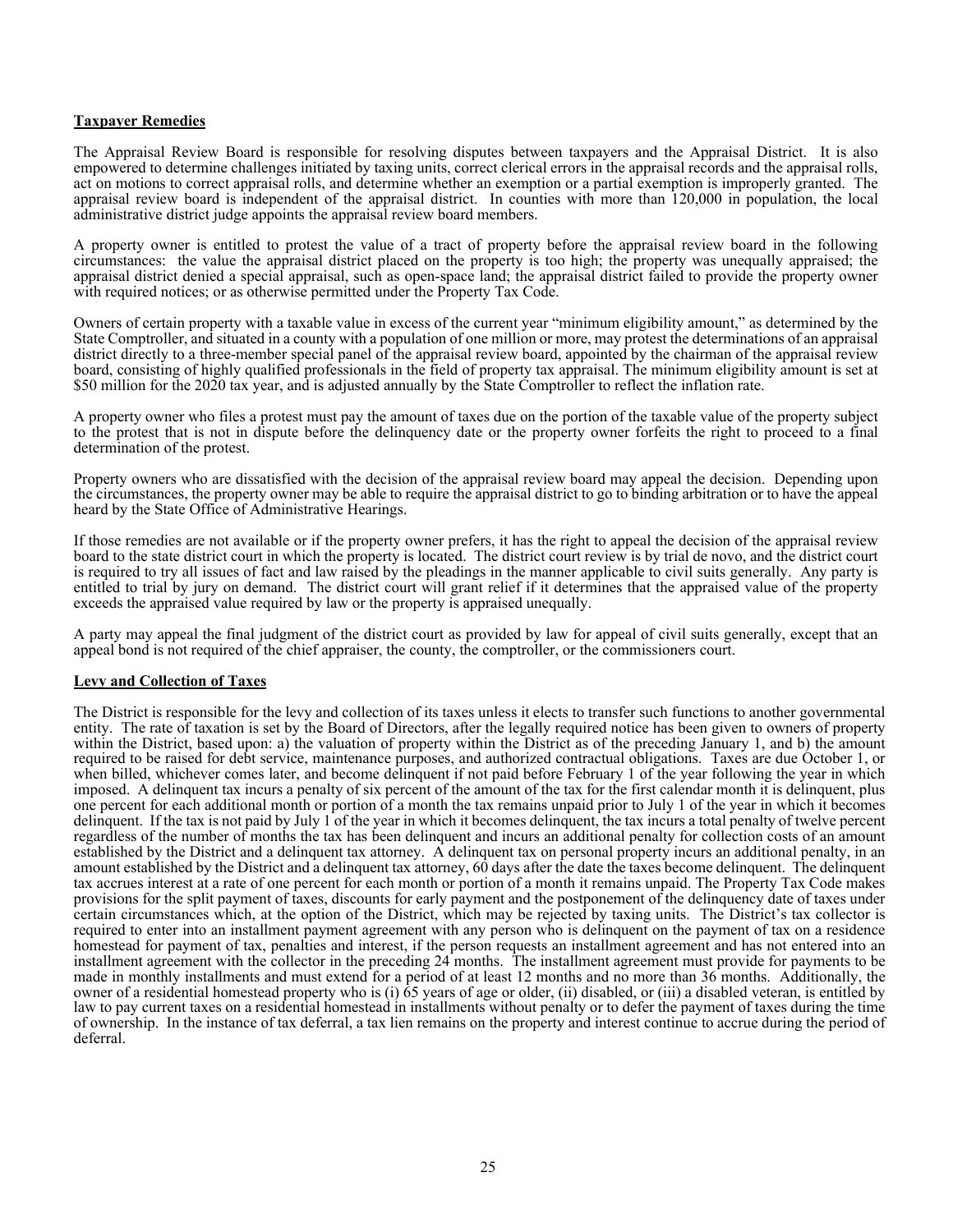## **Rollback of Operation and Maintenance Tax Rate**

Chapter 49 of the Texas Water Code, as amended classifies districts differently based on the current operation and maintenance tax rate or on the percentage of build-out that the District has completed. Districts that have adopted an operation and maintenance tax rate for the current year that is 2.5 cents or less per \$100 of taxable value are classified as "Special Taxing Units." Districts that have financed, completed, and issued bonds to pay for all improvements and facilities necessary to serve at least 95% of the projected build-out of the district are classified as "Developed Districts." Districts that do not meet either of the classifications previously discussed can be classified herein as "Developing Districts." The impact each classification has on the ability of a district to increase its maintenance and operations tax rate is described for each classification below. Debt service and contract tax rates cannot be reduced by a rollback election held within any of the districts described below.

### *Special Taxing Units*

Special Taxing Units that adopt a total tax rate that would impose more than1.08 times the amount of the total tax imposed by such district in the preceding tax year on a residence homestead appraised at the average appraised value of a residence homestead, subject to certain homestead exemptions, are required to hold an election within the district to determine whether to approve the adopted total tax rate. If the adopted total tax rate is not approved at the election, the total tax rate for a Special Taxing Unit is the current year's debt service and contract tax rate plus 1.08 times the previous year's operation and maintenance tax rate.

#### *Developed Districts*

Developed Districts that adopt a total tax rate that would impose more than 1.035 times the amount of the total tax imposed by the district in the preceding tax year on a residence homestead appraised at the average appraised value of a residence homestead, subject to certain homestead exemptions for the preceding tax year, plus any unused increment rates, as calculated and described in Section 26.013 of the Tax Code, are required to hold an election within the district to determine whether to approve the adopted total tax rate. If the adopted total tax rate is not approved at the election, the total tax rate for a Developed District is the current year's debt service and contract tax rate plus 1.035 times the previous year's operation and maintenance tax rate plus any unused increment rates. In addition, if any part of a Developed District lies within an area declared for disaster by the Governor of Texas or President of the United States, alternative procedures and rate limitations may apply for a temporary period. If a district qualifies as both a Special Taxing Unit and a Developed District, the district will be subject to the operation and maintenance tax threshold applicable to Special Taxing Units.

#### *Developing Districts*

Districts that do not meet the classification of a Special Taxing Unit or a Developed District can be classified as Developing Districts. The qualified voters of these districts, upon the Developing District's adoption of a total tax rate that would impose more than 1.08 times the amount of the total tax rate imposed by such district in the preceding tax year on a residence homestead appraised at the average appraised value of a residence homestead, subject to certain homestead exemptions, are authorized to petition for an election to reduce the operation and maintenance tax rate. If an election is called and passes, the total tax rate for Developing Districts is the current year's debt service and contract tax rate plus 1.08 times the previous year's operation and maintenance tax rate.

#### *The District*

A determination as to a district's status as a Special Taxing Unit, Developed District or Developing District will be made by the Board of Directors on an annual basis. The District is designated as a "Developed District" for the 2021 tax year. The District cannot give any assurances as to what its classification will be at any point in time or whether the District's future tax rates will result in a total tax rate that will reclassify the District into a new classification and new election calculation.

#### **District's Rights in the Event of Tax Delinquencies**

Taxes levied by the District are a personal obligation of the owner of the property as of January 1 of the year for which the tax is imposed. On January 1 of each year, a tax lien attaches to property to secure the payment of all state and local taxes, penalties, and interest ultimately imposed for the year on the property. The lien exists in favor of the State of Texas and each local taxing unit, including the District, having power to tax the property. The District's tax lien is on a parity with tax liens of such other taxing units. See "ESTIMATED OVERLAPPING DEBT STATEMENT—Overlapping Tax Rates for 2021." A tax lien on real property takes priority over the claim of most creditors and other holders of liens on the property encumbered by the tax lien, whether or not the debt or lien existed before the attachment of the tax lien; however, whether a lien of the United States is on a parity with or takes priority over a tax lien of the District is determined by applicable federal law. Personal property under certain circumstances is subject to seizure and sale for the payment of delinquent taxes, penalty, and interest.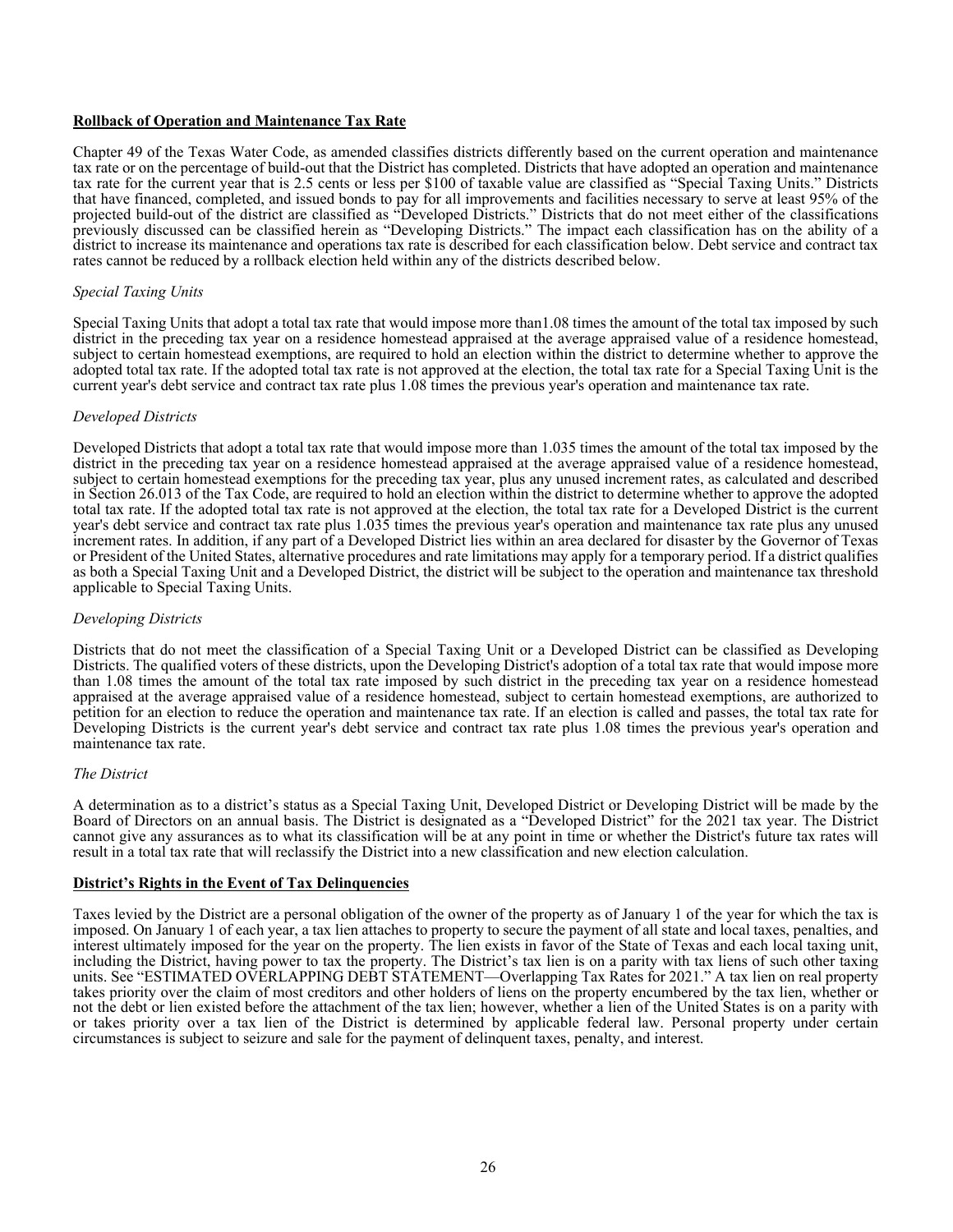At any time after taxes on property become delinquent, the District may file suit to foreclose the lien securing payment of the tax, to enforce personal liability for the tax, or both subject to the restrictions on residential homesteads described above under "Levy and Collection of Taxes." In filing a suit to foreclose a tax lien on real property, the District must join other taxing units that have claims for delinquent taxes against all or part of the same property. Collection of delinquent taxes may be adversely affected by the amount of taxes owed to other taxing units, by the effects of market conditions on the foreclosure sale price, by taxpayer redemption rights or by bankruptcy proceedings which restrict the collection of taxpayer debts. A taxpayer may redeem property within two (2) years for residential and agricultural use property and six (6) months for all other types of property after the purchaser's deed issued at the foreclosure sale is filed in the county records. The District's ability to foreclose its tax lien or collect penalties or interest on delinquent taxes may be limited on property owned by a financial institution which is under receivership by the Federal Deposit Insurance Corporation pursuant to the Federal Deposit Insurance Act, 12 U.S.C. 1825, as amended. See "INVESTMENT CONSIDERATIONS—General" and "—Tax Collection Limitations and Foreclosure Remedies."

#### **Tax Payment Installments after Disaster**

Certain qualified taxpayers, including owners of residential homesteads, located within a disaster area and whose property has been damaged as a direct result of the disaster, are entitled to enter into a tax payment installment agreement with a taxing jurisdiction such as the District if the taxpayer pays at least one-fourth of the tax bill imposed on the property by the delinquency date. The remaining taxes may be paid without penalty or interest in three equal installments within six months of the delinquency date.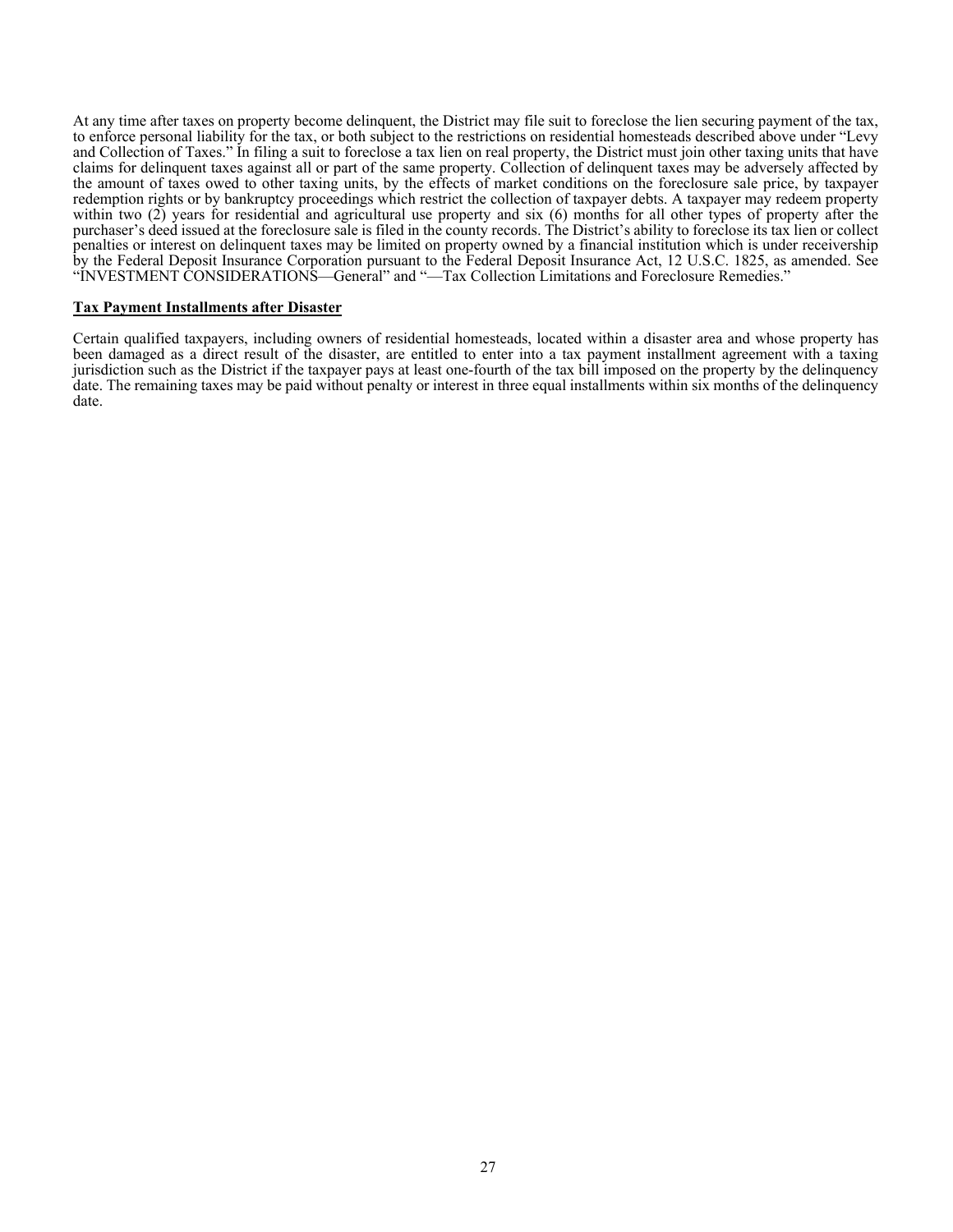## **WATER AND SEWER OPERATIONS**

## **General**

The Bonds and the Outstanding Bonds are payable from the levy of an ad valorem tax, without legal limitation as to rate or amount, upon all taxable property in the District. Although not pledged to the payment of the Bonds, net revenues from operations of the District's system, if any, are available for any legal purpose, including, upon Board action, the payment of debt service on the Bonds. It is anticipated that no significant revenues from water and sewer operations will be available for debt service on the Bonds in the foreseeable future.

#### **Waterworks and Sewer System Operating Statement**

The following statement sets forth in condensed form the historical results of operation of the District's General Fund. Accounting principles customarily employed in the determination of net revenues have been observed and in all instances exclude depreciation. Such summary is based upon information obtained from the District's audited financial statements for fiscal years ending May 31, 2018 through 2021, and an unaudited summary for the seven-month period ending January 31, 2022 prepared by the District's Bookkeeper. Reference is made to such statements and records for further and more complete information. See APPENDIX A hereto for the District's Audited Financial Statements for the fiscal year ended May 31, 2021.

|                                       |                 | Fiscal Year Ended May 31, |               |               |               |  |  |
|---------------------------------------|-----------------|---------------------------|---------------|---------------|---------------|--|--|
|                                       | $6/1/2021$ to   |                           |               |               |               |  |  |
|                                       | $1/31/2022$ (a) | 2021                      | 2020          | 2019          | 2018          |  |  |
| <b>REVENUES:</b>                      |                 |                           |               |               |               |  |  |
| Property Taxes                        | \$<br>373,048   | 473,598<br>S              | 381,827<br>S. | 256,511<br>S  | 253,913<br>\$ |  |  |
| Water Service                         | 565,993         | 647,909                   | 521,915       | 422,584       | 441,259       |  |  |
| Wastewater Service                    | 270,042         | 412,943                   | 408,063       | 410,942       | 413,829       |  |  |
| Water Authority Fees                  | 560,503         | 770,464                   | 735,627       | 641,032       | 642,855       |  |  |
| Penalty and Interest                  | 23,022          | 19,203                    | 22,455        | 24,549        | 28,816        |  |  |
| Tap Connections and Inspection Fees   | 15,206          | 72,791                    | 225,949       | 65,502        | 28,440        |  |  |
| Sales Tax Revenues                    | 176,684         | 245,778                   | 208,952       | 349,642       | 375,637       |  |  |
| Sale of Capacity                      |                 |                           |               | 129,354       | 112,776       |  |  |
| Investment and Miscellaneous Earnings | 5,562           | 47,424                    | 70,677        | 38,027        | 34,868        |  |  |
| <b>TOTAL REVENUES</b>                 | \$1,990,058     | \$2,690,110               | \$2,575,465   | \$2,338,143   | \$2,332,393   |  |  |
| <b>EXPENDITURES:</b>                  |                 |                           |               |               |               |  |  |
| Professional Fees                     | \$<br>133,269   | 114,022<br>S              | 115,590<br>S. | 109,505<br>\$ | \$<br>78,942  |  |  |
| <b>Contracted Services</b>            | 326,156         | 609,911                   | 263,370       | 124,932       | 105,719       |  |  |
| Purchased Wastewater Service          | 118,327         | 281,112                   | 273,726       | 288,905       | 266,096       |  |  |
| Utilities                             | 50,194          | 78,682                    | 67,134        | 64,555        | 47,565        |  |  |
| Repairs and Maintenance               | 255,355         | 342,544                   | 531,610       | 495,335       | 285,933       |  |  |
| Water Authority Assessments           | 597,273         | 850,859                   | 803,463       | 726,166       | 726,124       |  |  |
| Other                                 | 99,076          | 140,125                   | 250,792       | 162,380       | 143,273       |  |  |
| Capital Outlay                        | 73,902          | 86,603                    | 111,338       | 164,074       | 193,038       |  |  |
| <b>TOTAL EXPENDITURES</b>             | \$1,653,551     | \$2,503,858               | \$2,417,023   | \$2,135,852   | \$1,846,690   |  |  |
| <b>NET REVENUES</b>                   | \$<br>336,507   | 186,252<br>S              | 158,442<br>S. | 202,291<br>S. | 485,703<br>S. |  |  |
| <b>FUND BALANCE,</b>                  |                 |                           |               |               |               |  |  |
| <b>BEGINNING OF YEAR</b>              | \$4,237,793     | \$4,051,541               | \$3,893,099   | \$3,690,808   | \$3,205,105   |  |  |
| FUND BALANCE,                         |                 |                           |               |               |               |  |  |
| <b>END OF YEAR</b>                    | \$4,574,300     | \$4,237,793               | \$4,051,541   | \$3,893,099   | \$3,690,808   |  |  |

(a) Unaudited. Prepared by the District's Bookkeeper.

 $\mathcal{L}_\text{max}$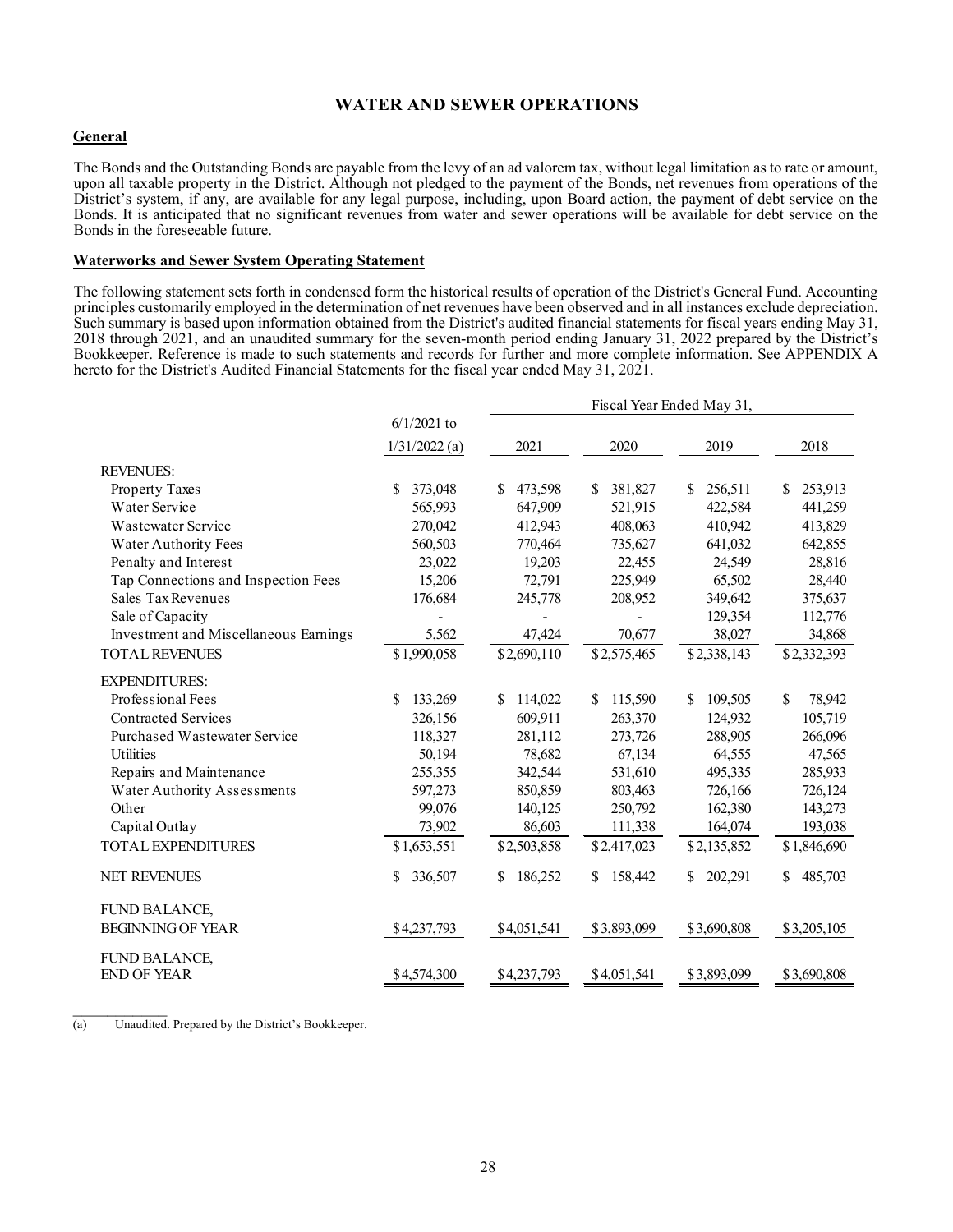# **DEBT SERVICE REQUIREMENTS**

The following sets forth the debt service requirements for the Outstanding Bonds plus the Bonds.

|       | Outstanding<br>Bonds |     |    |           |    |                                 |    |           |    | Total        |  |
|-------|----------------------|-----|----|-----------|----|---------------------------------|----|-----------|----|--------------|--|
|       | Debt Service         |     |    |           |    | Plus: Debt Service on the Bonds |    |           |    | Debt Service |  |
| Year  | Requirements         |     |    | Principal |    | Interest                        |    | Total     |    | Requirements |  |
| 2022  | \$<br>1,003,850      | (a) |    |           | \$ | 28,302                          | \$ | 28,302    | \$ | 1,032,152    |  |
| 2023  | 1,019,350            |     |    |           |    | 156,750                         |    | 156,750   |    | 1,176,100    |  |
| 2024  | 971,450              |     |    |           |    | 156,750                         |    | 156,750   |    | 1,128,200    |  |
| 2025  | 939,150              |     |    |           |    | 156,750                         |    | 156,750   |    | 1,095,900    |  |
| 2026  | 357,000              |     | \$ | 500,000   |    | 156,750                         |    | 656,750   |    | 1,013,750    |  |
| 2027  |                      |     |    | 525,000   |    | 141,750                         |    | 666,750   |    | 666,750      |  |
| 2028  |                      |     |    | 525,000   |    | 126,000                         |    | 651,000   |    | 651,000      |  |
| 2029  |                      |     |    | 525,000   |    | 110,250                         |    | 635,250   |    | 635,250      |  |
| 2030  |                      |     |    | 525,000   |    | 94,500                          |    | 619,500   |    | 619,500      |  |
| 2031  |                      |     |    | 525,000   |    | 78,750                          |    | 603,750   |    | 603,750      |  |
| 2032  |                      |     |    | 525,000   |    | 63,000                          |    | 588,000   |    | 588,000      |  |
| 2033  |                      |     |    | 525,000   |    | 47,250                          |    | 572,250   |    | 572,250      |  |
| 2034  |                      |     |    | 525,000   |    | 31,500                          |    | 556,500   |    | 556,500      |  |
| 2035  |                      |     |    | 525,000   |    | 15,750                          |    | 540,750   |    | 540,750      |  |
| Total | \$<br>4,290,800      |     | S  | 5,225,000 | S. | 1,364,052                       | S. | 6,589,052 | S. | 10,879,852   |  |

(a) Excludes the District's February 1, 2022 debt service payment in the amount of \$58,850.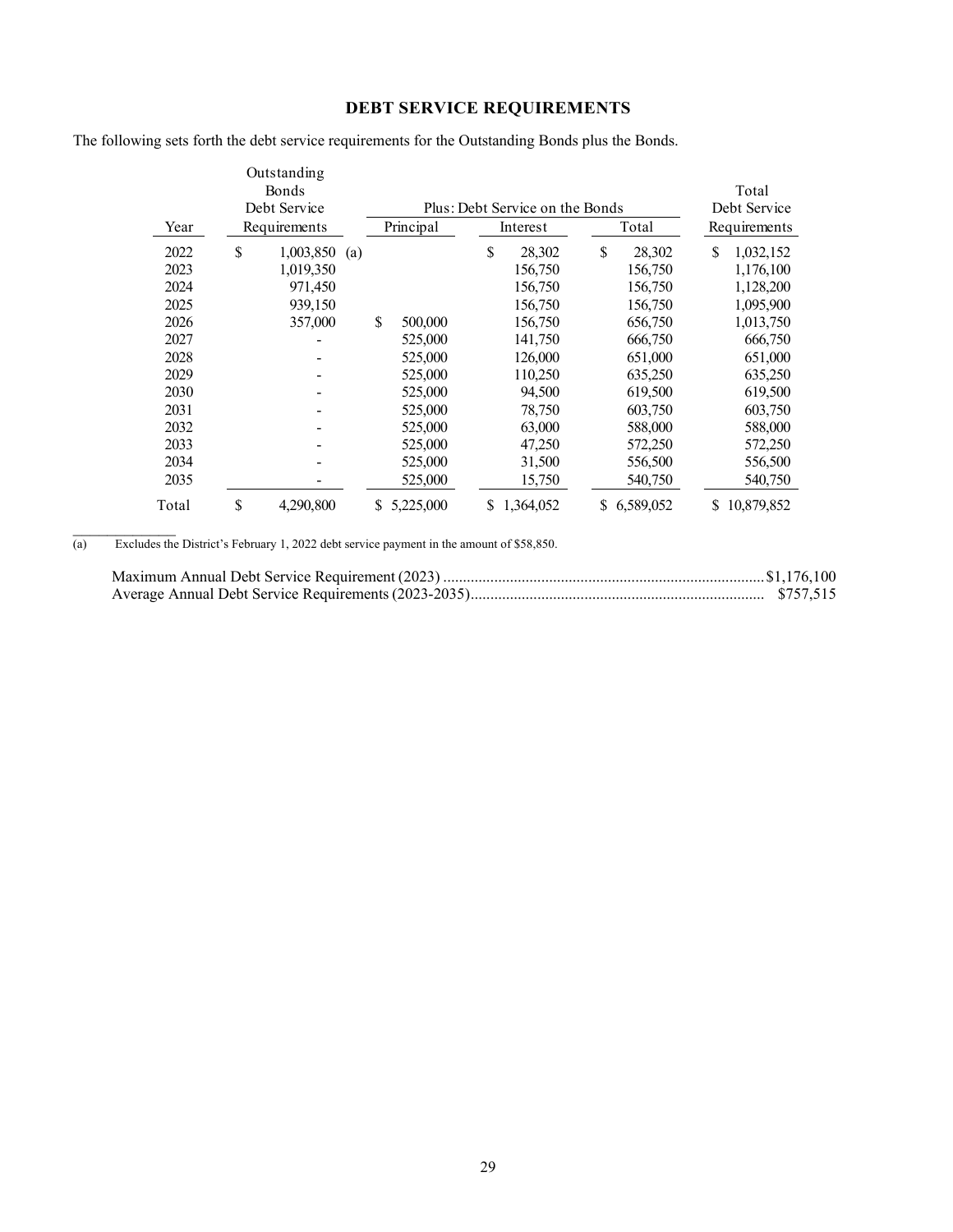## **INVESTMENT CONSIDERATIONS**

## **General**

The Bonds are obligations solely of the District and are not obligations of the City of Houston, Harris County, the State of Texas, or any entity other than the District. Payment of the principal of and interest on the Bonds depends upon the ability of the District to collect taxes levied on taxable property within the District in an amount sufficient to service the District's bonded debt or in the event of foreclosure, on the value of the taxable property in the District and the taxes levied by the District and other taxing authorities upon the property within the District. See "THE BONDS—Source of Payment." The collection by the District of delinquent taxes owed to it and the enforcement by Registered Owners of the District's obligation to collect sufficient taxes may be a costly and lengthy process. Furthermore, the District cannot and does not make any representations that continued development of taxable property within the District will accumulate or maintain taxable values sufficient to justify continued payment of taxes by property owners or that there will be a market for the property or that owners of the property will have the ability to pay taxes. See "Registered Owners' Remedies and Bankruptcy Limitations" below.

## **Infectious Disease Outlook (COVID-19)**

In March 2020, the World Health Organization and the President of the United States separately declared the outbreak of a respiratory disease caused by a novel coronavirus ("COVID-19") to be a public health emergency. On March 13, 2020, the Governor of Texas (the "Governor") declared a state of disaster for all counties in the State of Texas (the "State") because of the effects of COVID-19. Subsequently, in response to a rise in COVID-19 infections in the State and pursuant to the Chapter 418 of the Texas Government Code, the Governor issued a number of executive orders intended to help limit the spread of COVID-19 and mitigate injury and the loss of life, including limitations imposed on business operations, social gatherings and other activities.

There are currently no COVID-19 related operating limits imposed by executive order of the Governor for any business or other establishment in the State of Texas. The Governor retains the right to impose additional restrictions on activities if needed in order to mitigate the effects of COVID-19. Additional information regarding executive orders issued by the Governor is accessible on the website of the Governor at https://gov.texas.gov/. Neither the information on, nor accessed through, such website of the Governor is incorporated by reference into this Official Statement.

The District has not experienced any decrease in property values, unusual tax delinquencies or interruptions to any service as a result of COVID 19; however, the District cannot predict the long-term economic effect of COVID-19 or a similar virus should there be a reversal of economic activity and reinstitution of restrictions.

#### **Potential Effects of Oil Price Declines on the Houston Area**

The economy of the Houston area has, in the past, been particularly affected by adverse conditions in the oil and gas industry, and such conditions and their spillover effects into other industries could result in declines in the demand for residential and commercial property in the Houston area and could reduce or negatively affect property values or homebuilding activity within the District. The District cannot predict the impact that negative conditions in the oil and gas industry will have on property values in the District.

#### **Extreme Weather Events; Hurricane Harvey**

The greater Houston area, including the District, is subject to occasional severe weather events, including tropical storms and hurricanes. If the District were to sustain damage to its facilities requiring substantial repair or replacement, or if substantial damage were to occur to taxable property within the District as a result of such a weather event, the investment security of the Bonds could be adversely affected. The greater Houston area has experienced multiple storms exceeding a 0.2% probability (i.e. "500‐year flood" events) since 2015, including Hurricane Harvey, which made landfall along the Texas Gulf Coast on August 26, 2017, and brought historic levels of rainfall during the successive four days.

According to the Operator and the Engineer the system serving the District did not sustain any material damage and there was no interruption of water and sewer service as a result of Hurricane Harvey. Further, the District is not aware of any improvements within the District that experienced structural flooding or other material damage as a result of Hurricane Harvey.

If a future weather event significantly damaged all or part of the improvements within the District, the assessed value of property within the District could be substantially reduced, which could result in a decrease in tax revenues and/or necessitate an increase the District's tax rate. Further, there can be no assurance that a casualty loss to taxable property within the District will be covered by insurance (or that property owners will even carry flood or other casualty insurance), that any insurance company will fulfill its obligation to provide insurance proceeds, or that insurance proceeds will be used to rebuild or repair any damaged improvements within the District. Even if insurance proceeds are available and improvements are rebuilt, there could be a lengthy period in which assessed values within the District could be adversely affected.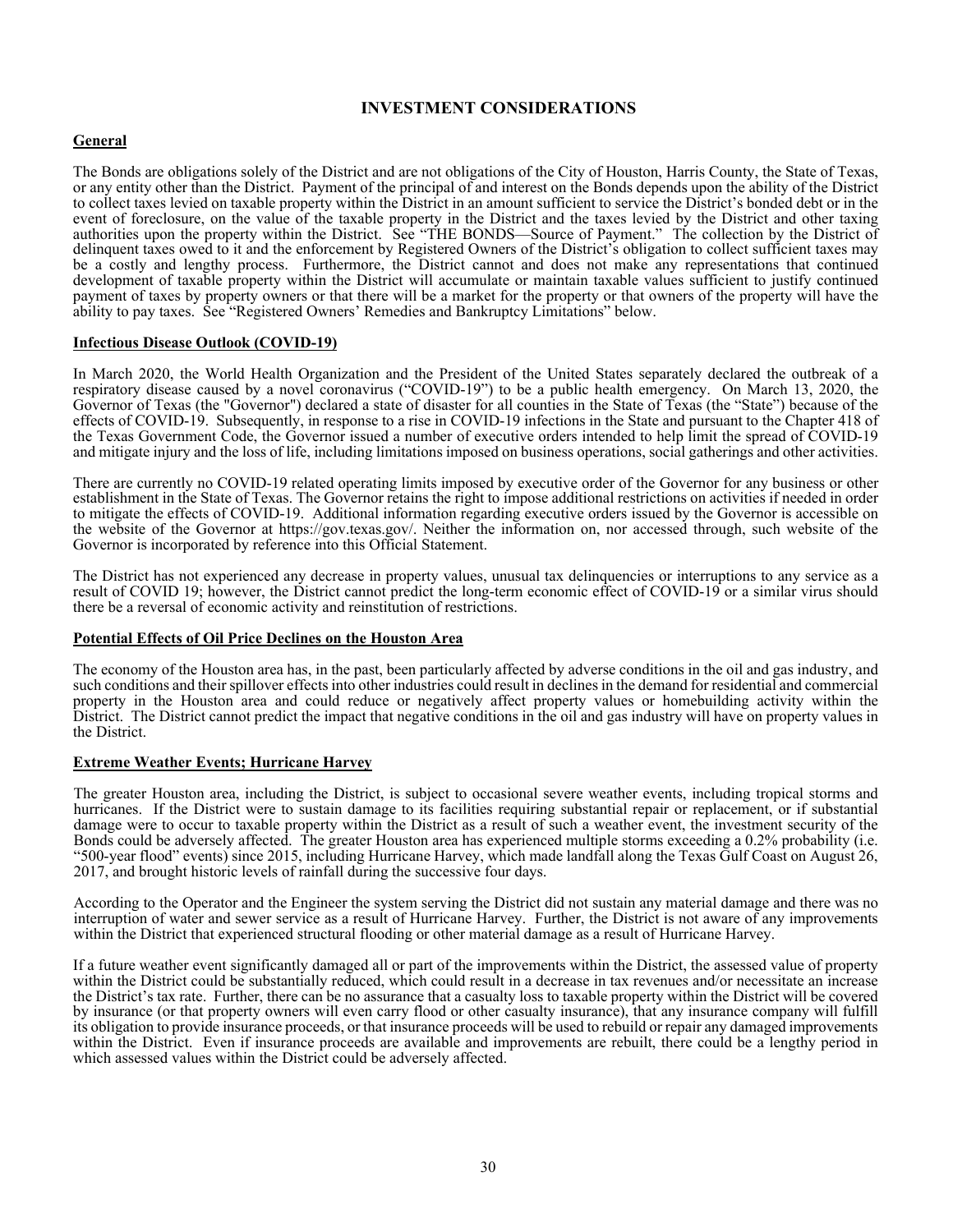## **Specific Flood Type Risks**

*Ponding (or Pluvial) Flood:* Ponding, or pluvial, flooding occurs when heavy rainfall creates a flood event independent of an overflowing water body, typically in relatively flat areas. Intense rainfall can exceed the drainage capacity of a drainage system, which may result in water within the drainage system becoming trapped and diverted onto streets and nearby property until it is able to reach a natural outlet. Ponding can also occur in a flood pool upstream or behind a dam, levee or reservoir.

*Riverine (or Fluvial) Flood:* Riverine, or fluvial, flooding occurs when water levels rise over the top of river, bayou or channel banks due to excessive rain from tropical systems making landfall and/or persistent thunderstorms over the same area for extended periods of time. The damage from a riverine flood can be widespread. The overflow can affect smaller rivers and streams downstream, or may sheet-flow over land. Flash flooding is a type of riverine flood that is characterized by an intense, high velocity torrent of water that occurs in an existing river channel with little to no notice. Flash flooding can also occur even if no rain has fallen, for instance, after a levee, dam or reservoir has failed or experienced an uncontrolled release, or after a sudden release of water by a debris or ice jam. In addition, planned or unplanned controlled releases from a dam, levee or reservoir also may result in flooding in areas adjacent to rivers, bayous or drainage systems downstream.

## **Tax Collections Limitations and Foreclosure Remedies**

The District's ability to make debt service payments may be adversely affected by its inability to collect ad valorem taxes. Under Texas law, the levy of ad valorem taxes by the District constitutes a lien in favor of the District on a parity with the liens of all other local taxing authorities on the property against which taxes are levied, and such lien may be enforced by judicial foreclosure. The District's ability to collect ad valorem taxes through such foreclosure may be impaired by (a) cumbersome, time-consuming and expensive collection procedures, (b) a bankruptcy court's stay of tax collection procedures against a taxpayer, or (c) market conditions affecting the marketability of taxable property within the District and limiting the proceeds from a foreclosure sale of such property. Moreover, the proceeds of any sale of property within the District available to pay debt service on the Bonds may be limited by the existence of other tax liens on the property (see "FINANCIAL STATEMENT—Overlapping Tax Rates for 2021"), by the current aggregate tax rate being levied against the property, and by other factors (including the taxpayers' right to redeem property within two years of foreclosure for residential and agricultural use property and six months for other property).

Finally, any bankruptcy court with jurisdiction over bankruptcy proceedings initiated by or against a taxpayer within the District pursuant to the Federal Bankruptcy Code could stay any attempt by the District to collect delinquent ad valorem taxes assessed against such taxpayer. In addition to the automatic stay against collection of delinquent taxes afforded a taxpayer during the pendency of a bankruptcy, a bankruptcy could affect payment of taxes in two other ways: first, a debtor's confirmation plan may allow a debtor to make installment payments on delinquent taxes for up to six years; and, second, a debtor may challenge, and a bankruptcy court may reduce, the amount of any taxes assessed against the debtor, including taxes that have already been paid.

#### **Registered Owners' Remedies and Bankruptcy Limitations**

If the District defaults in the payment of principal, interest, or redemption price on the Bonds when due, or if it fails to make payments into any fund or funds created in the Bond Order, or defaults in the observation or performance of any other covenants, conditions, or obligations set forth in the Bond Order, the Registered Owners have the statut by a court of competent jurisdiction requiring the District and its officials to observe and perform the covenants, obligations, or conditions prescribed in the Bond Order. Except for mandamus, the Bond Order does not specifically provide for remedies to protect and enforce the interests of the Registered Owners. There is no acceleration of maturity of the Bonds in the event of default and, consequently, the remedy of mandamus may have to be relied upon from year to year. Further, there is no trust indenture or trustee, and all legal actions to enforce such remedies would have to be undertaken at the initiative of, and be financed by, the Registered Owners. Statutory language authorizing local governments such as the District to sue and be sued does not waive the local government's sovereign immunity from suits for money damages, so that in the absence of other waivers of such immunity by the Texas Legislature, a default by the District in its covenants in the Bond Order may not be reduced to a judgment for money damages. If such a judgment against the District were obtained, it could not be enforced by direct levy and execution against the District's property. Further, the Registered Owners cannot themselves foreclose on property within the District or sell property within the District to enforce the tax lien on taxable property to pay the principal of and interest on the Bonds. The enforceability of the rights and remedies of the Registered Owners may further be limited by a State of Texas statute reasonably required to attain an important public purpose or by laws relating to bankruptcy, reorganization or other similar laws of general application affecting the rights of creditors of political subdivisions, such as the District.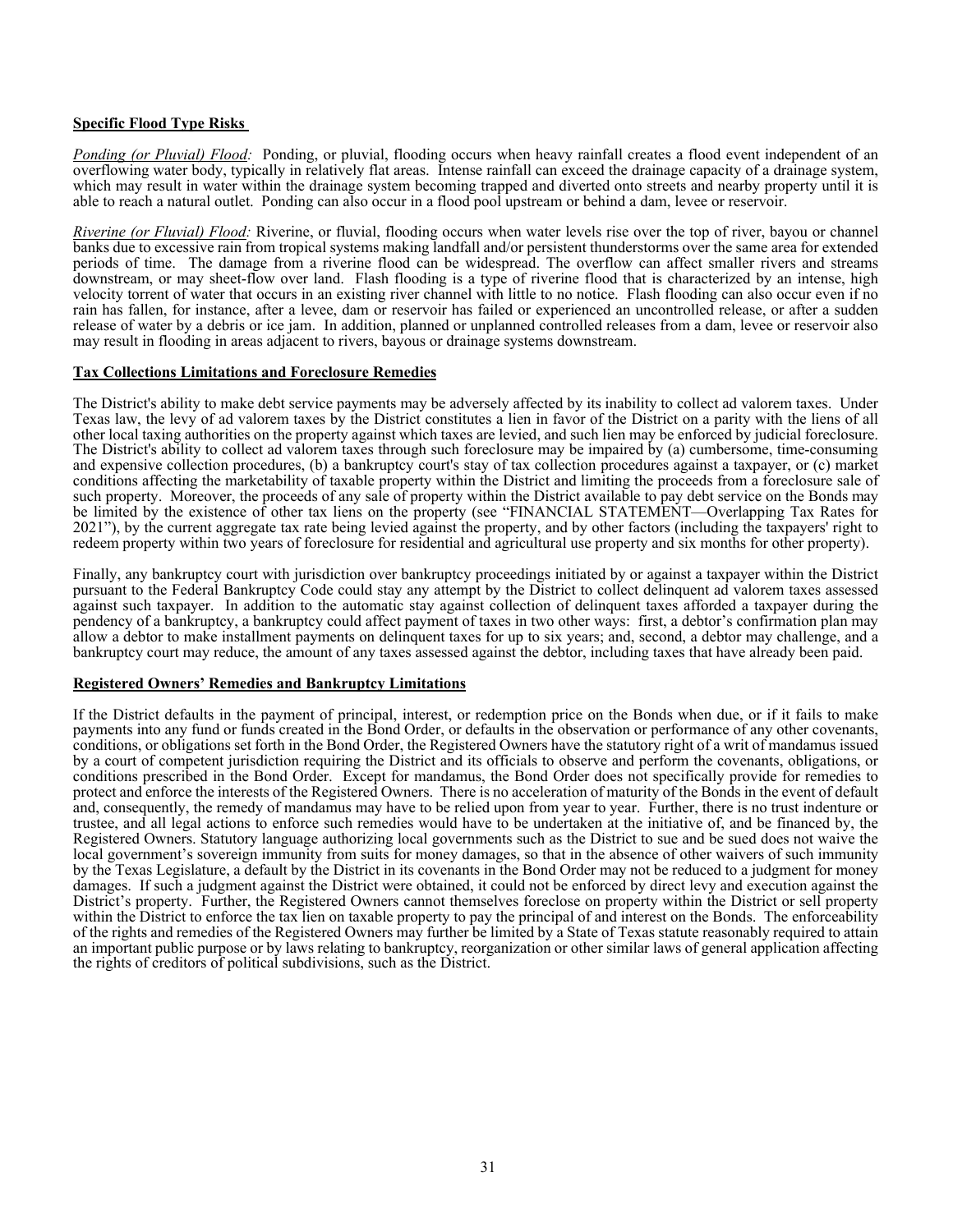Subject to the requirements of Texas law discussed below, a political subdivision such as the District may voluntarily file a petition for relief from creditors under Chapter 9 of the Federal Bankruptcy Code, 11 U.S.C. Sections 901-946. The filing of such petition would automatically stay the enforcement of Registered Owner's remedies, including mandamus. The automatic stay would remain in effect until the federal bankruptcy judge hearing the case dismisses the petition, enters an order granting relief from the stay or otherwise allows creditors to proceed against the petitioning political subdivision. A political subdivision such as the District may qualify as a debtor eligible to proceed in a Chapter 9 case only if it (1) is authorized to file for federal bankruptcy protection by applicable state law, (2) is insolvent or unable to meet its debts as they mature, (3) desires to effect a plan to adjust such debts, and (4) has either obtained the agreement of or negotiated in good faith with its creditors or is unable to negotiate with its creditors because negotiation is impracticable. Special districts such as the District must obtain the approval of the TCEQ as a condition to seeking relief under the Federal Bankruptcy Code. The TCEQ is required to investigate the financial condition of a financially troubled district and authorize such district to proceed under federal bankruptcy law only if such district has fully exercised its rights and powers under Texas law and remains unable to meet its debts and other obligations as they mature.

Notwithstanding noncompliance by a district with Texas law requirements, the District could file a voluntary bankruptcy petition under Chapter  $\overline{9}$ , thereby invoking the protection of the automatic stay until the bankruptcy court, after a hearing, dismisses the petition. A federal bankruptcy court is a court of equity and federal bankruptcy judges have considerable discretion in the conduct of bankruptcy proceedings and in making the decision of whether to grant the petitioning district relief from its creditors. While such a decision might be appealable, the concomitant delay and loss of remedies to the Registered Owner could potentially and adversely impair the value of the Registered Owner's claim. If a petitioning district were allowed to proceed voluntarily under Chapter 9 of the Federal Bankruptcy Code, it could file a plan for an adjustment of its debts. If such a plan were confirmed by the bankruptcy court, it could, among other things, affect Registered Owners by reducing or eliminating the amount of indebtedness, deferring or rearranging the debt service schedule, reducing or eliminating the interest rate, modifying or abrogating the collateral or security arrangements, substituting (in whole or in part) other securities, and otherwise compromising and modifying the rights and remedies of the Registered Owners' claims against a district.

A district may not be forced into bankruptcy involuntarily.

## **Impact on District Tax Rates**

Assuming no further development, the value of the land and improvements currently within the District will be the major determinant of the ability or willingness of owners of property within the District to pay their taxes. The 2021 Taxable Assessed Valuation is \$625,788,57 (\$624,447,920 certified plus \$1,340,627 uncertified). After issuance of the Bonds, the maximum annual debt service requirement will be \$1,176,100 (2023), and the average annual debt service requirement will be \$757,515 (2023- 2035, inclusive). Assuming no increase or decrease from the 2021 Taxable Assessed Valuation, the issuance of no additional debt, and no other funds available for the payment of debt service, tax rates of \$0.20 and \$0.13 pe at a ninety-five percent (95%) collection rate would be necessary to pay the maximum and average annual debt service requirements, respectively. See "DEBT SERVICE REQUIREMENTS." The District makes no representations that over the term of the Bonds the property within a value sufficient to justify continued payment of taxes by property owners. See "TAX DATA— Tax Adequacy for Debt Service."

## **Future Debt**

The District reserves the right to issue the remaining \$16,300,000 principal amount of unlimited tax bonds or combination unlimited tax and revenue bonds for purpose of purchasing, constructing, acquiring, owning, leasing, operating, repairing or extending facilities for a waterworks, sanitary sewer and drainage system, making certain contract payments, and paying various expenses of the District and the remaining \$26,190,000 unlimited tax bonds for refunding purposes, which have been authorized at elections held within the District, and such additional bonds as may be voted hereafter. The issuance of any future obligations may adversely affect the investment security of the Bonds. The District is not obligated to employ any formula with regard to assessed valuations or tax collections or otherwise to limit the amount of bonds which may be issued. Any bonds issued by the District to construct its utility facilities, must be approved by the Commission, the Attorney General of Texas and the Board of Directors of the District.

#### **Continuing Compliance with Certain Covenants**

The Bond Order contains covenants by the District intended to preserve the exclusion from gross income of interest on the Bonds.<br>Failure by the District to comply with such covenants in the Bond Order on a continuous basis result in interest on the Bonds becoming taxable retroactively to the date of original issuance. See "TAX MATTERS—Tax Exemption."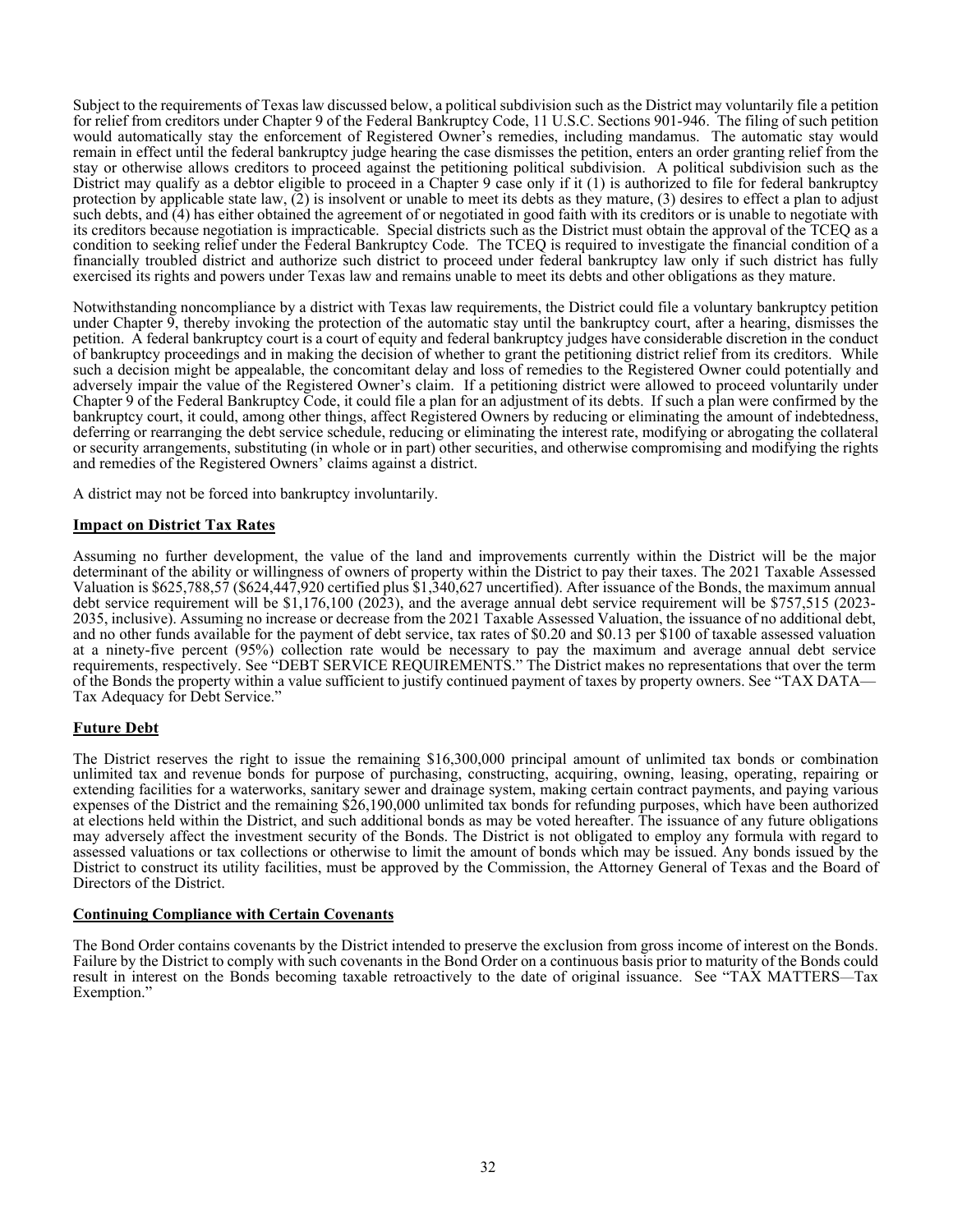## **Environmental and Air Quality Regulations**

Wastewater treatment and water supply facilities are subject to stringent and complex environmental laws and regulations. Facilities must comply with environmental laws at the federal, state, and local levels. These laws and regulations can restrict or prohibit certain activities that affect the environment in many ways such as:

- Requiring permits for construction and operation of water supply wells and wastewater treatment facilities; Restricting the manner in which wastes are released into the air, water, or soils;
- 
- Restricting or regulating the use of wetlands or other property; or
- Requiring remedial action to prevent or mitigate pollution

Sanctions against a municipal utility district or other type of special purpose district for failure to comply with environmental laws and regulations may include a variety of civil and criminal enforcement measures, including assessment of monetary penalties, imposition of remedial requirements and issuance of injunctions to ensure future compliance. Environmental laws and compliance with environmental laws and regulations can increase the cost of planning, designing, constructing and operating water production and wastewater treatment facilities. Environmental laws can also inhibit growth and development within the District. Further, changes in regulations occur frequently, and any changes that result in more stringent and costly requirements could materially impact the District.

*Air Quality Issues*: Air quality control measures required by the United States Environmental Protection Agency (the "EPA") and the Texas Commission on Environmental Quality (the "TCEQ") may impact new industrial, commercial and residential development in the Houston area. Under the Clean Air Act ("CAA") Amendments of 1990, the eight-county Houston-Galveston-Brazoria area ("HGB Area")—Harris, Galveston, Brazoria, Chambers, Fort Bend, Waller, Montgomery and Liberty Counties has been designated a nonattainment area under three separate federal ozone standards: the one-hour (124 parts per billion ("ppb")) and eight-hour (84 ppb) standards promulgated by the EPA in 1997 (the "1997 Ozone Standards"); the tighter, eight-hour ozone standard of 75 ppb promulgated by the EPA in 2008 (the "2008 Ozone Standard"), and the EPA's most-recent promulgation of an even lower, 70 ppb eight-hour ozone standard in 2015 (the "2015 Ozone Standard"). While the State of Texas has been able to demonstrate steady progress and improvements in air quality in the HGB Area, the HGB Area remains subject to CAA nonattainment requirements.

While the EPA has revoked the 1997 Ozone Standards, the EPA historically has not formally redesignated nonattainment areas for a revoked standard. As a result, the HGB Area remained subject to continuing severe nonattainment area "anti-backsliding" requirements, despite the fact that HGB Area air quality has been attaining the 1997 Ozone Standards since 2014. In late 2015, the EPA approved the TCEQ's "redesignation substitute" for the HGB Area under the revoked 1997 Ozone Standards, leaving the HGB Area subject only to the nonattainment area requirements under the 2008 Ozone Standard (and later, the 2015 Ozone Standard).

In February 2018, the U.S. Court of Appeals for the District of Columbia Circuit issued an opinion in South Coast Air Quality Management District v. EPA, 882 F.3d 1138 (D.C. Cir. 2018) vacating the EPA redesignation substitute rule that provided the basis for the EPA's decision to eliminate the anti-backsliding requirements that had applied in the HGB Area under the 1997 Ozone Standard. The court has not responded to the EPA's April 2018 request for rehearing of the case. To address the uncertainty created by the South Coast court's ruling, the TCEQ has developed a formal request that the HGB Area be redesignated to attainment under the 1997 Ozone Standards. The TCEQ Commissioners adopted the request and maintenance plan for the 1997 one-hour and eight-hour standards on December 12, 2018. On May 16, 2019, the EPA proposed a determination that the HGB Area has met the redesignation criteria and continues to attain the 1997 one-hour and eight-hour standards, the termination of the anti-backsliding obligations, and approval of the proposed maintenance plan.

The HGB Area is currently designated as a "serious" nonattainment area under the 2008 Ozone Standard, with an attainment deadline of July 20, 2021. If the EPA ultimately determines that the HGB Area has failed to meet the attainment deadline based on the relevant data, the area is subject to reclassification to a nonattainment classification that provides for more stringent controls on emissions from the industrial sector. In addition, the EPA may impose a moratorium on the awarding of federal highway construction grants and other federal grants for certain public works construction projects if it finds that an area fails to demonstrate progress in reducing ozone levels.

The HGB Area is currently designated as a "marginal" nonattainment area under the 2015 Ozone Standard, with an attainment deadline of August 3, 2021. For purposes of the 2015 Ozone Standard, the HGB Area consists of only six counties: Brazoria, Chambers, Fort Bend, Galveston, Harris, and Montgomery Counties.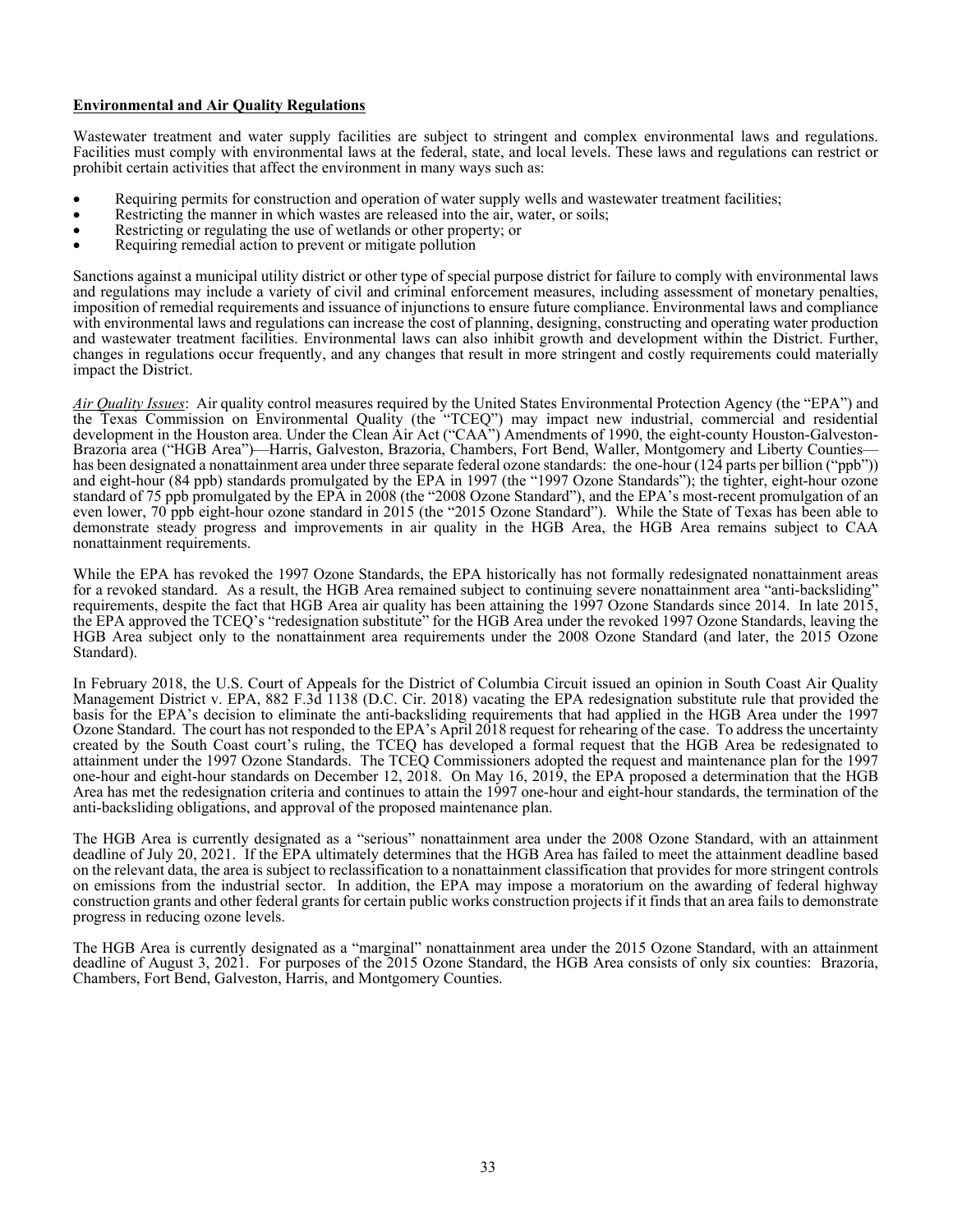In order to demonstrate progress toward attainment of the EPA's ozone standards, the TCEQ has established a state implementation plan ("SIP") for the HGB Area setting emission control requirements, some of which regulate the inspection and use of automobiles. These types of measures could impact how people travel, what distances people are willing to travel, where people choose to live and work, and what jobs are available in the HGB Area. These SIP requirements can negatively impact business due to the additional permitting/regulatory constraints that accompany this designation and because of the community stigma associated with a nonattainment designation. It is possible that additional controls will be necessary to allow the HGB Area to reach attainment with the ozone standards by the EPA's attainment deadlines. These additional controls could have a negative impact on the HGB Area's economic growth and development.

*Water Supply & Discharge Issues*: Water supply and discharge regulations that municipal utility districts, including the District, may be required to comply with involve: (1) groundwater well permitting and surface water appropriation; (2) public water supply systems;  $(3)$  wastewater discharges from treatment facilities;  $(4)$  storm water discharges; and  $(5)$  wetlands dredge and fill activities. Each of these is addressed below:

Certain governmental entities regulate groundwater usage in the HGB Area. A municipal utility district or other type of special purpose district that (i) is located within the boundaries of such an entity that regulates groundwater usage, and (ii) relies on local groundwater as a source of water supply, may be subject to requirements and restrictions on the drilling of water wells and/or the production of groundwater that could affect both the engineering and economic feasibility of district water supply projects.

Pursuant to the federal Safe Drinking Water Act ("SDWA") and the EPA's National Primary Drinking Water Regulations ("NPDWRs"), which are implemented by the TCEQ's Water Supply Division, a municipal utility district's provision of water for human consumption is subject to extensive regulation as a public water system. Municipal utility districts must generally provide treated water that meets the primary and secondary drinking water quality standards adopted by the TCEQ, the applicable disinfectant residual and inactivation standards, and the other regulatory action levels established under the agency's rules. The EPA has established NPDWRs for more than ninety (90) contaminants and has identified and listed other contaminants which may require national drinking water regulation in the future.

Texas Pollutant Discharge Elimination System ("TPDES") permits set limits on the type and quantity of discharge, in accordance with state and federal laws and regulations. The TCEQ reissued the TPDES Construction General Permit (TXR150000), with an effective date of March 5, 2018, which is a general permit authorizing the discharge of stormwater runoff associated with small and large construction sites and certain nonstormwater discharges into surface water in the state. It has a 5-year permit term, and is then subject to renewal. Moreover, the Clean Water Act ("CWA") and Texas Water Code require municipal wastewater treatment plants to meet secondary treatment effluent limitations and more stringent water quality-based limitations and requirements to comply with the Texas water quality standards. Any water quality-based limitations and requirements with which a municipal utility district must comply may have an impact on the municipal utility district's ability to obtain and maintain compliance with TPDES permits.

The District's stormwater discharges currently maintain permit coverage through the Municipal Separate Storm System Permit (the "Current Permit") issued to the Storm Water Management Joint Task Force consisting of Harris County, Harris County Flood Control District, the City of Houston, and the Texas Department of Transportation. In the event that at any time in the future the District is not included in the Current Permit, it may be required to seek independent coverage under the TCEQ's General Permit for Phase II (Small) Municipal Separate Storm Sewer Systems (the "MS4 Permit"), which authorizes the discharge of stormwater to surface water in the state from small municipal separate storm sewer systems. If the District's inclusion in the MS4 Permit were required at a future date, the District could incur substantial costs to develop and implement the necessary plans as well as to install or implement best management practices to minimize or eliminate unauthorized pollutants that may otherwise be found in stormwater runoff in order to comply with the MS4 Permit.

Operations of utility districts, including the District, are also potentially subject to requirements and restrictions under the CWA regarding the use and alteration of wetland areas that are within the "waters of the United States." The District must obtain a permit from the United States Army Corps of Engineers ("USACE") if operations of the District require that wetlands be filled, dredged, or otherwise altered.

In 2015, the EPA and USACE promulgated a rule known as the Clean Water Rule ("CWR") aimed at redefining "waters of the United States" over which the EPA and USACE have jurisdiction under the CWA. The CWR significantly expanded the scope of the federal government's CWA jurisdiction over intrastate water bodies and wetlands. The CWR was challenged in numerous jurisdictions, including the Southern District of Texas, causing significant uncertainty regarding the ultimate scope of "waters of the United States" and the extent of EPA and USACE jurisdiction.

On September 12, 2019, the EPA and USACE finalized a rule repealing the CWR, thus reinstating the regulatory text that existed prior to the adoption of the CWR. This repeal officially became final on December 23, 2019, but the repeal has itself become the subject of litigation in multiple jurisdictions.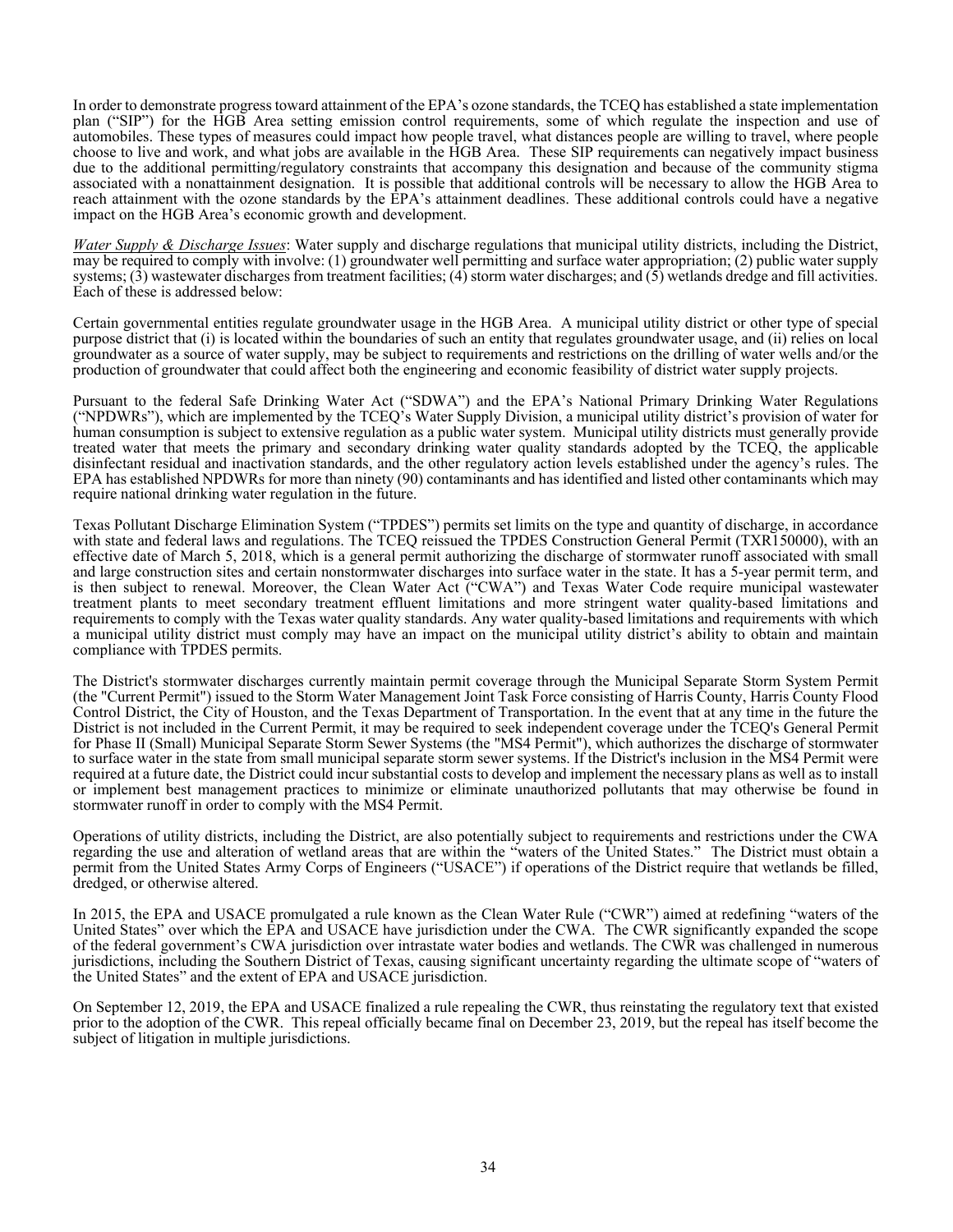On January 23, 2020, the EPA and USACE released the Navigable Waters Protection Rule ("NWPR"), which contains a new definition of "waters of the United States." The stated purpose of the NWPR is to restore and maintain the integrity of the nation's waters by maintaining federal authority over the waters Congress has determined should be regulated by the federal government, while preserving the states' primary authority over land and water resources. The new definition outlines four categories of waters that are considered "waters of the United States," and thus federally regulated under the CWA: (i) territorial seas and traditional navigable waters; (ii) perennial and intermittent tributaries to territorial seas and traditional navigable waters; (iii) certain lakes, ponds, and impoundments of jurisdictional waters; and (iv) wetlands adjacent to jurisdictional waters. The new rule also identifies certain specific categories that are not "waters of the United States," and therefore not federally regulated under the CWA: (a) groundwater; (b) ephemeral features that flow only in direct response to precipitation; (c) diffuse stormwater runoff and directional sheet flow over upland; (d) certain ditches; (e) prior converted cropland; (f) certain artificially irrigated areas; (g) certain artificial lakes and ponds; (h) certain water-filled depressions and certain pits; (i) certain stormwater control features; (j) certain groundwater recharge, water reuse, and wastewater recycling structures; and (k) waste treatment systems. The NWPR became effective June 22, 2020 and is currently the subject of ongoing litigation.

On June 9, 2021, the EPA and USACE announced plans to further revise the definition of "waters of the United States." On August 30, 2021, the United States District Court for the District of Arizona issued an order vacating the NWPR while the EPA and USACE make plans to replace it. On November 18, 2021, the EPA and USACE issued a Notice Proposed Rulemaking to put back into place the pre-2015 definition of "waters of the United States." Due to existing and possible future litigation and regulatory action, there remains uncertainty regarding the ultimate scope of "waters of the United States" and the extent of EPA and USACE jurisdiction. Depending on the final outcome of such proceedings, operations of municipal utility districts, including the District, could potentially be subject to additional restrictions and requirements, including additional permitting requirements.

## **Marketability**

The District has no agreement with the Initial Purchaser regarding the reoffering yields or prices of the Bonds and has no control over trading of the Bonds in the secondary market. Moreover, there is no assurance that a secondary market will be made in the Bonds. If there is a secondary market, the difference between the bid and asked price of the Bonds may be greater than the difference between the bid and asked price of bonds of comparable maturity and quality issued by more traditional issuers as such bonds are generally bought, sold or traded in the secondary market.

## **Changes in Tax Legislation**

Certain tax legislation, whether currently proposed or proposed in the future, may directly or indirectly reduce or eliminate the benefit of the exclusion of interest on the Bonds from gross income for federal income tax purposes. Any proposed legislation, whether or not enacted, may also affect the value and liquidity of the Bonds. Prospective purchasers of the Bonds should consult with their own tax advisors with respect to any proposed, pending or future legislation.

#### **Risk Factors Related to the Purchase of Municipal Bond Insurance**

The Initial Purchaser has entered into an agreement with ASSURED GUARANTY MUNICIPAL CORP. ("AGM" or the "Insurer") for the purchase of a municipal bond insurance policy (the "Policy"). At the time of entering into the agreement, the Insurer was rated "AA" (stable outlook) by S&P. See "MUNICIPAL BOND INSURANCE."

The long-term ratings on the Bonds are dependent in part on the financial strength of the Insurer and its claim paying ability. The Insurer's financial strength and claims paying ability are predicated upon a number of factors which could change over time. No assurance is given that the long-term ratings of the Insurer and of the ratings on the Bonds insured by the Insurer will not be subject to downgrade and such event could adversely affect the market price of the Bonds or the marketability (liquidity) for the Bonds. See description of "MUNICIPAL BOND RATING" and "MUNICIPAL BOND INSURANCE."

The obligations of the Insurer are contractual obligations and in an event of default by the Insurer, the remedies available may be limited by applicable bankruptcy law or state law related to insolvency of insurance companies.

Neither the District nor the Initial Purchaser have made independent investigation into the claims paying ability of the Insurer and no assurance or representation regarding the financial strength or projected financial strength of the Insurer is given. Thus, when making an investment decision, potential investors should carefully consider the ability of the District to pay principal and interest on the Bonds and the claims paying ability of the Insurer, particularly over the life of the investment. See "MUNICIPAL BOND INSURANCE" and "MUNICIPAL BOND RATING" for further information provided by the Insurer and the Policy, which includes further instructions for obtaining current financial information concerning the Insurer.

## **Atlas 14**

In 2018, the National Weather Service completed a rainfall study known as NOAA Atlas 14, Volume 11 Precipitation-Frequency Atlas of the United States ("Atlas 14"). Floodplain boundaries within the District may be redrawn based on the Atlas 14 study based on a higher statistical rainfall amount, resulting in interim floodplain regulations applying to a larger number of properties and consequently leaving less developable property within the District. Such regulations could additionally result in higher insurance rates, increased development fees, and stricter building codes for any property located within the expanded boundaries of the floodplain. See "THE SYSTEM⸺100-Year Flood Plain."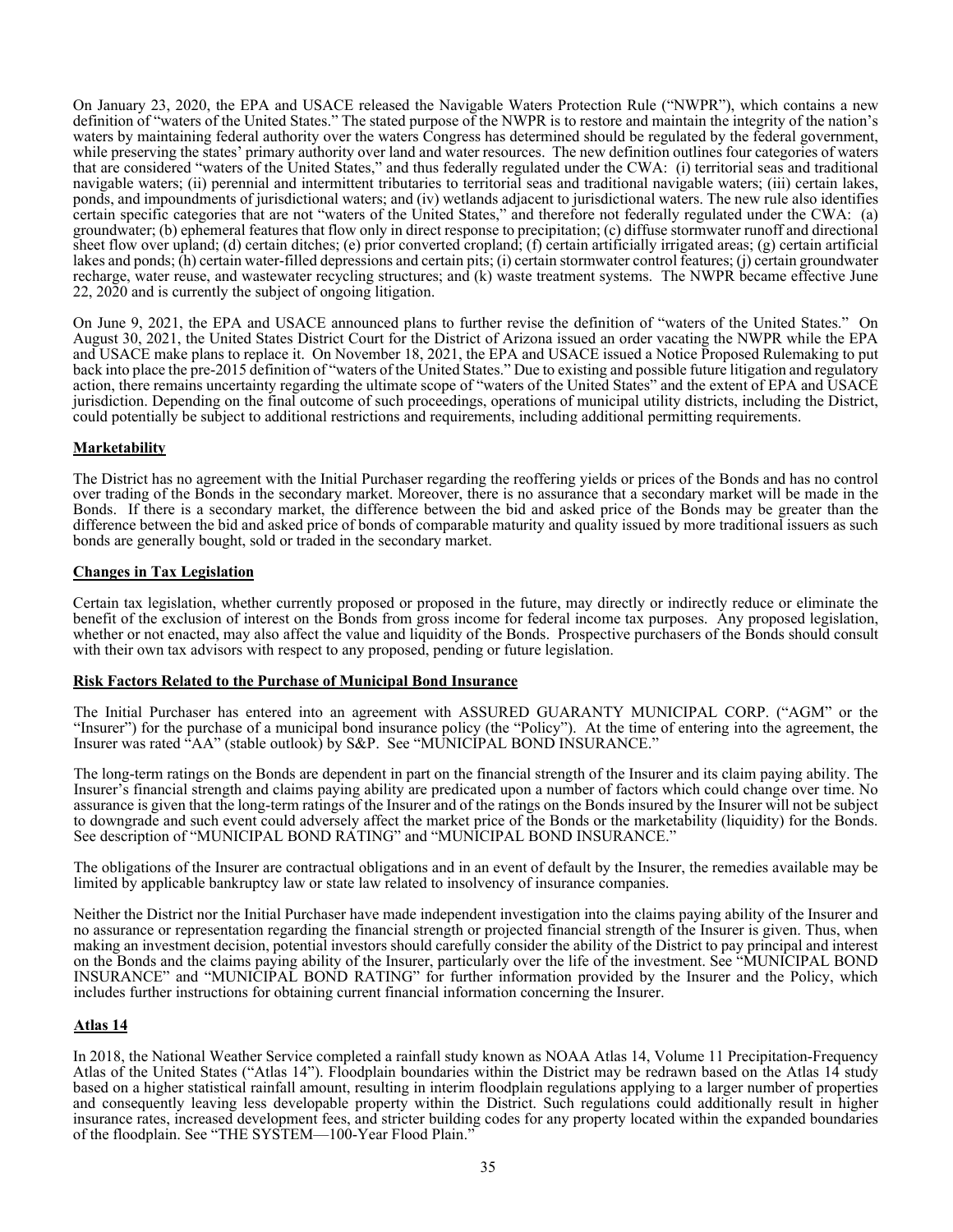## **MUNICIPAL BOND RATING**

S&P Global Ratings, a business unit of Standard & Poor's Financial Services LLC, ("S&P") has assigned a municipal bond rating of "AA" (stable outlook) to the issue of Bonds with the understanding that upon delivery of the Bonds, a Policy insuring the timely payment of the principal of and interest on the Bonds will be issued by Assured Guaranty Municipal Corp. S&P has also assigned an underlying rating of "A+" to the Bonds. An explanation of the ratings may be obtained from S&P. See "INVESTMENT CONSIDERATIONS—Risk Factors Related to the Purchase of Municipal Bond Insurance" and "MUNICIPAL BOND INSURANCE."

There is no assurance that such ratings will continue for any given period of time or that they will not be revised or withdrawn entirely by S&P if in their judgment, circumstances so warrant. Any such revisions or withdrawal of the ratings may have an adverse effect on the market price of the Bonds.

#### **MUNICIPAL BOND INSURANCE**

#### **Bond Insurance Policy**

Concurrently with the issuance of the Bonds, Assured Guaranty Municipal Corp. ("AGM") will issue its Municipal Bond Insurance Policy for the Bonds (the "Policy"). The Policy guarantees the scheduled payment of principal of and interest on the Bonds when due as set forth in the form of the Policy included as APPENDIX B to this Official Statement.

The Policy is not covered by any insurance security or guaranty fund established under New York, California, Connecticut or Florida insurance law.

#### **Assured Guaranty Municipal Corp.**

AGM is a New York domiciled financial guaranty insurance company and an indirect subsidiary of Assured Guaranty Ltd. ("AGL"), a Bermuda-based holding company whose shares are publicly traded and are listed on the New York Stock Exchange under the symbol "AGO". AGL, through its operating subsidiaries, provides credit enhancement products to the U.S. and international public finance (including infrastructure) and structured finance markets and asset management services. Neither AGL nor any of its shareholders or affiliates, other than AGM, is obligated to pay any debts of AGM or any claims under any insurance policy issued by AGM.

AGM's financial strength is rated "AA" (stable outlook) by S&P Global Ratings, a business unit of Standard & Poor's Financial Services LLC ("S&P"), "AA+" (stable outlook) by Kroll Bond Rating Agency, Inc. ("KBRA") and "A1" (stable outlook) by Moody's Investors Service, Inc. ("Moody's"). Each rating of AGM should be evaluated independently. An explanation of the significance of the above ratings may be obtained from the applicable rating agency. The above ratings are not recommendations to buy, sell or hold any security, and such ratings are subject to revision or withdrawal at any time by the rating agencies, including withdrawal initiated at the request of AGM in its sole discretion. In addition, the rating agencies may at any time change AGM's long-term rating outlooks or place such ratings on a watch list for possible downgrade in the near term. Any downward revision or withdrawal of any of the above ratings, the assignment of a negative outlook to such ratings or the placement of such ratings on a negative watch list may have an adverse effect on the market price of any security guaranteed by AGM. AGM only guarantees scheduled principal and scheduled interest payments payable by the issuer of bonds insured by AGM on the date(s) when such amounts were initially scheduled to become due and payable (subject to and in accordance with the terms of the relevant insurance policy), and does not guarantee the market price or liquidity of the securities it insures, nor does it guarantee that the ratings on such securities will not be revised or withdrawn.

#### *Current Financial Strength Ratings*

On March 18, 2022, Moody's announced it had upgraded AGM's insurance financial strength rating to "A1" (stable outlook) from "A2" (stable outlook). AGM can give no assurance as to any further ratings action that Moody's may take.

On October 20, 2021, KBRA announced it had affirmed AGM's insurance financial strength rating of "AA+" (stable outlook). AGM can give no assurance as to any further ratings action that KBRA may take.

On July 8, 2021, S&P announced it had affirmed AGM's financial strength rating of "AA" (stable outlook). AGM can give no assurance as to any further ratings action that S&P may take.

For more information regarding AGM's financial strength ratings and the risks relating thereto, see AGL's Annual Report on Form 10-K for the fiscal year ended December 31, 2021.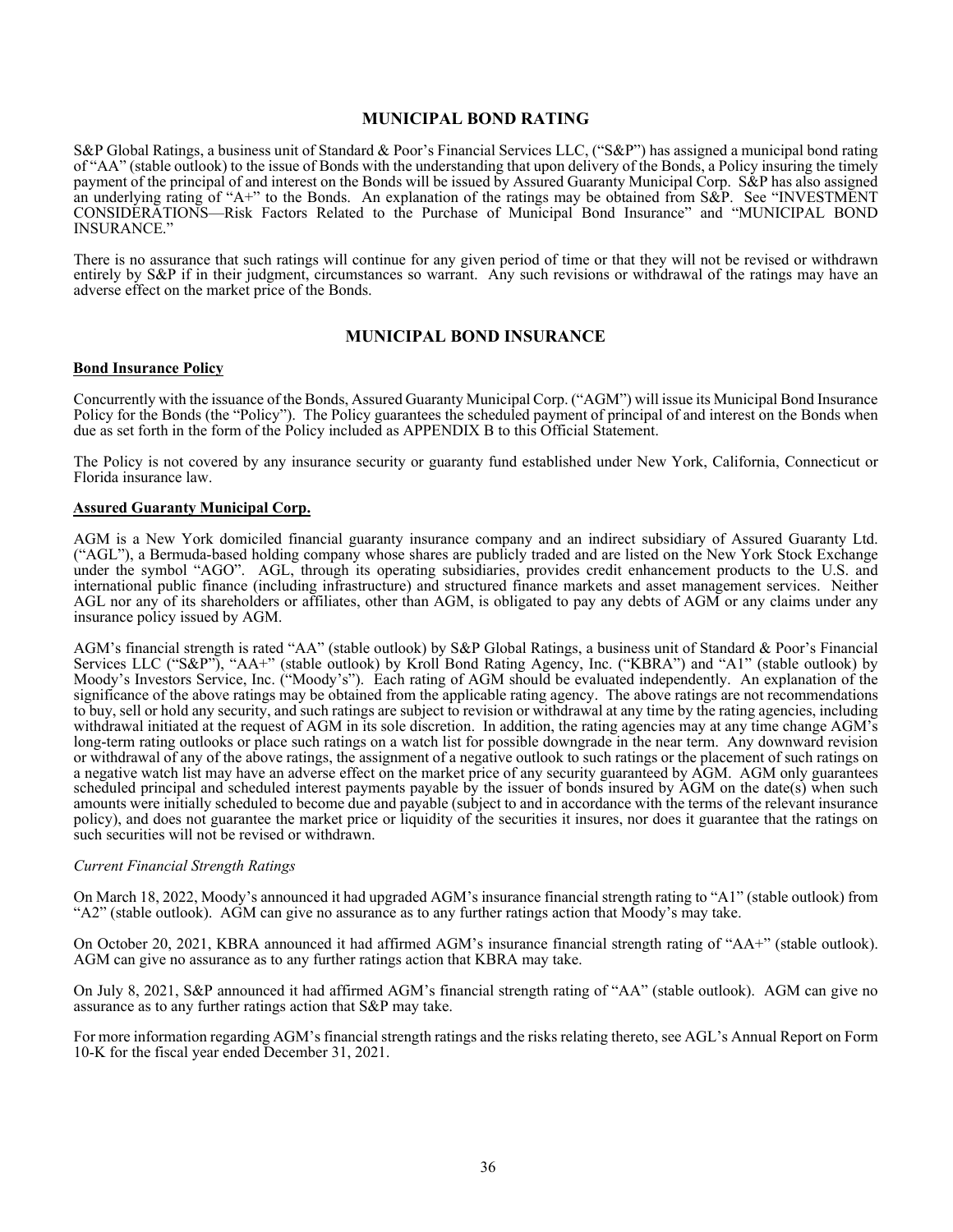## *Capitalization of AGM*

## At December 31, 2021:

- The policyholders' surplus of AGM was approximately \$3,053 million.
- The contingency reserve of AGM was approximately \$877 million.

• The net unearned premium reserves and net deferred ceding commission income of AGM and its subsidiaries (as described below) were approximately \$2,127 million. Such amount includes (i) 100% of the net unearned premium reserve and deferred ceding commission income of AGM, and (ii) the net unearned premium reserves and net deferred ceding commissions of AGM's wholly owned subsidiaries Assured Guaranty UK Limited ("AGUK") and Assured Guaranty (Europe) SA ("AGE").

The policyholders' surplus of AGM and the contingency reserves, net unearned premium reserves and deferred ceding commission income of AGM were determined in accordance with statutory accounting principles. The net unearned premium reserves and net deferred ceding commissions of AGUK and AGE were determined in accordance with accounting principles generally accepted in the United States of America.

#### *Incorporation of Certain Documents by Reference*

Portions of the following document filed by AGL with the Securities and Exchange Commission (the "SEC") that relate to AGM are incorporated by reference into this Official Statement and shall be deemed to be a part hereof: the Annual Report on Form 10- K for the fiscal year ended December 31, 2021 (filed by AGL with the SEC on February 25, 2022).

All information relating to AGM included in, or as exhibits to, documents filed by AGL with the SEC pursuant to Section 13(a) or 15(d) of the Securities Exchange Act of 1934, as amended, excluding Current Reports or portions thereof "furnished" under Item 2.02 or Item 7.01 of Form 8-K, after the filing of the last document referred to above and before the termination of the offering of the Bonds shall be deemed incorporated by reference into this Official Statement and to be a part hereof from the respective dates of filing such documents. Copies of materials incorporated by reference are available over the internet at the SEC's website at http://www.sec.gov, at AGL's website at http://www.assuredguaranty.com, or will be provided upon request to Assured Guaranty Municipal Corp.: 1633 Broadway, New York, New York 10019, Attention: Communications Department (telephone (212) 974-0100). Except for the information referred to above, no information available on or through AGL's website shall be deemed to be part of or incorporated in this Official Statement.

Any information regarding AGM included herein under the caption "MUNICIPAL BOND INSURANCE—Assured Guaranty Municipal Corp." or included in a document incorporated by reference herein (collectively, the "AGM Information") shall be modified or superseded to the extent that any subsequently included AGM Information (either directly or through incorporation by reference) modifies or supersedes such previously included AGM Information. Any AGM Information so modified or superseded shall not constitute a part of this Official Statement, except as so modified or superseded.

#### *Miscellaneous Matters*

AGM makes no representation regarding the Bonds or the advisability of investing in the Bonds. In addition, AGM has not independently verified, makes no representation regarding, and does not accept any responsibility for the accuracy or completeness of this Official Statement or any information or disclosure contained herein, or omitted herefrom, other than with respect to the accuracy of the information regarding AGM supplied by AGM and presented under the heading "MUNICIPAL BOND INSURANCE."

## **LEGAL MATTERS**

#### **Legal Opinions**

The District will furnish the Initial Purchaser a transcript of certain certified proceedings held incident to the authorization and issuance of the Bonds, including (i) a certified copy of the approving opinion of the Attorney General of Texas, as recorded in the Bond Register of the Comptroller of Public Accounts of the State of Texas, to the effect that the Bonds are valid and binding obligations of the District payable from an annual ad valorem tax levied without limit as to rate or amount upon all taxable property in the District and (ii) based upon the examination of such transcript, the legal opinion of Bond Counsel to the effect that the Bonds are valid and binding obligations of the District payable from the sources and enforceable in accordance with the terms and conditions described therein, except to the extent that the enforceability thereof may be affected by bankruptcy, insolvency, reorganization, moratorium, or other similar laws affecting creditors' rights or the exercise of judicial discretion in accordance with general principles of equity. Bond Counsel's opinion will also address the matters described below under "Tax Exemption." Such opinions will express no opinion with respect to the sufficiency of the security for or the marketability of the Bonds.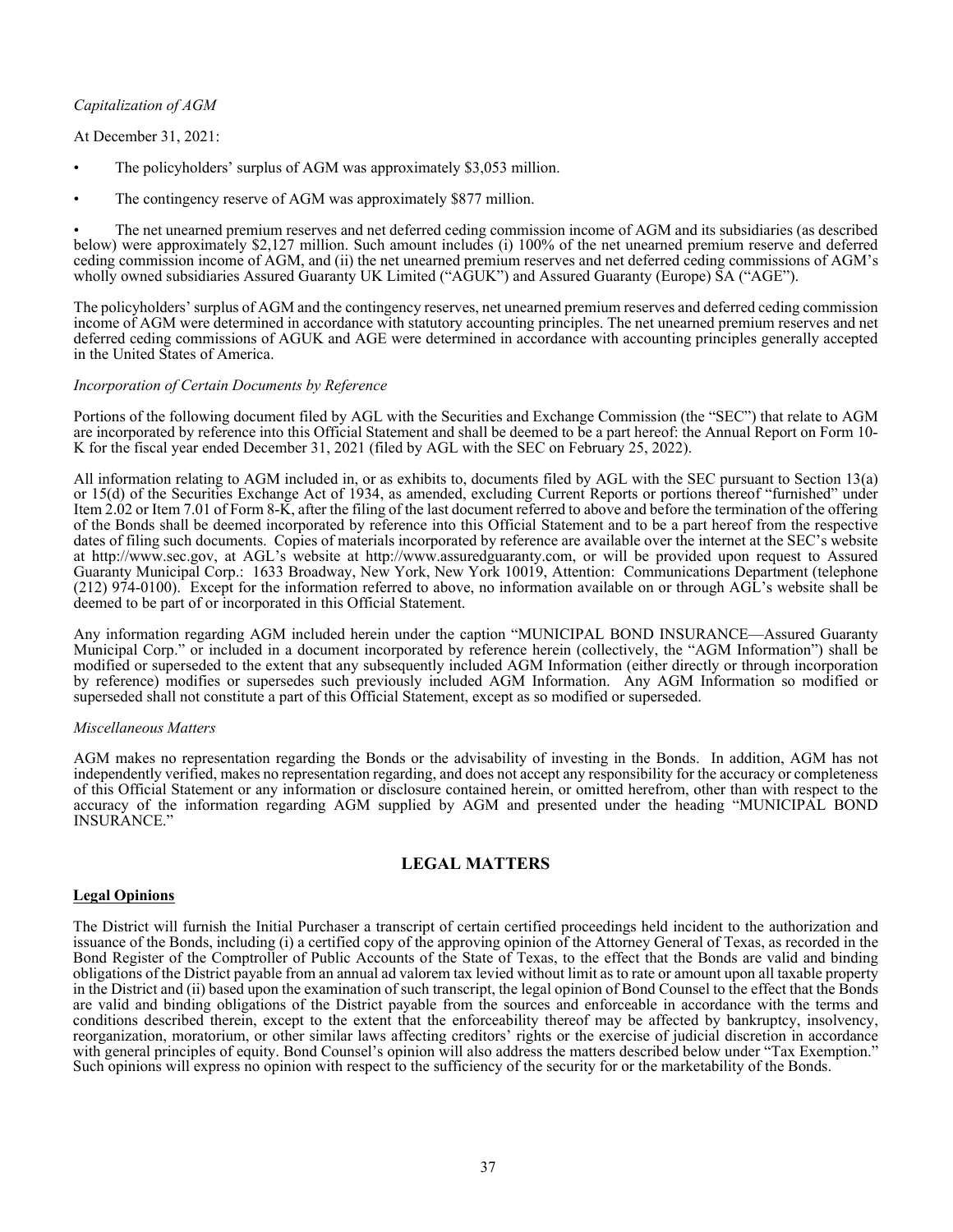Bond Counsel has reviewed the information appearing in this Official Statement under "THE BONDS," "THE DISTRICT— General," "TAX PROCEDURES," "LEGAL MATTERS," "TAX MATTERS," and "CONTINUING DISCLOSURE OF INFORMATION" solely to determine whether such information fairly summarizes matters of law and the provisions of the documents referred to therein. Bond Counsel has not, however, independently verified any of the factual information contained in this Official Statement nor has it conducted an investigation of the affairs of the District for the purpose of passing upon the accuracy or completeness of this Official Statement. No person is entitled to rely upon Bond Counsel's limited participation as an assumption of responsibility for or an expression of opinion of any kind with regard to the accuracy or completeness of any information contained herein.

In addition to serving as Bond Counsel, Norton Rose Fulbright US LLP also acts as counsel to the District on matters not related to the issuance of bonds. The legal fees to be paid Bond Counsel for services rendered in connection with the issuance of the Bonds are based upon a percentage of Bonds actually issued, sold and delivered, and, therefore, such fees are contingent upon the sale and delivery of the Bonds.

## **TAX MATTERS**

## **Tax Exemption**

The delivery of the Bonds is subject to the opinion of Bond Counsel to the effect that interest on the Bonds for federal income tax purposes (1) will be excludable from gross income, as defined in section 61 of the Internal Revenue Code of 1986, as amended to the date of such opinion (the "Code"), pursuant to section 103 of the Code and existing regulations, published rulings, and court decisions, and (2) will not be included in computing the alternative minimum taxable income of the owners thereof. The statutes, regulations, rulings, and court decisions on which such opinion is based are subject to change.

In rendering the foregoing opinions, Bond Counsel will rely upon representations and certifications of the District made in a certificate dated the date of delivery of the Bonds pertaining to the use, expenditure, and investment of the proceeds of the Bonds and will assume continuing compliance by the District with the provisions of the Bond Order subsequent to the issuance of the Bonds. The Bond Order contains covenants by the District with respect to, among other matters, the use of the proceeds of the Bonds and the facilities financed therewith by persons other than state or local governmental units, the manner in which the proceeds of the Bonds are to be invested, the periodic calculation and payment to the United States Treasury of arbitrage "profits" from the investment of proceeds, and the reporting of certain information to the United States Treasury. Failure to comply with any of these covenants may cause interest on the Bonds to be includable in the gross income of the owners thereof from the date of the issuance of the Bonds.

Bond Counsel's opinion is not a guarantee of a result, but represents its legal judgment based upon its review of existing statutes, regulations, published rulings and court decisions and the representations and covenants of the District described above. No ruling has been sought from the Internal Revenue Service (the "IRS") with respect to the matters addressed in the opinion of Bond Counsel, and Bond Counsel's opinion is not binding on the IRS. The IRS has an ongoing program of auditing the tax-exempt status of the interest on tax-exempt obligations. If an audit of the Bonds is commenced, under current procedures the IRS is likely to treat the District as the "taxpayer," and the owners of the Bonds would have no right to participate in the audit process. In responding to or defending an audit of the tax-exempt status of the interest on the Bonds, the District may have different or conflicting interests from the owners of the Bonds. Public awareness of any future audit of the Bonds could adversely affect the value and liquidity of the Bonds during the pendency of the audit, regardless of its ultimate outcome.

Except as described above, Bond Counsel expresses no other opinion with respect to any other federal, state or local tax consequences under present law, or proposed legislation, resulting from the receipt or accrual of interest on, or the acquisition or disposition of, the Bonds. Prospective purchasers of the Bonds should be aware that the ownership of tax-exempt obligations such as the Bonds may result in collateral federal tax consequences to, among others, financial institutions, life insurance companies, property and casualty insurance companies, certain foreign corporations doing business in the United States, S corporations with subchapter C earnings and profits, individual recipients of Social Security or Railroad Retirement benefits, individuals otherwise qualifying for the earned income tax credit, owners of an interest in a financial asset securitization investment trust ("FASIT"), and taxpayers who may be deemed to have incurred or continued indebtedness to purchase or carry, or who have paid or incurred certain expenses allocable to, tax-exempt obligations. Prospective purchasers should consult their own tax advisors as to the applicability of these consequences to their particular circumstances.

Existing law may change to reduce or eliminate the benefit to bondholders of the exclusion of interest on the Bonds from gross income for federal income tax purposes. Any proposed legislation or administrative action, whether or not taken, could also affect the value and marketability of the Bonds. Prospective purchasers of the Bonds should consult with their own tax advisors with respect to any proposed or future changes in tax law.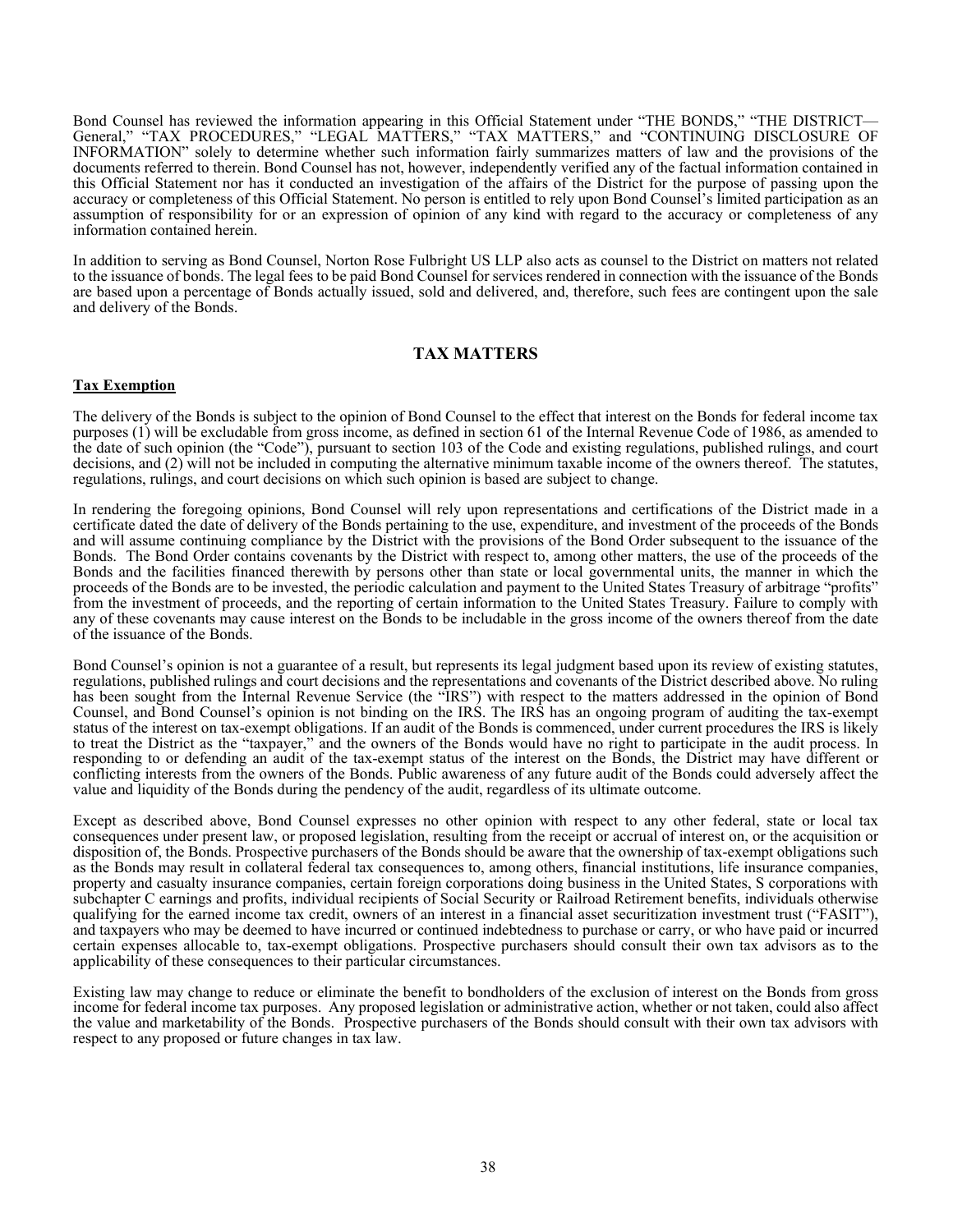## **Tax Accounting Treatment of Discount and Premium on Certain Bonds**

The initial public offering price of certain Bonds (the "Discount Bonds") is less than the amount payable on such Bonds at maturity. An amount equal to the difference between the initial public offering price of a Discount Bond (assuming that a substantial amount of the Discount Bonds of that maturity are sold to the public at such price) and the amount payable at maturity constitutes original issue discount to the initial purchaser of such Discount Bond. A portion of such original issue discount allocable to the holding period of such Discount Bond by the initial purchaser will, upon the disposition of such Discount Bond (including by reason of its payment at maturity), be treated as interest excludable from gross income, rather than as taxable gain, for federal income tax purposes, on the same terms and conditions as those for other interest on the Bonds described above under "Tax Exemption." Such interest is considered to be accrued actuarially in accordance with the constant interest method over the life of a Discount Bond, taking into account the semiannual compounding of accrued interest, at the yield to maturity on such Discount Bond and generally will be allocated to an initial purchaser in a different amount from the amount of the payment denominated as interest actually received by the initial purchaser during the tax year.

However, such interest may be required to be taken into account in determining the amount of the branch profits tax applicable to certain foreign corporations doing business in the United States, even though there will not be a corresponding cash payment. In addition, the accrual of such interest may result in certain other collateral federal income tax consequences to, among others, financial institutions, life insurance companies, property and casualty insurance companies, S corporations with subchapter C earnings and profits, individual recipients of Social Security or Railroad Retirement benefits, individuals otherwise qualifying for the earned income tax credit, owners of an interest in a FASIT, and taxpayers who may be deemed to have incurred or continued indebtedness to purchase or carry, or who have paid or incurred certain expenses allocable to, tax-exempt obligations. Moreover, in the event of the redemption, sale or other taxable disposition of a Discount Bond by the initial owner prior to maturity, the amount realized by such owner in excess of the basis of such Discount Bond in the hands of such owner (adjusted upward by the portion of the original issue discount allocable to the period for which such Discount Bond was held) is includable in gross income.

Owners of Discount Bonds should consult with their own tax advisors with respect to the determination of accrued original issue discount on Discount Bonds for federal income tax purposes and with respect to the state and local tax consequences of owning and disposing of Discount Bonds. It is possible that, under applicable provisions governing determination of state and local income taxes, accrued interest on Discount Bonds may be deemed to be received in the year of accrual even though there will not be a corresponding cash payment.

The purchase price of certain Bonds (the "Premium Bonds") paid by an owner is greater than the amount payable on such Bonds at maturity. An amount equal to the excess of a purchaser's tax basis in a Premium Bond over the amount payable at maturity constitutes premium to such purchaser. The basis for federal income tax purposes of a Premium Bond in the hands of such purchaser must be reduced each year by the amortizable bond premium, although no federal income tax deduction is allowed as a result of such reduction in basis for amortizable bond premium. Such reduction in basis will increase the amount of any gain (or decrease the amount of any loss) to be recognized for federal income tax purposes upon a sale or other taxable disposition of a Premium Bond. The amount of premium that is amortizable each year by a purchaser is determined by using such purchaser's yield to maturity (or, in some cases with respect to a callable Bond, the yield based on a call date that results in the lowest yield on the Bond).

Purchasers of the Premium Bonds should consult with their own tax advisors with respect to the determination of amortizable bond premium on Premium Bonds for federal income tax purposes and with respect to the state and local tax consequences of owning and disposing of Premium Bonds.

#### **Qualified Tax-Exempt Obligations for Financial Institutions**

Section 265 of the Code provides, in general, that interest expense incurred to acquire or carry tax-exempt obligations is not deductible from the gross income of the owner of such obligations. In addition, section 265 of the Code completely disallows any deduction for interest expense which is incurred by "financial institutions" described in such section and is allocable, as computed in such section, to tax-exempt interest on obligations acquired after August 7, 1986. Section 265(b) of the Code provides an exception to this rule for interest expense allocable to tax-exempt obligations (other than private activity bonds that are not qualified  $501(c)(3)$  bonds) which are designated by an issuer, such as the District, as "qualified tax-exempt obligations." An issuer may designate obligations as "qualified tax-exempt obligations" only if the amount of the issue of which they are a part, when added to the amount of all other tax-exempt obligations (other than private activity bonds that are not qualified  $501(c)(3)$  bonds and other than certain refunding bonds) issued or reasonably anticipated to be issued by the issuer during the same calendar year, does not exceed \$10,000,000.

The District has designated the Bonds as "qualified tax-exempt obligations" and will certify its expectation that the abovedescribed \$10,000,000 ceiling will not be exceeded. Accordingly, it is anticipated that financial institutions which purchase the Bonds will not be subject to the one-hundred percent (100%) disallowance of interest expense allocable to interest on the Bonds under Section 265(b) of the Code. However, twenty percent (20%) of the interest expense incurred by a financial institution which is allocable to the interest on the Bonds will not be deductible pursuant to Section 291 of the Code.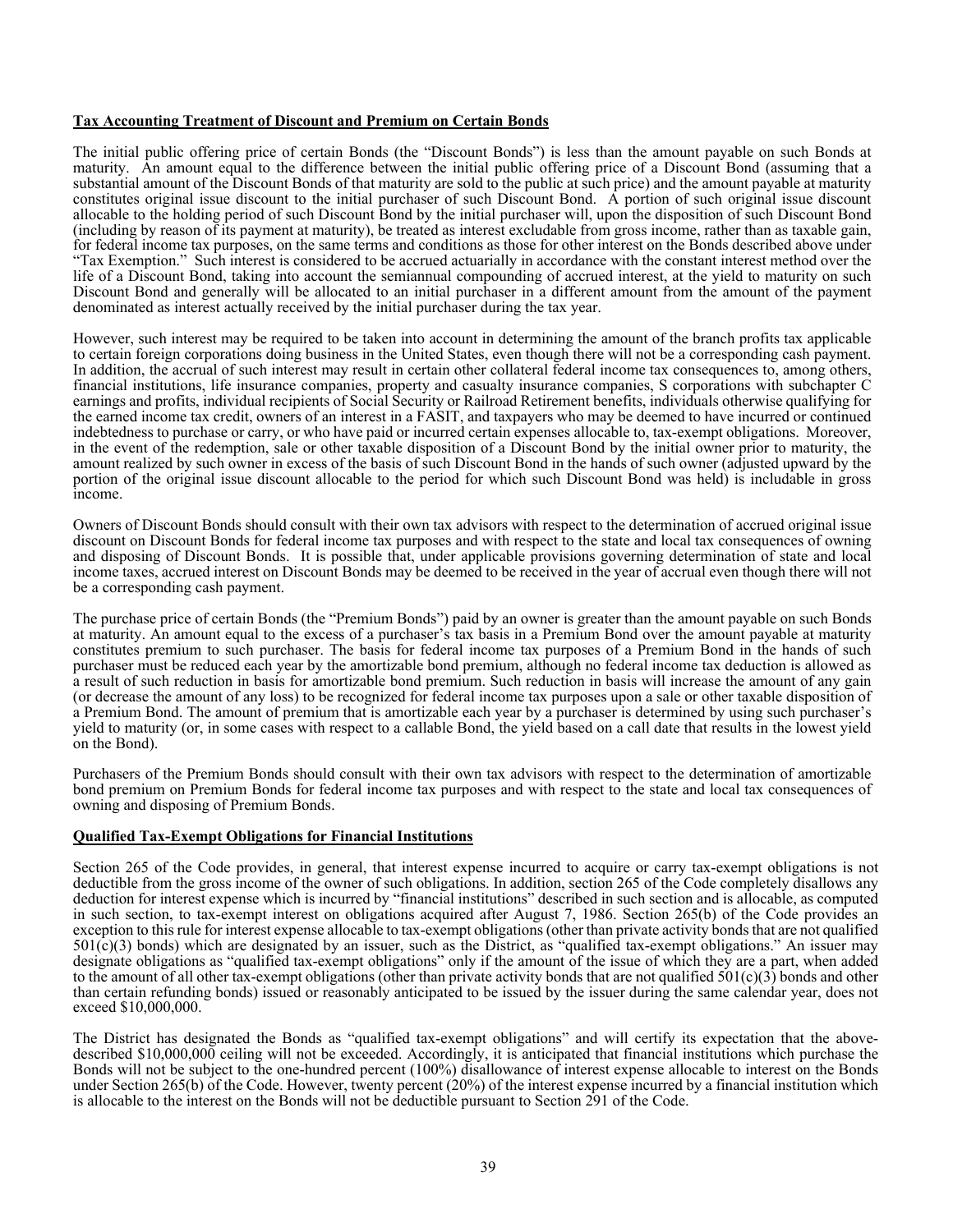## **NO MATERIAL ADVERSE CHANGE**

The obligations of the Initial Purchaser to take and pay for the Bonds, and the District to deliver the Bonds, are subject to the condition that, up to the time of delivery of and receipt of payment for the Bonds, there shall have been no material adverse change in the financial condition of the District subsequent to the date of sale from that set forth or contemplated in the Preliminary Official Statement, as it may have been supplemented or amended through the date of the sale.

## **NO LITIGATION CERTIFICATE**

With the delivery of the Bonds, the President or Vice President and Secretary or Assistant Secretary of the Board will, on behalf of the District, execute and deliver to the Initial Purchaser a certificate dated as of the date of delivery, to the effect that no litigation of any nature of which the District has notice is pending against or, to the knowledge of the District's certifying officers, threatened against the District, either in state or federal courts, contesting or attacking the Bonds; restraining or enjoining the authorization, execution or delivery of the Bonds; affecting the provision made for the payment of or security for the Bonds; in any manner questioning the authority or proceedings for the authorization, execution or delivery of the Bonds; or affecting the validity of the Bonds, the corporate existence or boundaries of the District or the title of the then present officers and directors of the Board.

## **REGISTRATION AND QUALIFICATION UNDER SECURITIES LAWS**

The offer and sale of the Bonds have not been registered or qualified under the Securities Act of 1933, as amended, in reliance upon the exemptions provided thereunder; the Bonds have not been registered or qualified under the Securities Act of Texas in reliance upon various exemptions contained therein; and the Bonds have not been registered or qualified under the securities laws of any other jurisdiction.

The District assumes no responsibility for registration or qualification of the Bonds under the securities laws of any jurisdiction in which the Bonds may be sold, assigned, pledged, hypothecated or otherwise transferred. This disclaimer of responsibility for registration or qualification for sale or other disposition of the Bonds shall not be construed as an interpretation of any kind with regard to the availability of any exemption from securities registration provisions.

## **SALE AND DISTRIBUTION OF THE BONDS**

#### **Award of the Bonds**

After requesting competitive bids for the Bonds, the District accepted the bid resulting in the lowest net interest cost, which bid was rendered by SAMCO Capital Markets, Inc. (the "Initial Purchaser") bearing the interest rates shown on the cover page of this Official Statement, at a price of 98.4897% of the principal amount thereof, which resulted in a net effective interest rate of 3.173551% as calculated pursuant to Chapter 1204, Texas Government Code (the "IBA" method).

#### **Prices and Marketability of the Bonds**

The prices and other terms with respect to the offering and the sale of the Bonds may be changed from time to time by the Initial Purchaser after the Bonds are released for sale, and the Bonds may be offered and sold at prices other than the initial prices, including sales to dealers who may sell the Bonds into investment accounts. In connection with the offering of the Bonds, the Initial Purchaser may over-allocate or effect transactions which stabilize or maintain the market prices of the Bonds at levels above those which might otherwise prevail in the open market. Such stabilizing, if commenced, may be discontinued at any time.

The District has no control over trading of the Bonds in the secondary market. Moreover, there is no guarantee that a secondary market will be made in the Bonds. In such a secondary market, the difference between the bid and asked price of municipal utility district bonds may be greater than the difference between the bid and asked price of bonds of comparable maturity and quality issued by more traditional municipal entities, which are more generally bought, sold or traded in the secondary market.

#### **Securities Laws**

No registration statement relating to the offer and sale of the Bonds has been filed with the United States Securities and Exchange Commission (the "SEC") under the Securities Act of 1933, as amended, in reliance upon the exemptions provided thereunder. The Bonds have not been registered or qualified under the Securities Act of Texas in reliance upon various exemptions contained therein and the Bonds have not been registered or qualified under the securities laws of any other jurisdiction. The District assumes no responsibility for registration or qualification of the Bonds under the securities laws of any other jurisdiction in which the Bonds may be offered, sold or otherwise transferred. This disclaimer of responsibility for registration or qualification for sale or other disposition of the Bonds shall not be construed as an interpretation of any kind with regard to the availability of any exemption from securities registration or qualification provisions in such other jurisdiction.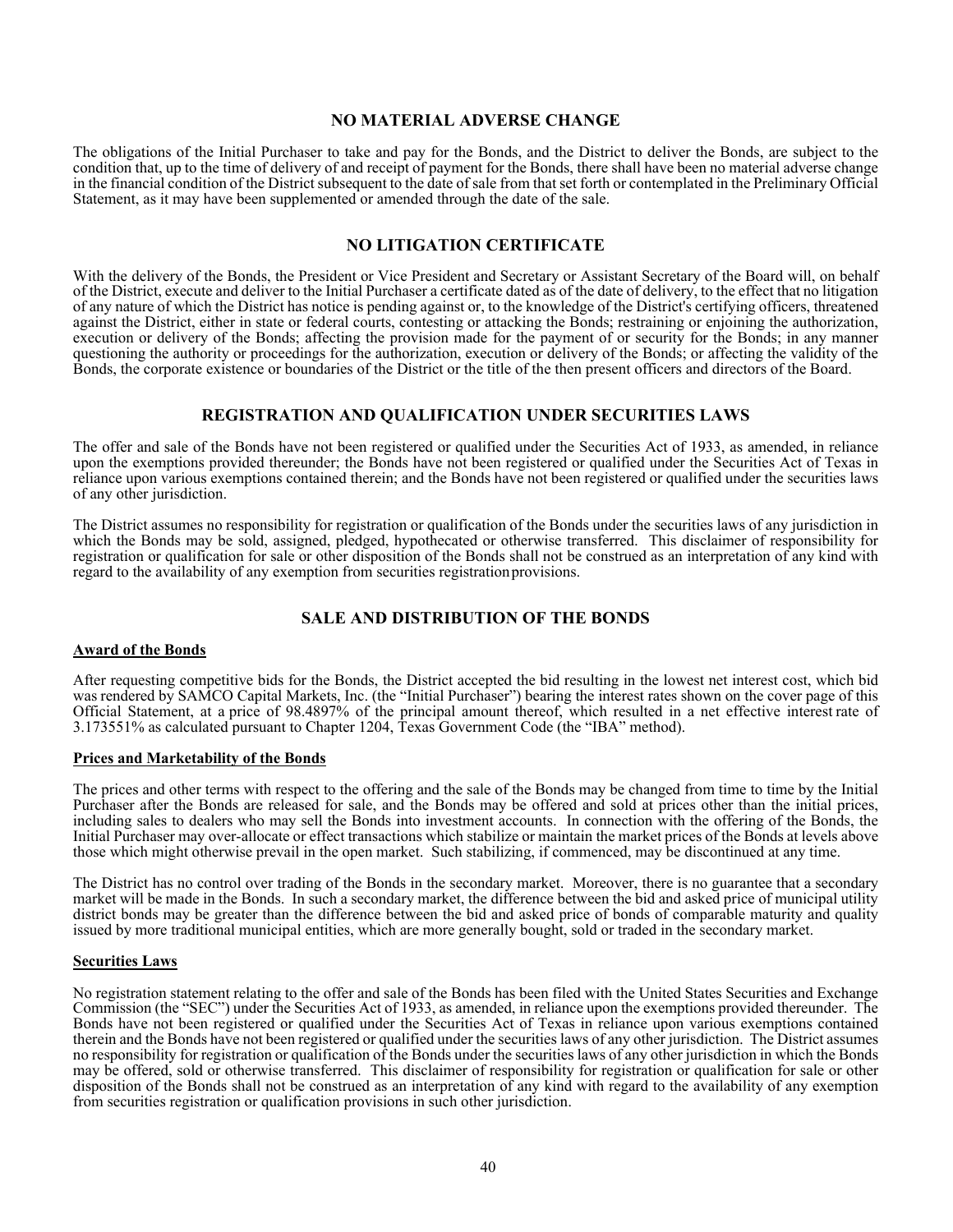# **PREPARATION OF OFFICIAL STATEMENT**

## **Sources and Compilation of Information**

The financial data and other information contained in this Official Statement has been obtained primarily from the District's records, the Developers, the Engineer, the Tax Assessor/Collector, the Appraisal District and information from other sources believed to be reliable. No guarantee is made by the District as to the accuracy or completeness of the information derived from sources other than the District, and the inclusion herein of information from sources other than the District is not to be construed as a representation on the part of the District to such effect, except as described below under "CERTIFICATION OF OFFICIAL STATEMENT." Furthermore, there is no guarantee that any of the assumptions or estimates contained herein will be realized. The summaries of the agreements, reports, statutes, resolutions, engineering and other related information set forth in this Official Statement are included herein subject to all of the provisions of such documents. These summaries do not purport to be complete statements of such provisions, and reference is made to such documents for further information.

#### **Financial Advisor**

Masterson Advisors LLC is employed as the Financial Advisor to the District to render certain professional services, including advising the District on a plan of financing and preparing the Official Statement, including the Official Notice of Sale and the Official Bid Form for the sale of the Bonds. In its capacity as Financial Advisor, Masterson Advisors LLC has compiled and edited this Official Statement. The Financial Advisor has reviewed the information in this Official Statement in accordance with, and as a part of, its responsibilities to the District and, as applicable, to investors under the federal securities laws as applied to the facts and circumstances of this transaction, but the Financial Advisor does not guarantee the accuracy or completeness of such information.

#### **Consultants**

In approving this Official Statement, the District has relied upon the following consultants in addition to the Financial Advisor.

*Engineer*: The information contained in this Official Statement relating to engineering and to the description of the System and, in particular that information included in the sections entitled "THE DISTRICT" and "THE SYSTEM" (as it relates to District facilities) has been provided by IDS Engineering Group and has been included herein in reliance upon the authority of said firm as experts in the field of civil engineering.

*Appraisal District*: The information contained in this Official Statement relating to the assessed valuations has been provided by the Harris County Appraisal District and has been included herein in reliance upon the authority of such entity as experts in assessing the values of property in Harris County, including the District.

*Tax Assessor Collector*: The information contained in this Official Statement relating to the historical breakdown of the Taxable Assessed Valuations, principal taxpayers, and certain other historical data concerning tax rates and tax collections has been provided by Wheeler & Associates, Inc. and is included herein in reliance upon Wheeler & Associates, Inc. as an expert in collecting taxes.

*Auditor*: The District's audited financial statements for the year ended May 31, 2021, were prepared by McCall Gibson Swedlund Barfoot, PLLC, Certified Public Accountants. See APPENDIX A for a copy of the District's May 31, 2021, audited financial statement.

*Bookkeeper*: The information related to the unaudited summary of the District's General Operating Fund as it appears in "WATER AND SEWER OPERATIONS" has been provided by Myrtle Cruz, Inc. and is included herein in reliance upon the authority of such firm as experts in the tracking and managing the various funds of municipal utility districts.

#### **Updating of Official Statement**

If subsequent to the date of the Official Statement, the District learns, through the ordinary course of business and without undertaking any investigation or examination for such purposes, or is notified by the Initial Purchaser, of any adverse event which causes the Official Statement to be materially misleading, and unless the Initial Purchaser elects to terminate its obligation to purchase the Bonds, the District will promptly prepare and supply to the Initial Purchaser an appropriate amendment or supplement to the Official Statement satisfactory to the Initial Purchaser; provided, however, that the obligation of the District to the Initial Purchaser to so amend or supplement the Official Statement will terminate when the District delivers the Bonds to the Initial Purchaser, unless the Initial Purchaser notifies the District on or before such date that less than all of the bonds have been sold to ultimate customers, in which case the District's obligations hereunder will extend for an additional period of time as required by law (but not more than 90 days after the date the District delivers the Bonds).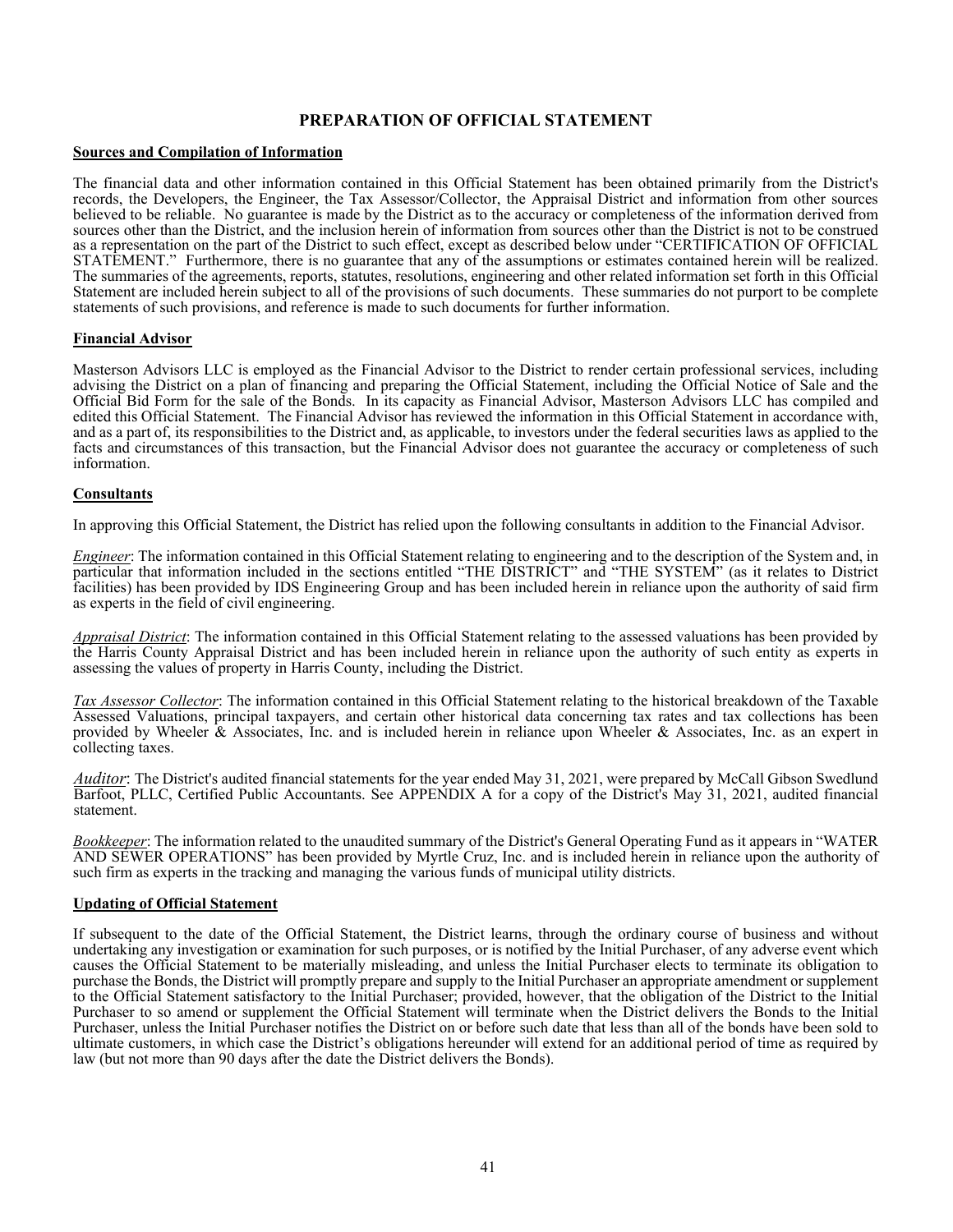#### **Certification of Official Statement**

The District, acting through its Board in its official capacity and in reliance upon the experts listed above, hereby certifies, as of the date hereof, that the information, statements, and descriptions or any addenda, supplement and amendment thereto pertaining to the District and its affairs contained herein, to the best of its knowledge and belief, contain no untrue statement of a material fact and do not omit to state any material fact necessary to make the statements herein, in the light of the circumstances under which they are made, not misleading. With respect to information included in this Official Statement other than that relating to the District, the District has no reason to believe that such information contains any untrue statement of a material fact or omits to state any material fact necessary to make the statements herein, in the light of the circumstances under which they are made, not misleading; however, the Board has made no independent investigation as to the accuracy or completeness of the information derived from sources other than the District.

## **CONTINUING DISCLOSURE OF INFORMATION**

The offering of the Bonds qualifies for the Rule 15c2-12(d)(2) exemption from Rule 15c2-12(b)(5) of the United States Securities and Exchange Commission (the "SEC") regarding the District's continuing disclosure obligations because the District does not have more than \$10,000,000 in aggregate amount of bonds outstanding and no person is committed by contract or other arrangement with respect to payment of the Bonds; accordingly, in the Bond Order, the District has made the following agreement for the benefit of the registered and beneficial owners of the Bonds. The District is required to observe the agreement for so long as it remains obligated to advance funds to pay the Bonds. Under the agreement, the District will be obligated to provide certain financial information and operating data annually, and timely notice of specified events, to the Municipal Securities Rulemaking Board ("MSRB"). The MSRB has established the Electronic Municipal Market Access ("EMMA") system.

#### **Annual Reports**

The District will provide certain financial information and operating data which is customarily prepared by the District and publicly available annually to the MSRB. The information to be updated with respect to the District includes all quantitative financial information and operating data of the general type included in "APPENDIX A (District's Audited Financial Statements)." The District will provide this information within six months after the end of each fiscal year ending in or after 2022. If audited financial statements are not available when the information is provided, the District will provide audited financial statements when and if they become available and unaudited financial statements with the financial information and operating data/within six months after fiscal year end, unless audited financial statements are sooner provided. Financial statements will be prepared in accordance with the accounting principles described in the Bond Order or such other accounting principles as the District may be required to employ from time to time pursuant to state law or regulation. The District may provide updated information in full text or may incorporate by reference documents available on EMMA or filed with the U.S. Securities and Exchange Commission (the "SEC").

The District's current fiscal year end is May 31. Accordingly, it must provide updated information by November 30 in each year, unless the District changes its fiscal year. If the District changes its fiscal year, it will notify the MSRB via EMMA of the change. If the District fails to provide updated information as described above, it will provide timely notice of the failure to the MSRB.

## **Specified Event Notices**

The District will provide timely notices of certain events to the MRSB, but in no event will such notices be provided to the MSRB in excess of ten business days after the occurrence of an event. The District will provide notice of any of the following events with respect to the Bonds: (1) principal and interest payment delinquencies; (2) non-payment related defaults, if material; (3) unscheduled draws on debt service reserves reflecting financial difficulties; (4) unscheduled draws on credit enhancements reflecting financial difficulties; (5) substitution of credit or liquidity providers, or their failure to perform; (6) adverse tax opinions, the issuance by the Internal Revenue Service of proposed or final determinations of taxability, Notices of Proposed Issue (IRS Form 5701 TEB) or other material notices or determinations with respect to the tax-exempt status of the Bonds, or other material events affecting the tax-exempt status of the Bonds; (7) modifications to rights of Beneficial Owners of the Bonds, if material; (8) bond calls, if material, and tender offers; (9) defeasances; (10) release, substitution, or sale of property securing repayment of the Bonds, if material; (11) rating changes; (12) bankruptcy, insolvency, receivership or similar event of the District or other obligated person within the meaning of CFR § 240.15c2-12 (the "Rule"); (13) consummation of a merger, consolidation, or acquisition involving the District or other obligated person within the meaning of the Rule or the sale of all or substantially all of the assets of the District or other obligated person within the meaning of the Rule, other than in the ordinary course of business, the entry into a definitive agreement to undertake such an action or the termination of a definitive agreement relating to any such actions, other than pursuant to its terms, if material; (14) appointment of a successor or additional trustee or the change of name of a trustee, if material; (15) incurrence of a financial obligation of the obligated person (as defined by the Rule, which includes certain debt, debt-like, and debt-related obligations), if material, or agreement to covenants, events of default, remedies, priority rights, or other similar terms of a financial obligation of the obligated person, any of which affect security holders, if material; and (16) default, event of acceleration, termination event, modification of terms, or other similar events under the terms of a financial obligation of the obligated person, any of which reflect financial difficulties. The term "material" when used in this paragraph shall have the meaning ascribed to it under federal securities laws. Neither the Bonds nor the Bond Order makes any provision for debt service reserves or liquidity enhancement. In addition, the District will provide timely notice of any failure by the District to provide financial information, operating data, or financial statements in accordance with its agreement described above under "Annual Reports."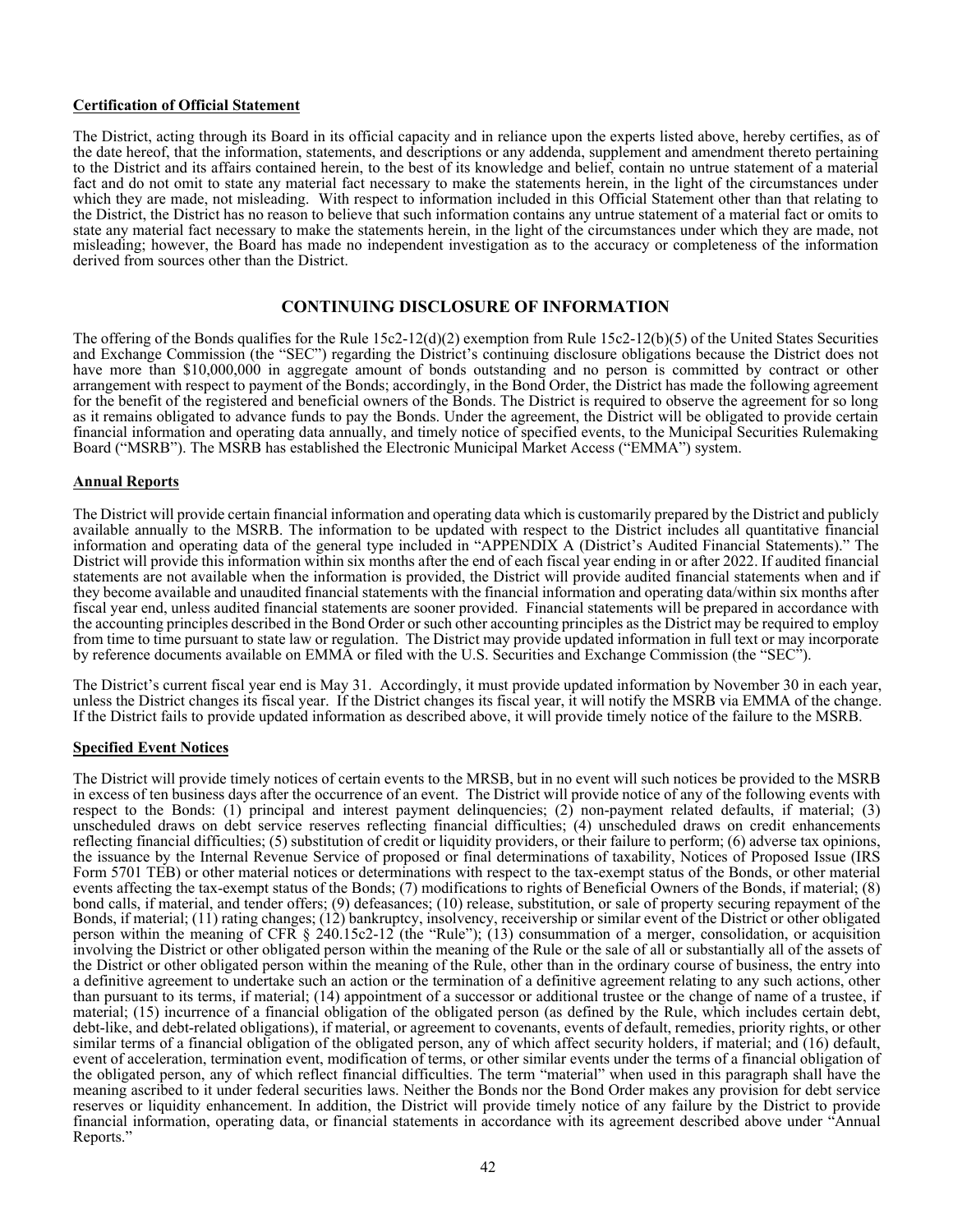### **Availability of Information from the MSRB**

The District has agreed to provide the foregoing information only to the MSRB. Investors can access continuing disclosure information filed with the MSRB at www.emma.msrb.org.

#### **Limitations and Amendments**

The District has agreed to update information and to provide notices of specified events only as described above. The District has not agreed to provide other information that may be relevant or material to a complete presentation of its financial results of operations, condition or prospects or agreed to update any information that is provided, except as described above. The District makes no representation or warranty concerning such information or concerning its usefulness to a decision to invest in or sell Bonds at any future date. The District disclaims any contractual or tort liability for damages resulting in whole or in part from any breach of its continuing disclosure agreement or from any statement made pursuant to its agreement, although registered owners and beneficial owners of the Bonds may seek a writ of mandamus to compel the District to comply with its agreement.

The District may amend its continuing disclosure agreement to adapt to changed circumstances that arise from a change in legal requirements, a change in law, or a change in the identity, nature, status, or operations of the District, but only if the agreement, as amended, would have permitted an underwriter to purchase or sell Bonds in the offering described herein in compliance with SEC Rule 15c2-12, taking into account any amendments and interpretations of SEC Rule 15c2-12 to the date of such amendment, as well as changed circumstances, and either the registered owners of a majority in aggregate principal amount of the outstanding Bonds consent or any person unaffiliated with the District (such as a nationally recognized bond counsel) determines that the amendment will not materially impair the interests of the beneficial owners of the Bonds. The District may also amend or repeal the agreement if the SEC amends or repeals the applicable provisions of SEC Rule 15c2-12 or a court of final jurisdiction determines that such provisions are invalid but in either case, only to the extent that its right to do so would not prevent the Initial Purchaser from lawfully purchasing the Bonds in the offering described herein. If the District so amends the agreement, it has agreed to include with any financial information or operating data next provided in accordance with its agreement described above under "Annual Reports" an explanation, in narrative form, of the reason for the amendment and of the impact of any change in the type of financial information and operating data so provided.

## **Compliance With Prior Undertakings**

During the last five years, the District has complied in all material respects with its previous continuing disclosure agreements in accordance with SEC Rule 15c2-12, with the exception of the following. Due to an administrative oversight, the District failed to timely file its annual financial and operating reports for the fiscal years ending May 31, 2017 and May 31, 2018. Event notices and audits were filed on April 19, 2019 and May 31, 2019, respectively. In addition, the District failed to timely file its annual financial and operating report for the fiscal year ending May 31, 2021. The financial and operating report and audit were filed on April 18, 2022 along with a notice of late filing. The District has instituted procedures to avoid such administrative oversights in the future.

## **MISCELLANEOUS**

All estimates, statements and assumptions in this Official Statement and the Appendix hereto have been made on the basis of the best information available and are believed to be reliable and accurate. Any statements in this Official Statement involving matters of opinion or estimates, whether or not expressly so stated, are intended as such and not as representations of fact, and no representation is made that any such statements will be realized.

This Official Statement was approved by the Board of Directors of Harris County Municipal Utility District No. 152, as of the date shown on the cover page.

/s/ Ernest Bezdek

President, Board of Directors

ATTEST:

/s/ Curtis W. McMinn Secretary, Board of Directors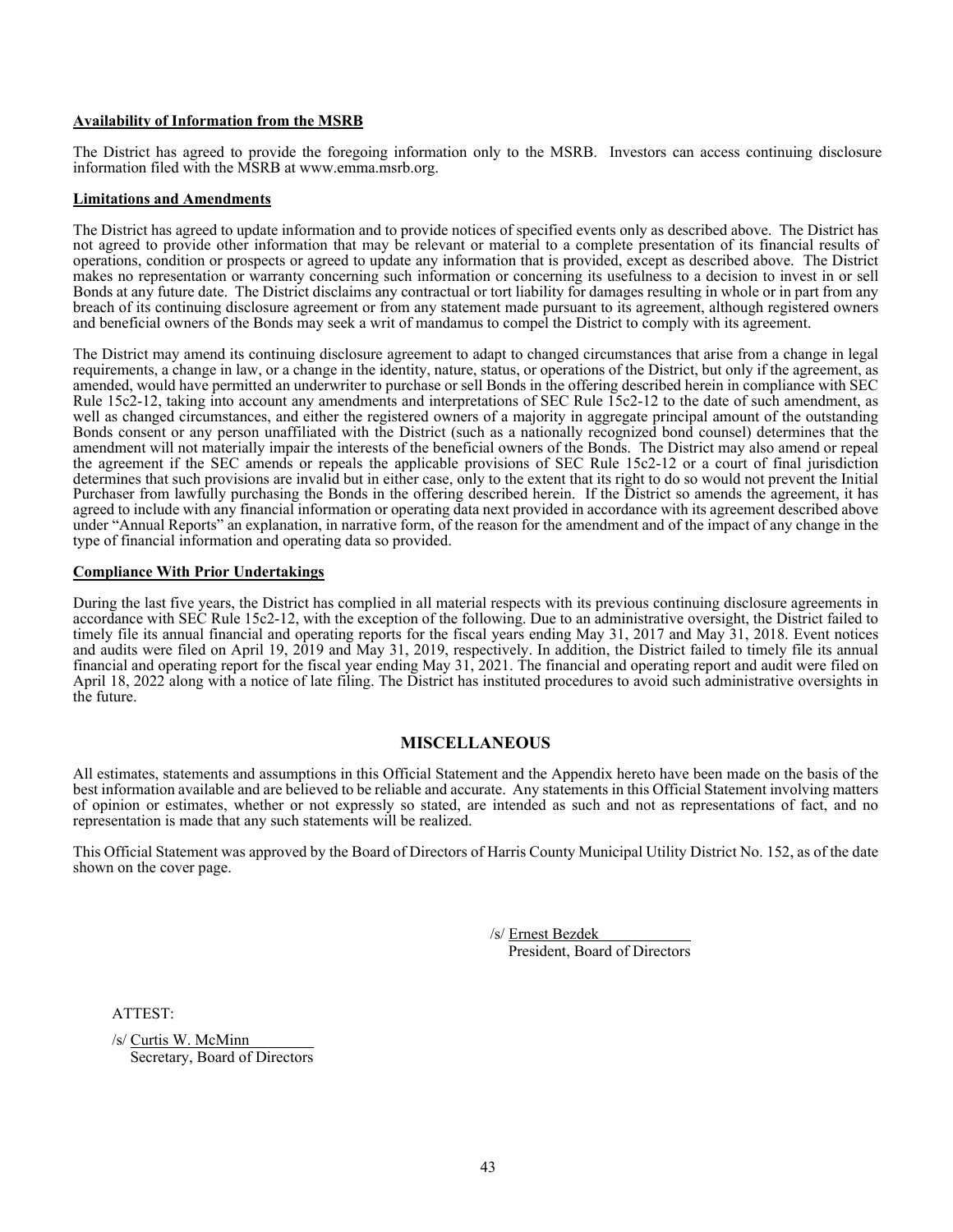# **AERIAL PHOTOGRAPH**

(Approximate boundaries as of March 2022)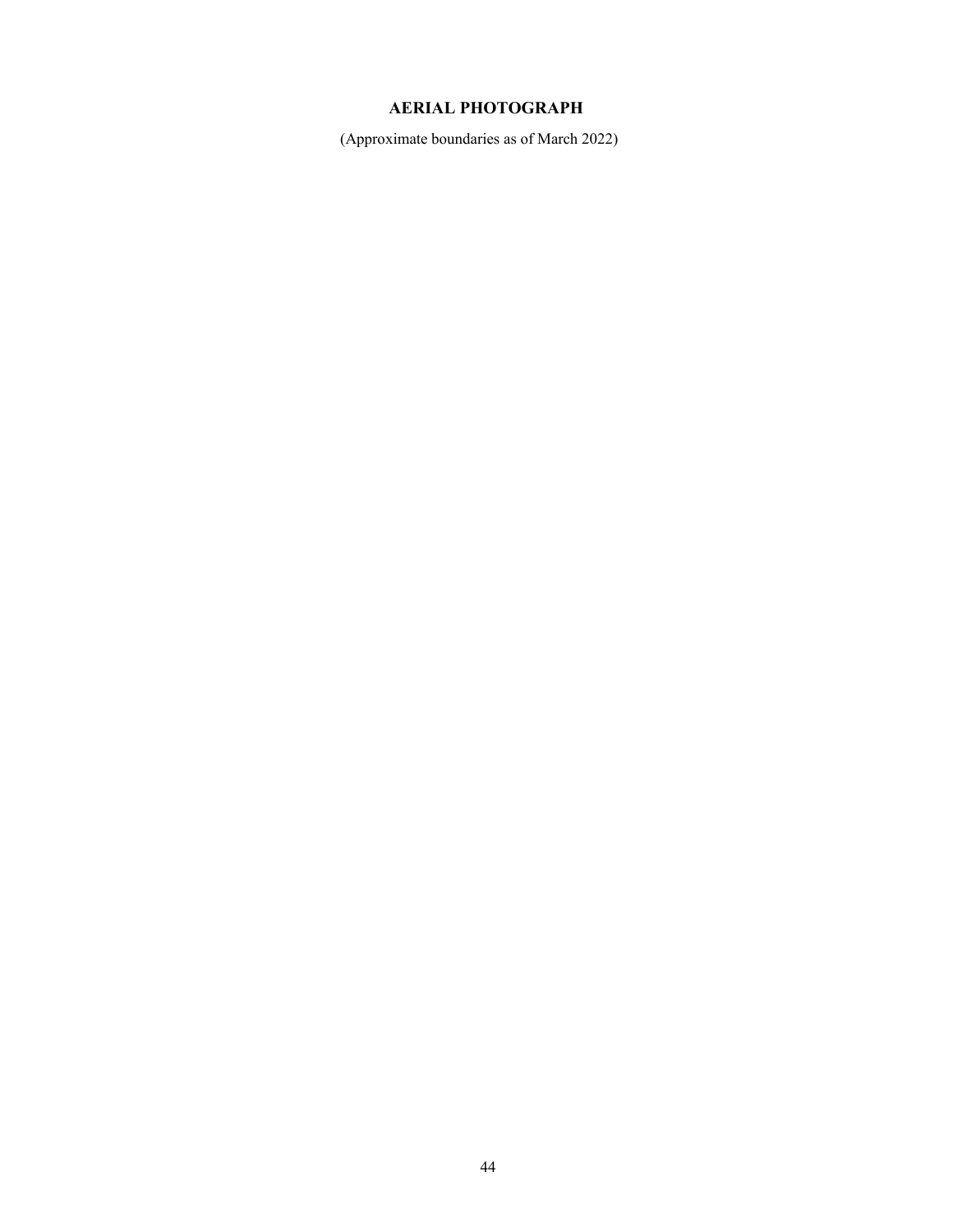# **PHOTOGRAPHS**

The following photographs were taken in the District in March 2022 solely to illustrate the type of improvements existing in the District. The District cannot predict if additional improvements will be constructed in the future.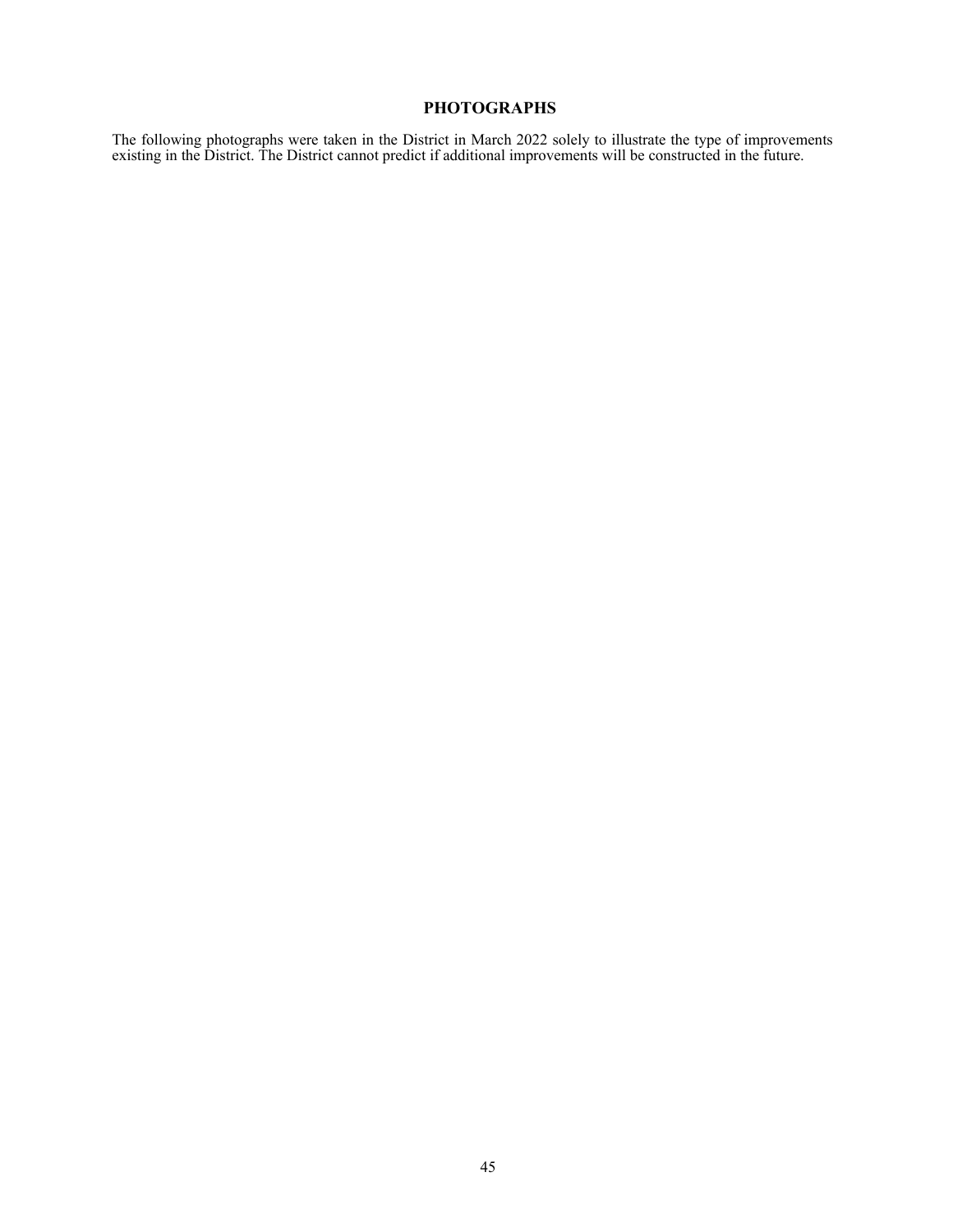# **APPENDIX A**

**District Audited Financial Statements for the fiscal year ended May 31, 2021**